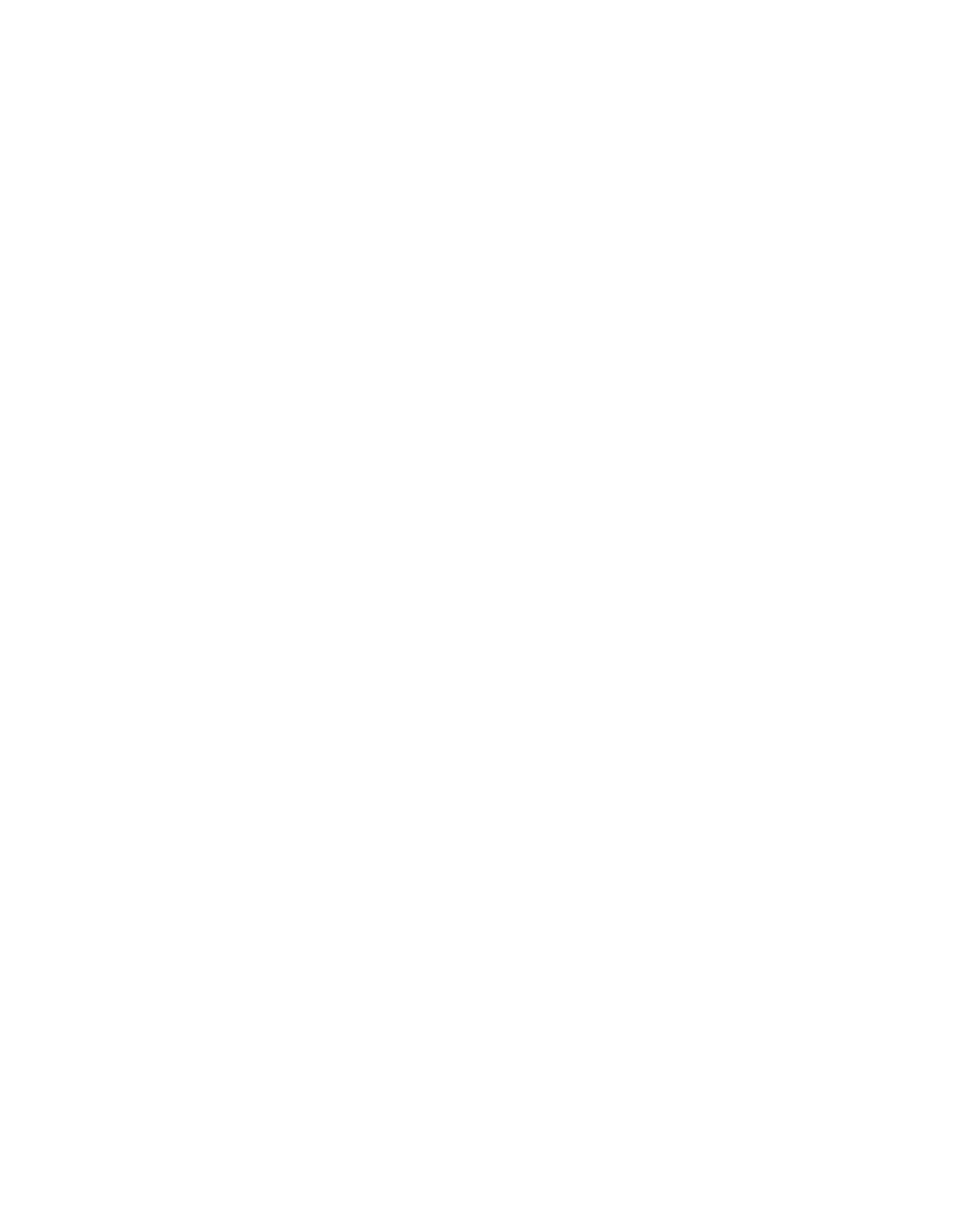# **CONTENTS**

| 1              | Introduction                                                                                                                                                                                                                                                                                                     | 1                                                                 |
|----------------|------------------------------------------------------------------------------------------------------------------------------------------------------------------------------------------------------------------------------------------------------------------------------------------------------------------|-------------------------------------------------------------------|
| $\overline{2}$ | <b>The Diarisation Task</b><br>2.1<br>2.2<br>2.3                                                                                                                                                                                                                                                                 | 3<br>3<br>3<br>4                                                  |
| 3              | <b>Cluster Voting</b><br>3.1<br>3.2<br>3.2.1<br>3.3<br>3.3.1<br>3.3.2<br>3.3.3<br>Generating Independent Supergroups of Resegments<br>3.3.4<br>3.3.5<br>3.4                                                                                                                                                      | 6<br>6<br>7<br>7<br>8<br>$\,8\,$<br>$\,8\,$<br>9<br>9<br>10<br>10 |
| 4              | <b>Judging Possible Alternatives</b><br>4.1<br>4.2<br>4.2.1<br>4.2.2                                                                                                                                                                                                                                             | 11<br>11<br>11<br>11<br>12                                        |
| 5              | <b>Example 1: Cluster Voting on Two Very Similar Systems</b><br>5.1<br>5.2<br>5.3                                                                                                                                                                                                                                | 13<br>13<br>13<br>14                                              |
| 6              | <b>Example 2: Cluster Voting on CUED's Two Best Systems</b><br>6.1<br>6.2<br>Scoring All Possibilities from the Cluster Voting Output Set (CVOS)<br>6.3<br>Scoring All Possibilities from the CVOS when Allowing Misses for Conflicting Segments<br>6.4<br>Judging the CVOS Possibilities Directly<br>6.5<br>6.6 | 16<br>16<br>16<br>16<br>18<br>18<br>20<br>20<br>23<br>24          |
| 7              | <b>Conclusions</b>                                                                                                                                                                                                                                                                                               | 26                                                                |
| A              | <b>The Bell Series</b>                                                                                                                                                                                                                                                                                           | 27                                                                |
| В              | <b>Comprehensive Results</b><br>B.1<br>B.2                                                                                                                                                                                                                                                                       | 28<br>28<br>29                                                    |
|                | <b>References</b>                                                                                                                                                                                                                                                                                                | 36                                                                |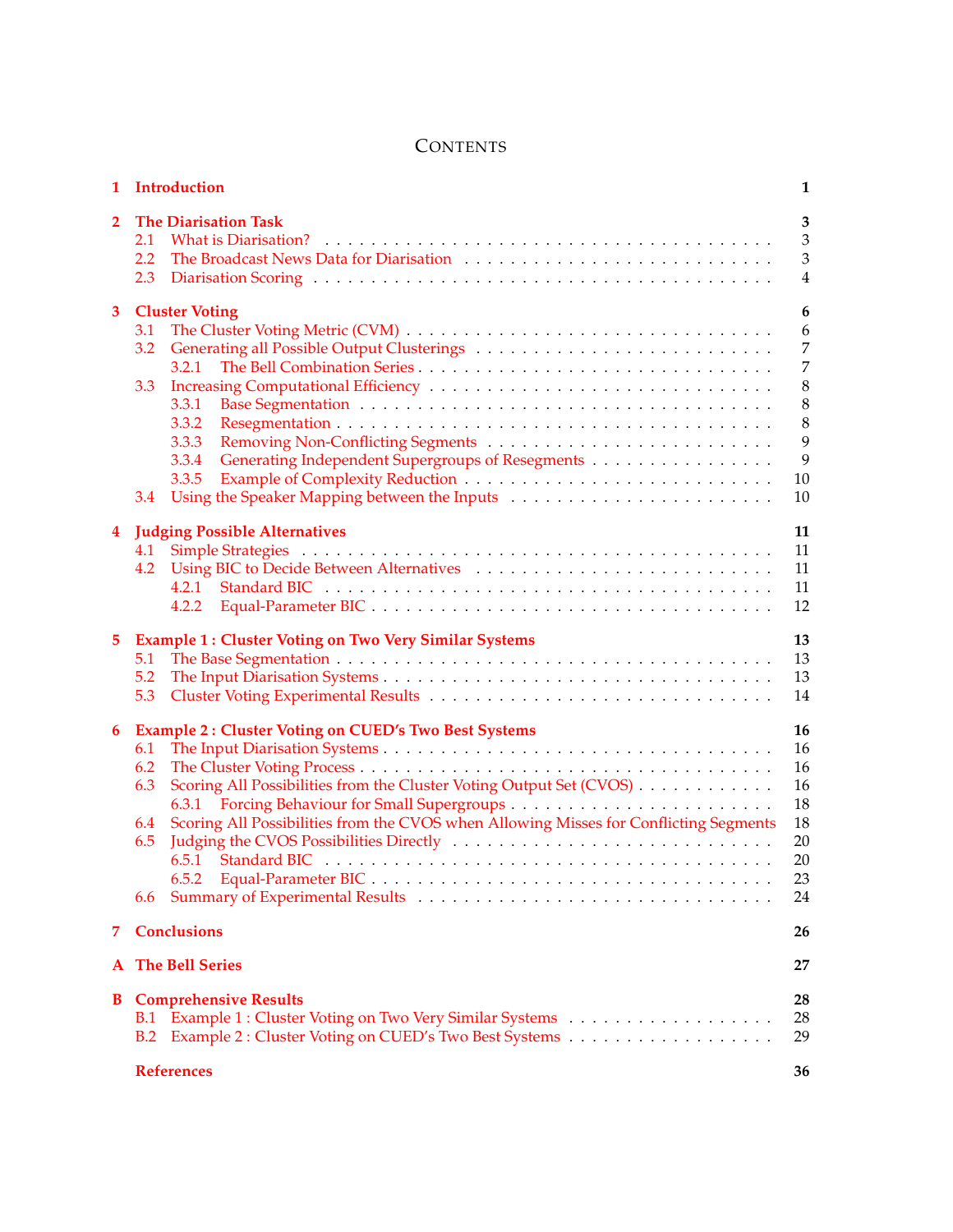# ABBREVIATIONS USED

| BIC         | Bayesian Information Criterion                               |
|-------------|--------------------------------------------------------------|
| BN          | <b>Broadcast News</b>                                        |
| Clust       | Clustering or Clusterer                                      |
| <b>CUED</b> | Cambridge University Engineering Department                  |
| <b>CVM</b>  | <b>Cluster Voting Metric</b>                                 |
| CVOS        | <b>Cluster Voting Output Set</b>                             |
| <b>DER</b>  | Diarisation Error Rate = $MS + FA + SPE$ (%)                 |
| FA.         | False Alarm component of diarisation score $(\%)$            |
| <b>GMM</b>  | Gaussian Mixture Model                                       |
| MFCC        | Mel-Frequency Cepstral Coefficients                          |
| MIT-LL      | MIT Lincoln Laboratory                                       |
| MS.         | Missed Speech component of diarisation score (%)             |
| PLP         | Perceptual Linear Prediction                                 |
| $RT-03s$    | NIST Rich Transcription 2003 Spring Evaluation               |
| RT-03f      | NIST Rich Transcription 2003 Fall (Metadata) Evaluation      |
| <b>SPE</b>  | SPeaker Error component of diarisation score (%)             |
| STT         | Speech-To-Text transcription                                 |
| Seg         | Segmentation or Segmenter                                    |
| TF          | Narrowband (telephone bandwidth) Female                      |
| TM          | Narrowband (telephone bandwidth) Male                        |
| WER         | Word Error Rate                                              |
| WF          | Wideband Female                                              |
| WM          | Wideband Male                                                |
| bndidev03   | RT-03s English BN diarisation development data set (6 shows) |
| bneval03    | RT-03s English BN STT evaluation data set (6 shows)          |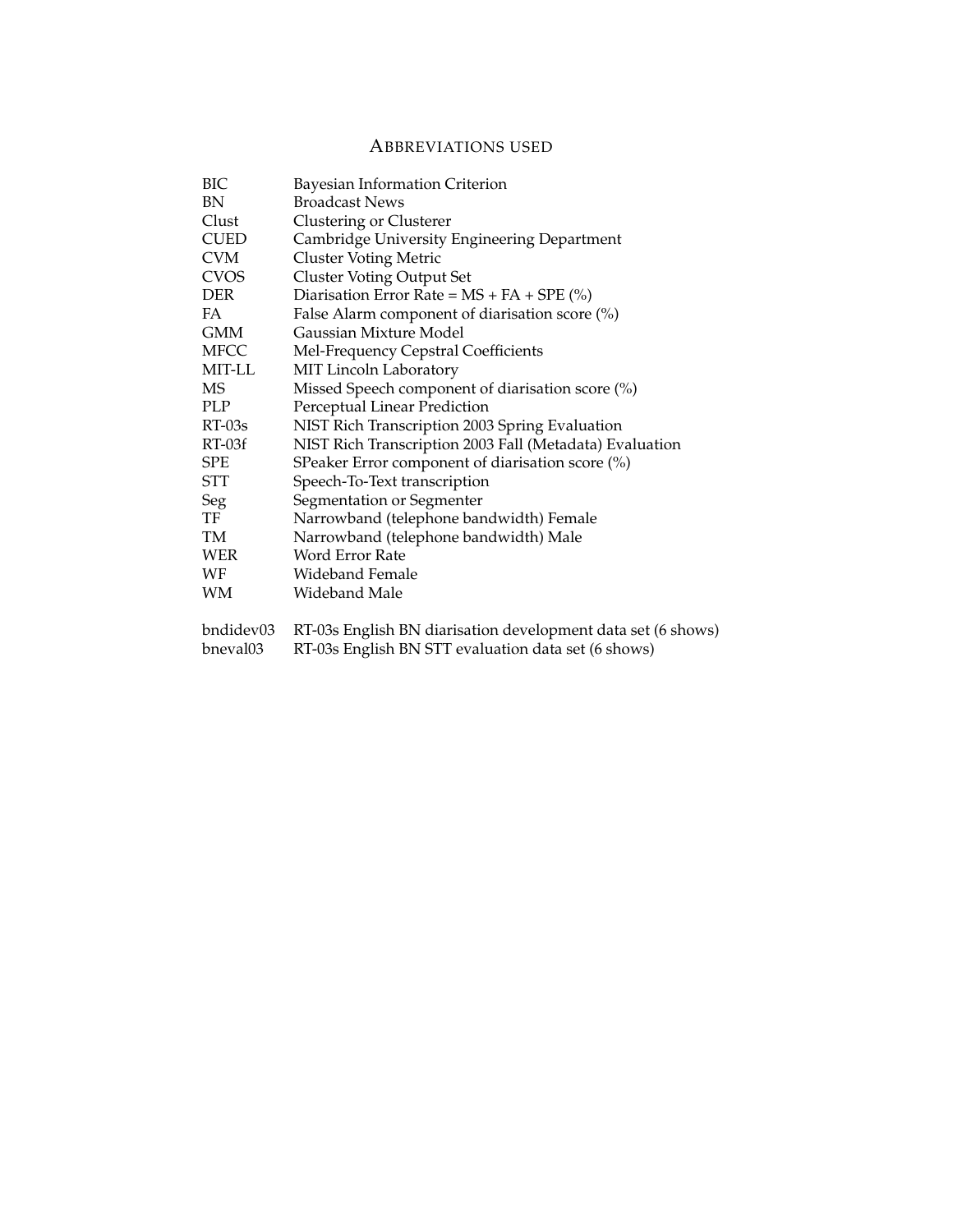### <span id="page-4-0"></span>**1 Introduction 1**

### 1 INTRODUCTION

It can be very useful to know what events are happening within an audio stream without necessarily needing to generate a full transcription of the audio. Labelling phenomenon such as the gender of the speaker or the bandwidth of the channel can of course be helpful to aid subsequent speech recognition, but providing other information, such as labelling which speaker is talking, what is going on in the background or whether music is being played can be beneficial in its own right.

Consider, for example, analysing a Broadcast News show. Knowing the speaker-ids could help understanding by allowing speakers to be tracked through debates; information retrieval or browsing by allowing the user to locate when a particular speaker was talking; or even summarisation by revealing when the main newsreader was talking. Knowing the location of other events such as station jingles, commercials or music can help reveal the broadcast structure and allow information-less portions to be discarded, hence saving processing time, storage space, browsing time and helping retrieval efficiency (Johnson, Jourlin, Spärck Jones and Woodland 2001).

The general process of marking what is happening in the audio data has been termed 'diarisation' or 'speaker diarisation' where the interest is confined to marking up 'who spoke when' in the audio. This encompasses both audio segmentation and (speaker) clustering in a single task, and was introduced in the 2003 Rich Transcription Spring (RT-03s) Evaluation (NIST 2003b) although is a natural extension of the RT-02 Broadcast News Metadata speaker segmentation task (Martin 2002) which in turn developed from the (multi-speaker) speaker segmentation task in the speaker recognition evaluations (NIST 2002, Martin and Przybocki 2001, NIST 2000+).

Many methods to perform diarisation automatically have been tried, for example (Ajmera and Wooters 2003, Gauvain and Barras 2003, Nguyen and Junqua 2003, Tranter and Reynolds 2004, Moraru, Meignier, Besacier, Bonastre and Magrin-Chagnolleau 2004). These often use complementary approaches and it would be interesting to see if improvements could be made by combining more than one of these systems together. The speech recognition community have found significant benefit from combining different recognition outputs using the ROVER (Fiscus 1997) voting scheme (see e.g. (Woodland, Hain, Johnson, Niesler, Tuerk, Whittaker and Young 1998, Evermann and Woodland 2000)) and similarly the speaker identification/verification community have found that combining information from different systems before generating the final acceptance/rejection decisions can improve performance (see e.g. (Reynolds, Andrews, Campbell, Navratil, Peskin, Adami, Jin, Klusacek, Abramson, Mihaescu, Godfrey, Jones and Xiang 2003, Campbell, Reynolds and Dunn 2003, Kinnunen, Hautamaki ¨ and Fränti 2003)).

Some attempts to integrate different speaker segmentation/clustering systems have been made for diarisation, for example the 'Plug and Play' method described in (Tranter and Reynolds 2004) which combines the discrete components of the CUED and MIT-LL diarisation systems, or the 'hybridization' or 'piped' CLIPS/LIA system of the ELISA consortium (Moraru, Meignier, Besacier, Bonastre and Magrin-Chagnolleau 2003, Moraru et al. 2004) which works in a similar way. Both these combined systems have been shown to produce a lower diarisation error rate on Broadcast News data than the separate constituent systems. However, these approaches tend to place some restrictions on the component diarisation systems, for example by requiring separate stages for segmentation and clustering.

The ELISA consortium have also tried two different 'fusion' systems which 'merge' different segmentations before a final re-segmentation stage. The merging process described in (Moraru et al. 2004) effectively makes a new set of speaker labels based on the concatenation of all the input labels for any given frame and thus forms a new speaker segment every time the speaker of one of the inputs changes. This can help pick up speaker boundaries using complementary methods which may have been impossible to detect using a single segmentation system, but will tend to overgenerate said boundaries as the number of input segmentations is increased. However this effect is limited because short segments are generally removed during the final re-segmentation process.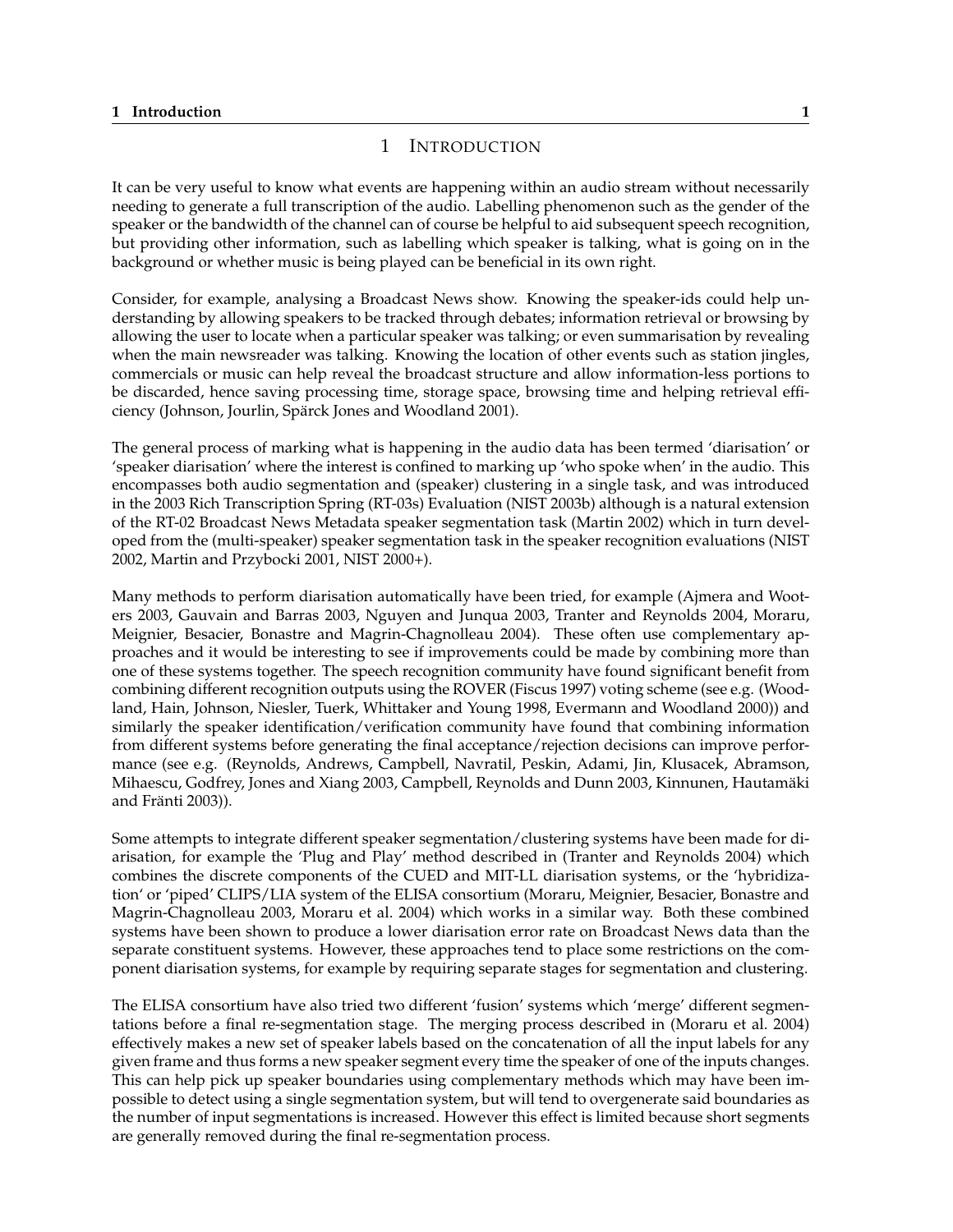#### **1 Introduction 2**

The merging process described in (Moraru et al. 2003) first matches the two input segmentations using the metric used in the 2002 NIST speaker segmentation task (NIST 2002). Sections which agree are kept and can be used to train potentially more accurate speaker models, whilst the rest of the data is re-segmented. This technique showed improvements in performance over the component systems for the switchboard cellular and meetings data parts of the NIST 2002 speaker segmentation evaluation, although the results were not quite as convincing on the Broadcast News data, and the system restricted the two input segmentations to have the same number of speakers.

It would be interesting to see if trying to combine different system outputs directly just before scoring, such as is successfully used in both speech recognition and speaker verification could also be beneficial in the speaker diarisation task. This not only places no restriction on the diarisation systems used to generate the outputs but also allows the information to be combined *after* the stopping criteria (which can often be the most influential factor in speaker clustering systems) have been applied. This task poses different problems to its recognition equivalent, since the speaker labels, unlike transcribed words, are relative to each other and have no absolute meaning, so a method of associating the corresponding labels of the two diarisation outputs must first be made before any voting can be performed.

This paper describes a *cluster voting* scheme for combining speaker diarisation systems. It uses the diarisation speaker mapping and error rate scoring procedures to produce a new set of possible diarisation outputs from which the final outcome is chosen using a model-selection technique. The paper is arranged as follows. Section [2](#page-6-0) defines the diarisation task, data and scoring in more detail, section [3](#page-9-0) describes the theoretical framework of the cluster voting scheme and section [4](#page-14-0) describes the methods of selecting the final output. Two experiments are then described, the first in section [5](#page-16-0) uses two similar diarisation systems for inputs to show how the voting works in detail, whereas the second in section [6](#page-19-0) combines the best two diarisation systems from CUED to try to reduce the diarisation error rate further. Finally conclusions are given in section [7.](#page-29-0)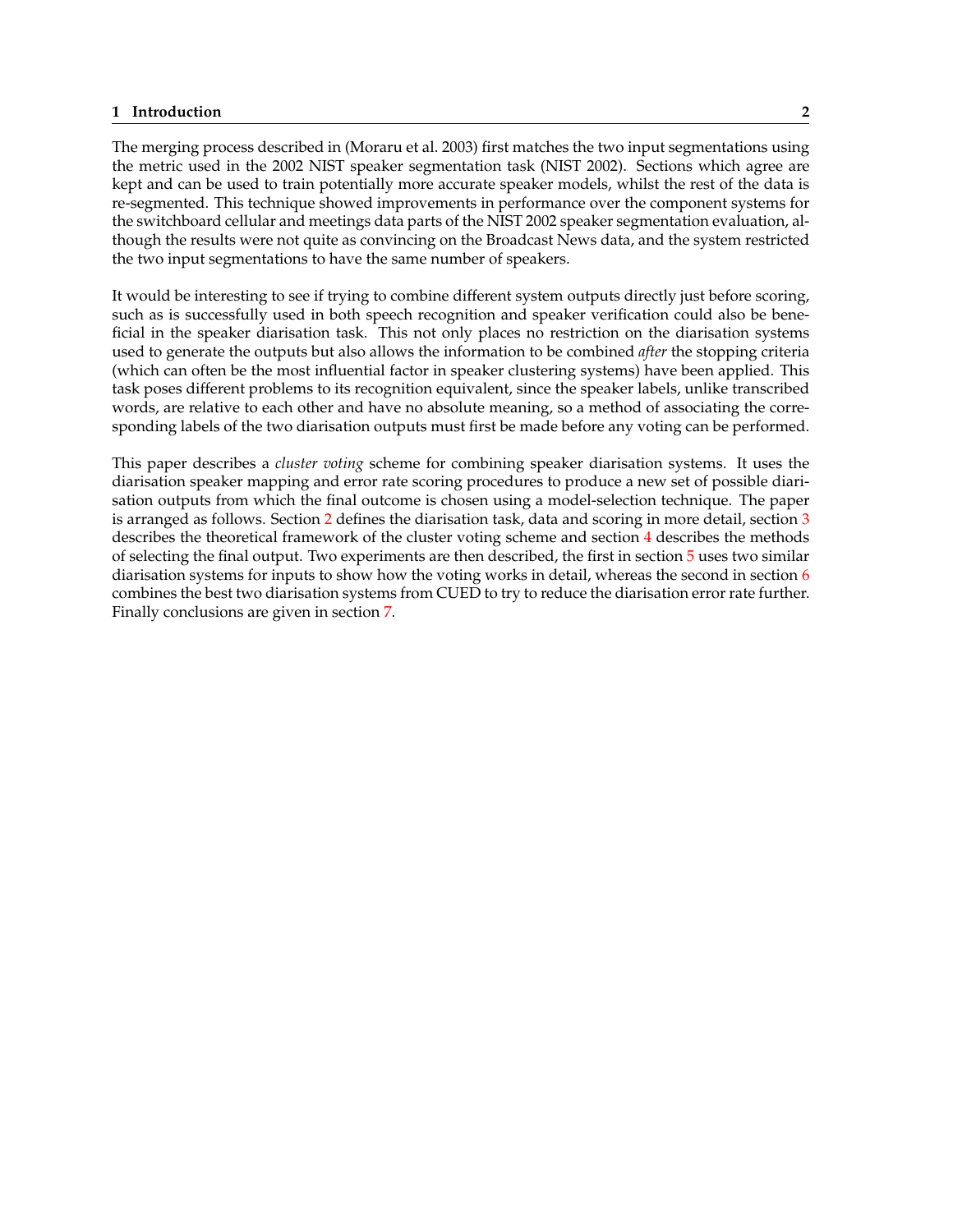### <span id="page-6-0"></span>**2 The Diarisation Task 3**

# 2 THE DIARISATION TASK

### **2.1 What is Diarisation?**

Diarisation involves splitting up an audio stream into its main sources. In its general form this can include labelling events in the audio, such as music, speech, noise, laughter, background events, location of adverts etc. and associated properties or attributes ( type of music, speaker-id, gender of speaker, source of noise etc. ). For the purposes of the NIST RT-03s diarisation evaluation(NIST 2003b), the task was constrained to consider only the identification of speakers and (optionally) their gender.

The diarisation task considered here can thus be thought of as labelling "who spoke when" in some audio, and consists of automatically producing a series of start/end time marks with associated speaker (and optionally gender) labels. Since the scoring is purely time-based and makes no use of the words spoken, most diarisation systems are built solely based on audio characteristics (see e.g. (Ajmera and Wooters 2003, Gauvain and Barras 2003, Nguyen and Junqua 2003, Tranter and Reynolds 2004)), although there is no reason why any other automatically derived information, such as from Speech-To-Text (STT) systems could not be used.

### **2.2 The Broadcast News Data for Diarisation**

The experiments reported in this paper use the RT-03s English Broadcast News (BN) data. There are 2 main data sets marked up for diarisation,<sup>1</sup>

- **bndidev03** the 6 development shows for the RT-03s diarisation evaluation, which were broadcast between 6th October and 19th December 2000.
- **bneval03** the 6 shows used in the RT-03s STT evaluation. This is also the 3 shows used in the RT-03s diarisation evaluation and the 3 shows used for development for the RT-03f metadata evaluation. These shows were broadcast between 6th and 28th February 2001.

The data originates from US television and radio shows and each set consists of one 30 minute long episode from 6 different broadcasters, 2 radio, namely Voice of America English News (VOA ENG) and PRI The World (PRI\_TWD); and four TV namely NBC Nightly News (NBC\_NNW), ABC World News Tonight (ABC WNT), MSNBC News with Brian Williams (MNB NBW), and CNN Headline News (CNN HDL).

The data is very challenging for diarisation since it contains many different types of genre, for example adverts, station jingles, announcements from within a studio, reports from in the field, discussions of important issues between several people; and many different types of acoustic condition, for example the existence of background noise or music, or different bandwidths from different locations

The speaker diarisation task is made considerably harder by not knowing the number of speakers in advance, and the wide variety in the amount of time the speakers spoke for, ranging from a single word for some interviewees to over a thousand for some anchor presenters. A distribution of the loquacity of the speakers in the bndidev03 and bneval03 data sets is given in Figure [1.](#page-7-0)

An additional complication is the fact that commercial breaks are included within the broadcast shows. Although these regions are currently excluded from scoring for diarisation they can still detrimentally affect performance by for example interacting with the target data in clustering. For this reason, it may be desirable to attempt to remove the adverts automatically before recognition. This can be done with a moderate degree of success if contemporaneous (unannotated) data is available (see e.g. (Johnson and Woodland 2000)), but this paper does not consider using such a system so as to focus on the main speaker diarisation task. Finally, this data also contains some portions of overlapping speech, where more than one person is speaking simultaneously, although these regions were excluded in the primary evaluation metric.

<sup>&</sup>lt;sup>1</sup>The exact composition of the datasets can be found in (Tranter, Yu, Reynolds, Evermann, Kim and Woodland 2003).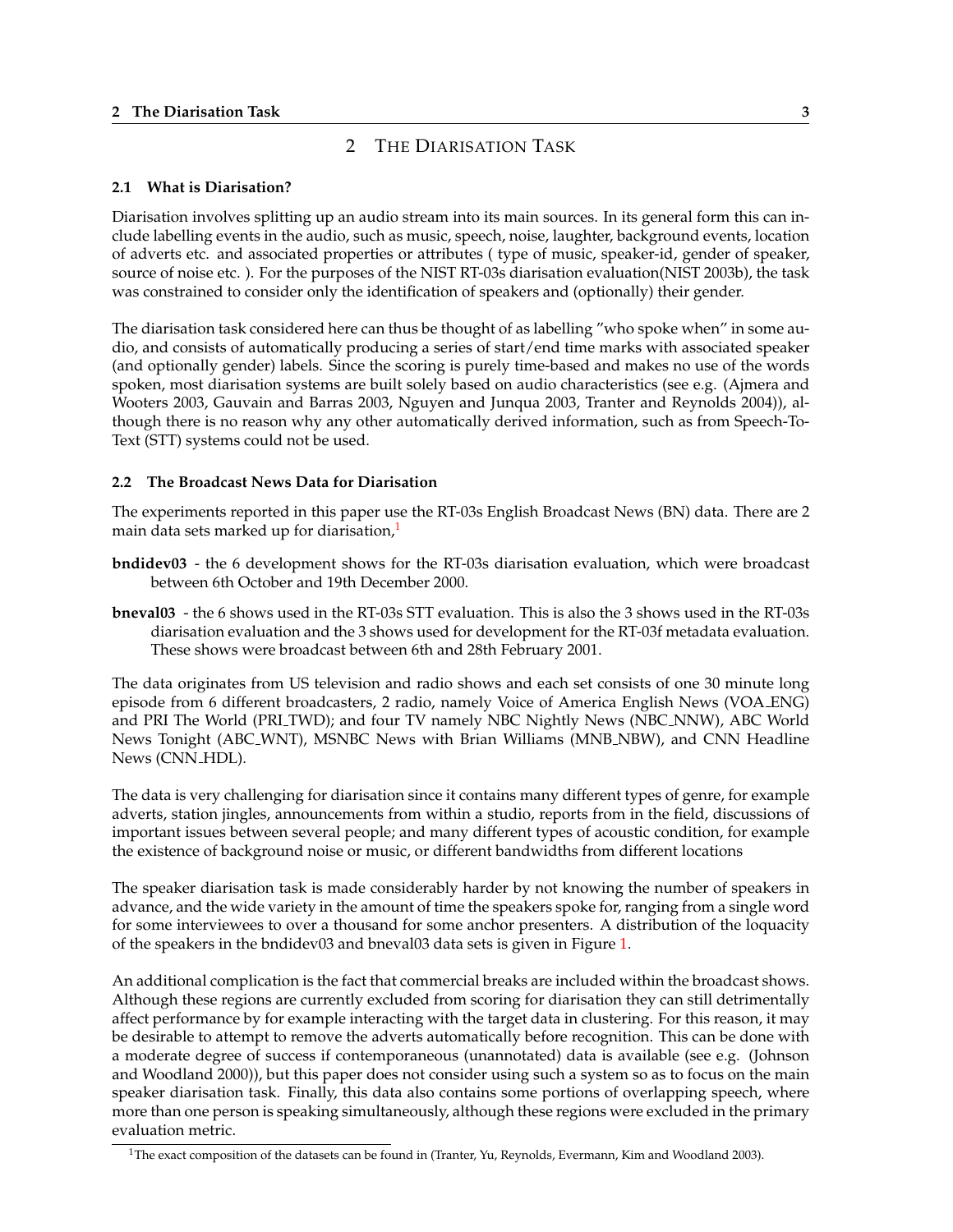### <span id="page-7-0"></span>**2 The Diarisation Task 4**



**Figure 1:** Distribution of speakers for the bndidev03 and bneval03 data sets

### **2.3 Diarisation Scoring**

The rules for the diarisation component of the Rich Transcription Spring 2003 (RT-03s) evaluation are described in (NIST 2003b).

A reference file is generated from the word-level transcripts, giving 'ground-truth' time-marked speaker segments. A speaker turn is broken up into distinct speaker segments when either a new speaker starts talking, or the speaker pauses for more than a certain critical length of time, which was set at 0.3s. The word times which were used to derive these speaker segments were generated by the LDC by performing a forced alignment of the reference words in each given speaker turn.

In addition to the reference speaker segments, a list of regions to exclude from scoring is also provided. This corresponds to adverts in broadcast news shows, or speaker-attributable vocal noises such as cough, breath, lipsmack, sneeze and laughter. Further details of the reference generation process can be found in (NIST 2003a).

The performance of a system hypothesised speaker segment list is evaluated by first computing an optimal one-to-one mapping of reference speaker IDs to system output speaker IDs for each broadcast news show independently. This mapping is chosen so as to maximise the aggregation over all reference speakers of the time that is jointly attributed to both the reference and the (corresponding) mapped system output speaker.<sup>2</sup>

Speaker detection performance is expressed in terms of the miss (speaker in reference but not in hypothesis), false alarm (speaker in hypothesis but not in reference), and speaker-error (mapped reference speaker is not the same as the hypothesised speaker) rates. The overall diarisation score is the sum of these three components, and can be calculated using the following formula:

$$
\text{DER} = \frac{\sum_{allsegs} dur(seg) \cdot (\max(N_{Ref}(seg), N_{Sys}(seg)) - N_{Correct}(seg))}{\sum_{allsegs} dur(seg) \cdot N_{Ref}(seg)}
$$

 $^{\rm 2}$  This is computed over all regions of speech, including regions with overlapping speech.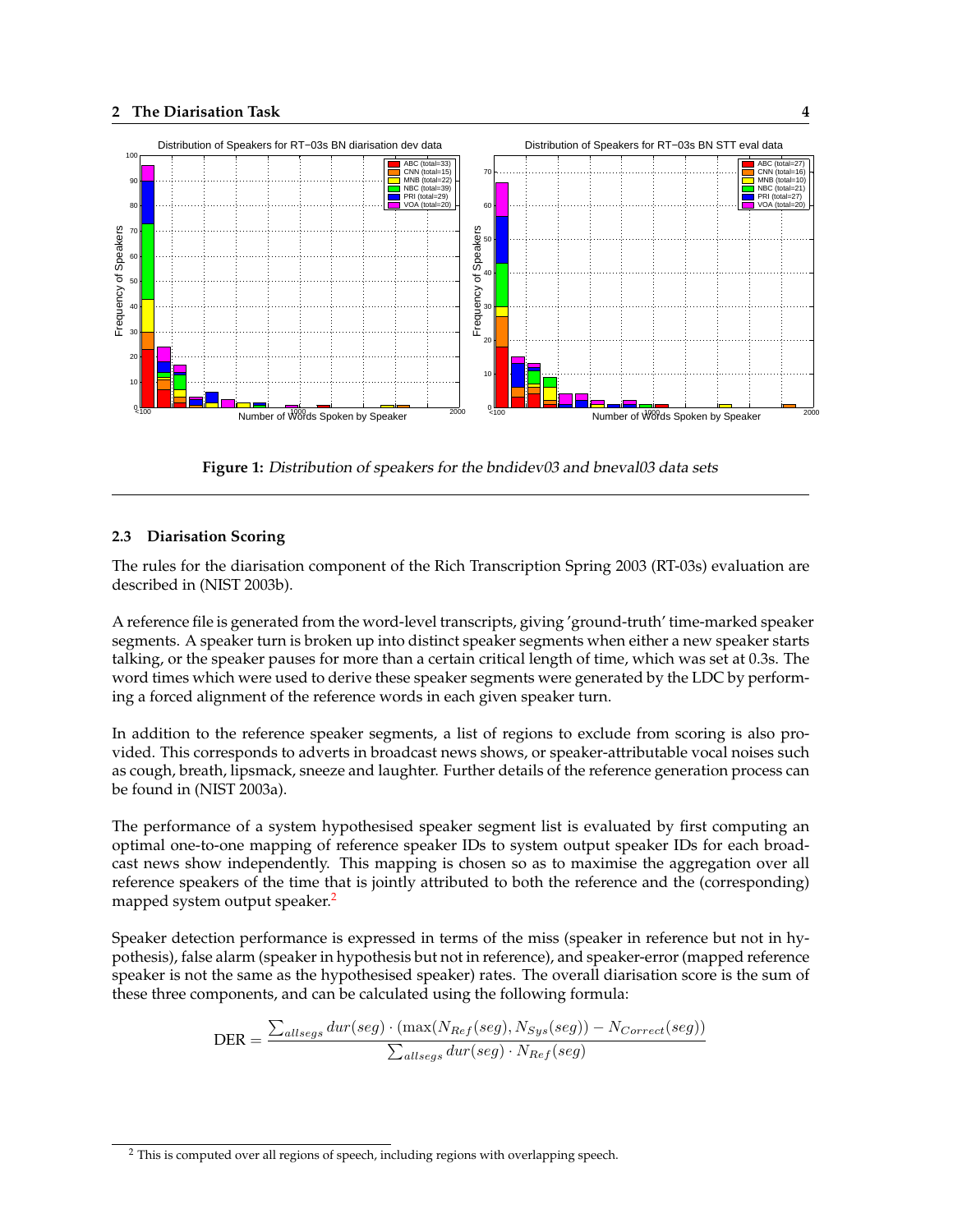#### where :

| <b>DER</b>         | is the total diarisation error rate                                               |
|--------------------|-----------------------------------------------------------------------------------|
| seq                | is the longest continuous piece of audio for which the reference and hypothesised |
|                    | speakers do not change                                                            |
| dur(seq)           | is the duration of the seg                                                        |
| $N_{Ref}(seg)$     | is the number of reference speakers in the seg                                    |
| $N_{Sys}(seg)$     | is the number of hypothesised speakers in the seg                                 |
| $N_{Correct}(seg)$ | is the number of mapped reference speakers which match the hypothesised speakers  |

This formula allows the whole file to be evaluated, including regions of overlapping speech. For the primary evaluation score, where regions containing multiple simultaneous speakers are excluded, this formula reduces to $3$ 

$$
\text{DER} = \frac{\sum_{allsegs} dur(seg) \cdot (H_{miss} + H_{fa} + H_{spe})}{\sum_{allsegs} dur(seg) \cdot H_{ref}}
$$

where

 $H_{miss} = 1$  iff speaker is in reference but not in hypothesis, else 0  $H_{fa} = 1$  iff speaker is in hypothesis but not in reference, else 0  $H_{spe} = 1$  iff mapped reference speaker does not equal hypothesis speaker, else 0  $H_{ref} = 1$  iff seg contains a reference speaker, else 0

Since the segments are time-weighted, this metric is biased towards getting the most prolific speakers correct. For example if the system incorrectly splits a 5-minute reference speaker into 2 equally-sized clusters, this gives a 50% higher error rate than missing 10 different speakers of 10s duration.

 $^3\!$  Assuming systems do not output files containing overlapping speakers.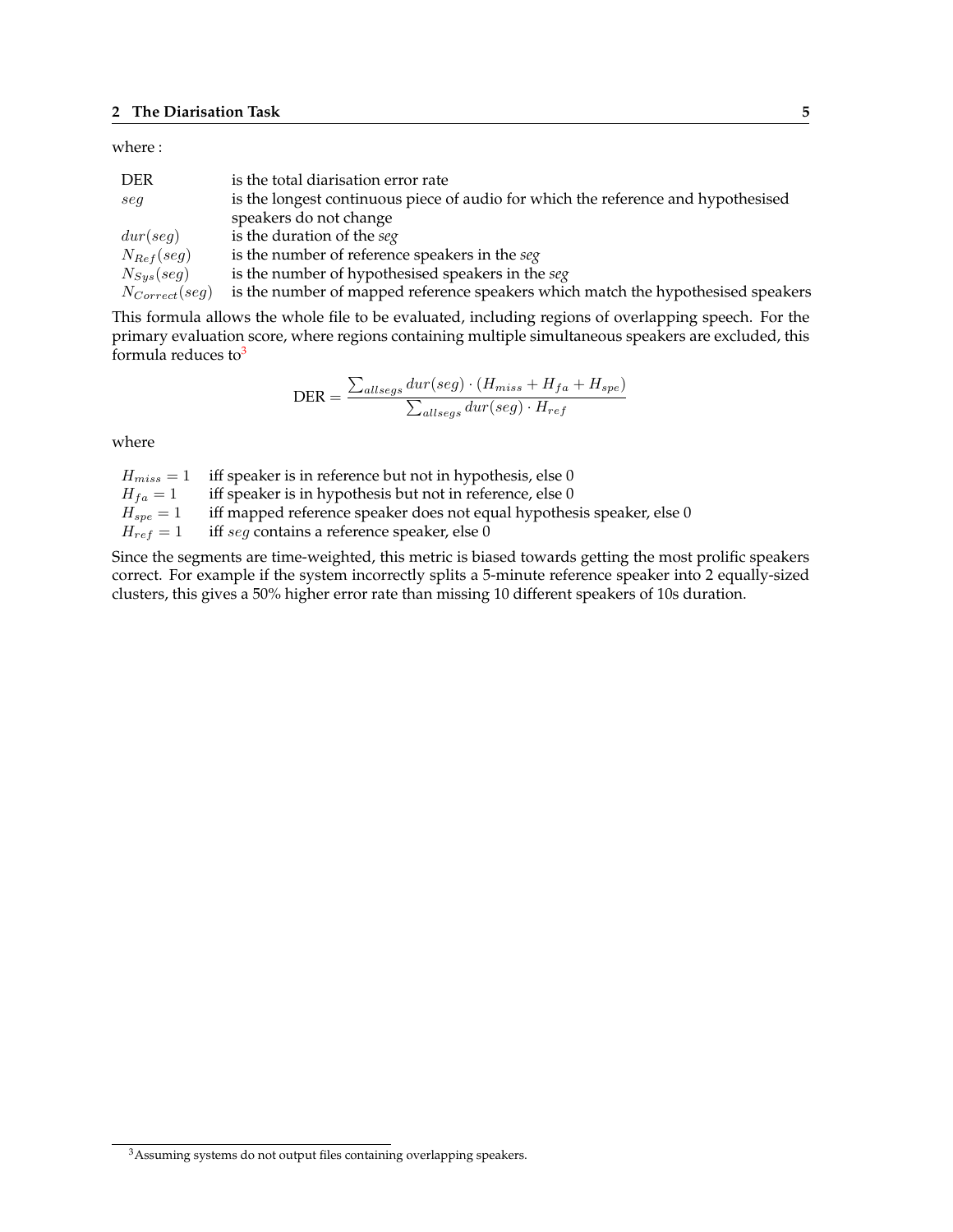# 3 CLUSTER VOTING

<span id="page-9-0"></span>The aim of cluster voting is to take the output from different clustering schemes and try to form a new output which is better than any of the inputs. For some cases it may be that there is no difference between the strength of evidence supporting a number of alternatives for a given decision from the inputs to the cluster voting, and a decision must be taken some other way, for example, arbitrarily, based on prior knowledge or preferences, or using an external 'judge'. The latter option is preferred providing a suitable judge can be found, but there may be cases where one of the other strategies is sufficient. The cluster voting architecture is illustrated in Figure 2.



**Figure 2:** Cluster Voting Architecture

For this work only the two input case is considered for simplicity, but the same general principles can be extended to cover the case where more inputs are available to the cluster voting.

#### **3.1 The Cluster Voting Metric (CVM)**

In order to produce a new diarisation output from the diarisation inputs a metric must be defined which can be minimised. Since it is hoped that the output which minimises this metric will produce a lower overall diarisation error rate, it was felt it would be beneficial to use the actual metric used in the final diarisation scoring within the cluster voting minimisation.

Since we assume that no system output contains overlapping speakers, we can use the simplified version of the diarisation scoring metric as described in section [2.3](#page-7-0) namely:

$$
\text{DER} = \frac{\sum_{allsegs} dur(seg) \cdot (H_{miss} + H_{fa} + H_{spe})}{\sum_{allsegs} dur(seg) \cdot H_{ref}}
$$

In this case we postulate a new clustering of the base segmentation and calculate the optimum speaker mapping from this to both inputs. Maximising the sum of the amount of overlap from the new clustering to both inputs gives the same result as minimising the sum of the DERs from the new clustering to both the inputs, thus the metric to *maximise* within the cluster voting stage is defined as the sum of the overlap in time between the postulated output clustering and the two inputs under the constraint of the optimum speaker mapping. We call this the *Cluster Voting Metric (CVM)*.

Different possible clusterings are then postulated and scored and the ones with the (joint) highest CVMs are listed as the possible outputs in the *Cluster Voting Output Set (CVOS)*.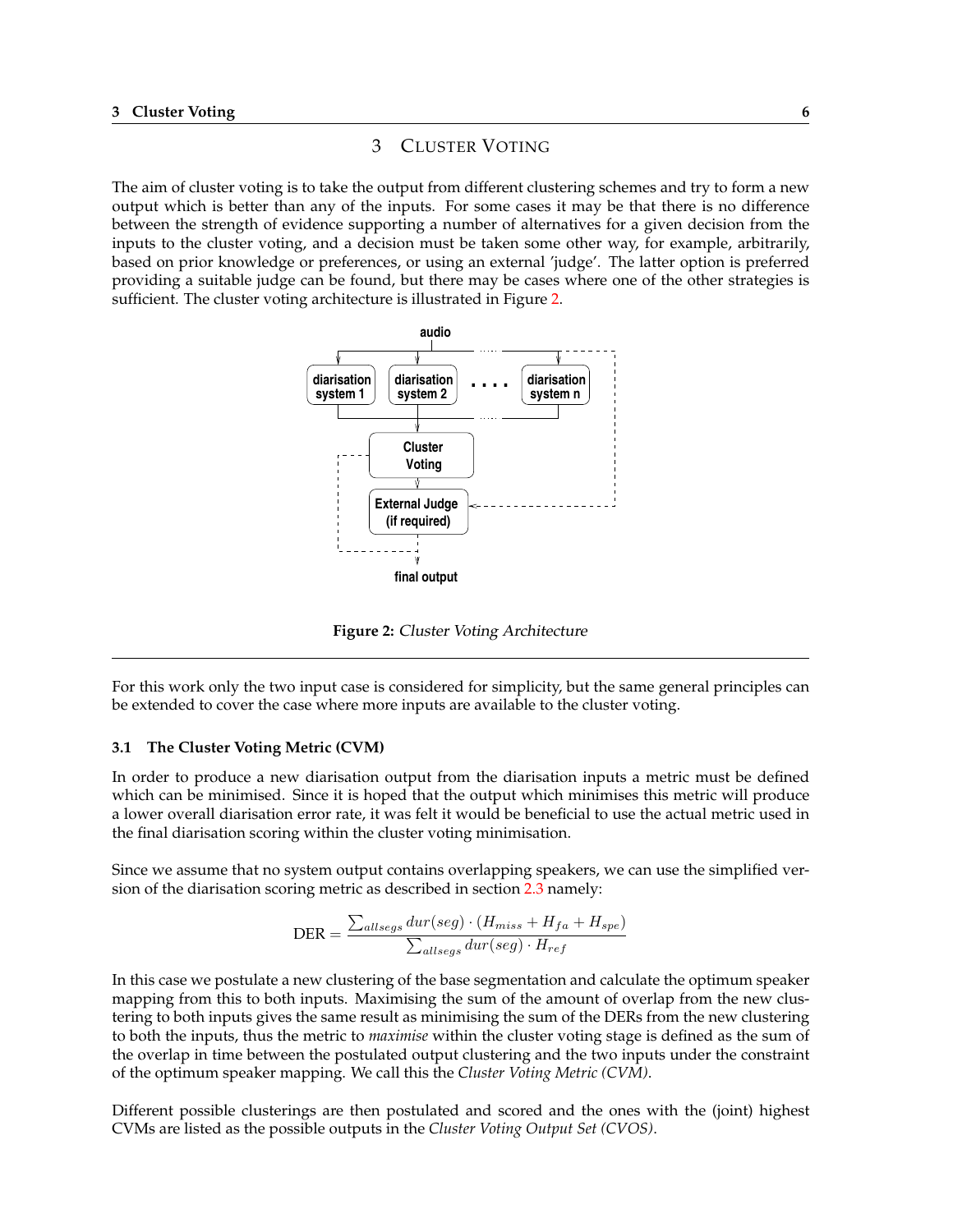### <span id="page-10-0"></span>**3 Cluster Voting 7**

For the two-input problem there will always be a set of possible clusterings, the Cluster Voting Output Set (CVOS),<sup>4</sup> that give the highest CVM, and this set will always include both of the inputs. One way to find all the members of this set is to generate all the possible output clusterings given the base segmentation and exhaustively search them to find the ones that give the maximum in the CVM. However, this is very computationally expensive so methods of reducing the search space must be sought.

Once the CVOS has been obtained, a method of choosing between the set members must be defined. This could be a simple strategy such as picking one at random, or labelling the conflicting segments with the same (or all different) speakers; or something more complicated, such as using information from a third input or an external judging scheme. The choice between CVOS alternatives only needs to be made for the subset of segments which have conflicting labels. Some segment labels will be fixed during the CVM maximisation so these can bypass the judging stage and be output directly from the cluster voting scheme.

### **3.2 Generating all Possible Output Clusterings**

One way to ensure that all the members of the Cluster Voting Output Set (CVOS) are found during the cluster voting is to postulate all possible output clusterings for a given segmentation and then find those clusterings which maximise the Cluster Voting Metric (CVM). This is computationally expensive but steps can be taken to reduce the complexity to allow this to be done in some cases.

The first step is to form the base segmentation. If the inputs to the cluster voting come from different clusterings of a common segmentation then this step is unnecessary, but if the original segmentation is different for the different inputs a new base segmentation must be defined in which no speaker changes for either input. This is the same as is done in the diarisation scoring (see section [2.3\)](#page-7-0). Once the base segmentation is known all the different possible output clusterings can be generated directly.

#### **3.2.1 The Bell Combination Series**

The series which represents all possible distinct output clusterings of  $N$  separate segments is a very interesting one, called the Bell combination series.<sup>5</sup>

|   | Possible Output Clusterings |                                                                                |  |  |  |  |  |  |  |
|---|-----------------------------|--------------------------------------------------------------------------------|--|--|--|--|--|--|--|
|   | Number                      | Sequences                                                                      |  |  |  |  |  |  |  |
|   |                             |                                                                                |  |  |  |  |  |  |  |
| 2 |                             | (1 1); (1 2)                                                                   |  |  |  |  |  |  |  |
| 3 | 5                           | $(1\ 1\ 1);$ $(1\ 1\ 2);$ $(1\ 2\ 1);$ $(1\ 2\ 2);$ $(1\ 2\ 3)$                |  |  |  |  |  |  |  |
| 4 | 15                          | $(1\ 1\ 1\ 1);$ $(1\ 1\ 1\ 2);$ $(1\ 1\ 2\ 1);$ $(1\ 1\ 2\ 2);$ $(1\ 1\ 2\ 3)$ |  |  |  |  |  |  |  |
|   |                             | $(1 2 1 1); (1 2 1 2); (1 2 1 3); (1 2 2 1); (1 2 2 2)$                        |  |  |  |  |  |  |  |
|   |                             | $(1 2 2 3)$ ; $(1 2 3 1)$ ; $(1 2 3 2)$ ; $(1 2 3 3)$ ; $(1 2 3 4)$            |  |  |  |  |  |  |  |

**Table 1:** The Bell series for generating all possible output clusterings for <sup>N</sup> distinct segments.

At first glance it appears to be an  $N!$  choice, since the first cluster is given an id of 1, the second can be 1 or 2, the third 1,2 or 3 etc. but in fact several of these groupings are equivalent and the number of *different* clusterings is less. Table 1 gives the possible sequences for the cases of N=1 to N=4. The first case is trivial. Two segments can be grouped as either both the same or both different, leading to two possibilities. Three segments generates all the sequences expected from the factorial sequence *except* for  $(1\ 1\ 3)$  which is equivalent to  $(1\ 1\ 2)$  in that in both cases the first two segments are given the

 $4$ Since the optimal mapping in the diarisation metric can include 'NULL's it is possible that certain segments can be assigned an arbitrary speaker-id without detrimentally affecting the CVM. This is why for some cases there can be many different possible clusterings in the CVOS.

<sup>5</sup>Further information about the Bell series is given in Appendix [A.](#page-30-0)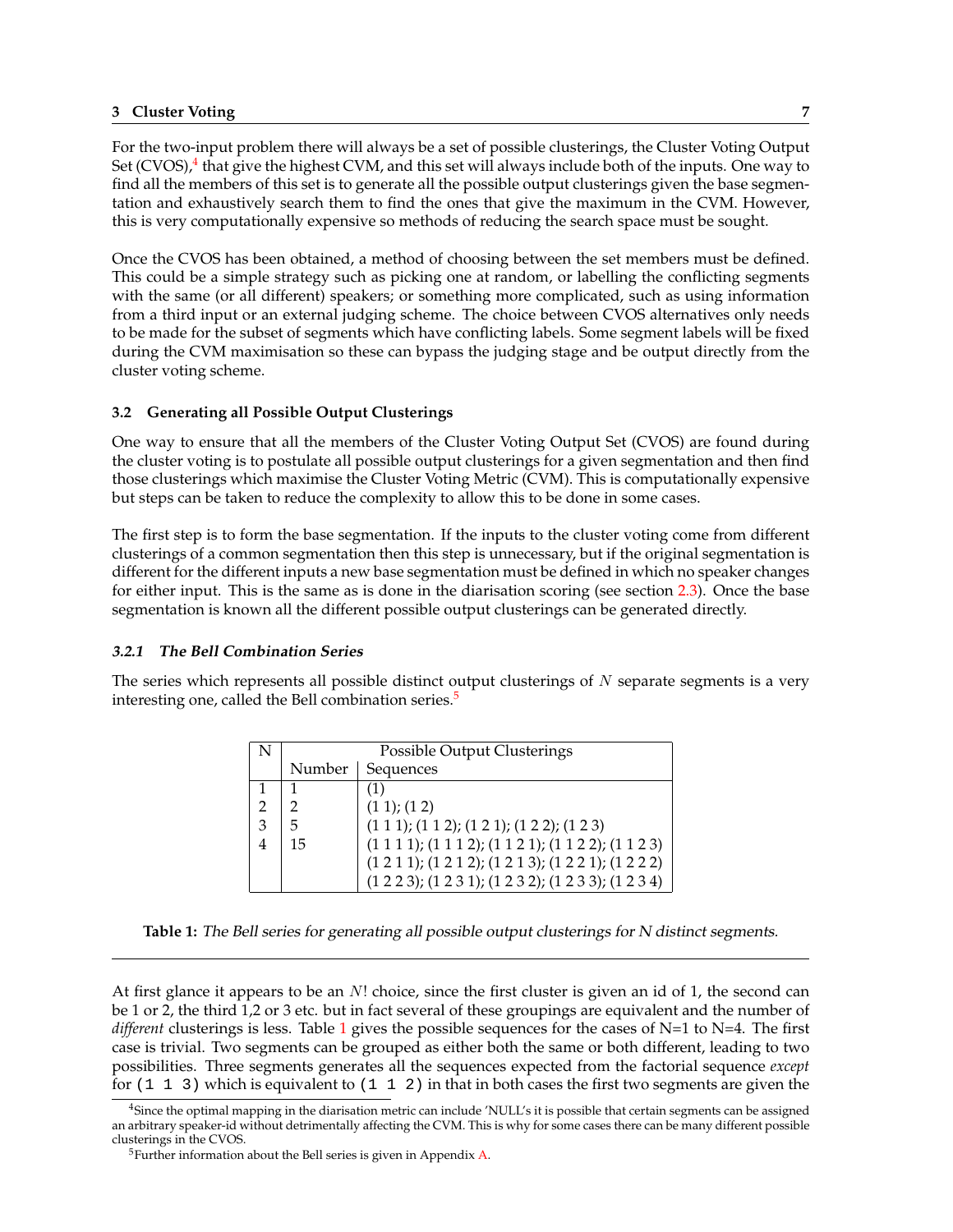<span id="page-11-0"></span>same cluster-id but the third is given a different one. This leads to 5 possibilities instead of the 6 that would be given from the factorial when N=3. Similarly, when N=4, any sequences which start (1  $\pm$ 3) can be ruled out for the same reason, as can  $\{(1\ 1\ 1\ 3), (1\ 1\ 1\ 4), (1\ 1\ 2\ 4), (1\ 2\ 1\ 1\ 3)\}$ 4), (1 2 2 4)} leaving 15 in total.

Table 2 gives the number of possible outputs for N distinct input segments, B(N), as N increases, and compares this with N!. Although the sequence does grow in an factorial-like fashion, its actual value becomes a smaller proportion of the factorial case as N increases, leading to approximately 4 million, instead of 479 million when N is 12, making the generation of every possible combination feasible for values of N up to around 12.

| N              | N!             | B(             |
|----------------|----------------|----------------|
| 0              | 1              | 1              |
| 1              | 1              | 1              |
| $\overline{2}$ | $\overline{2}$ | $\overline{2}$ |
| 3              | 6              | 5              |
| 4              | 24             | 15             |
| 5              | 120            | 52             |
| 6              | 720            | 203            |
| 7              | 5.040          | 877            |
| 8              | 40,320         | 4.140          |
| 9              | 362,880        | 21,147         |
| 10             | 3,628,800      | 115,975        |
| 11             | 39.916.800     | 678,570        |
| 12             | 479,001,600    | 4,213,597      |
| 13             | 6,227,020,800  | 27,644,437     |

**Table 2:** The number of possible partitions, B(N), when generating all output clusterings for <sup>N</sup> distinct segments.

### **3.3 Increasing Computational Efficiency**

Since the generation of the possible clustering outputs is very computationally expensive, ways of reducing the complexity need to be sought.

### **3.3.1 Base Segmentation**

By defining a common base segmentation as discussed in section [3.2](#page-10-0) and using the knowledge that none of the inputs to the cluster voting have overlapping speakers, the calculation of the amount of overlapping time between the different clusterings can be simplified. Each segment can be represented by a unique id and duration. When comparing two clusterings only the segments with matching ids need to be compared and they contribute the duration to the score if the speaker ids match and zero otherwise.

### **3.3.2 Resegmentation**

The data can be resegmented by grouping together segments which contain a common speaker id for each of the inputs in turn. There is no need for these segments to be adjacent in time, so this is more powerful than a traditional 'merging' of segments with the same speaker. For example suppose the base segments number 1 and 3 are both labelled as SPKR1 in the first input, and are both labelled as SPKR2 in the second input then a new *'resegment'* can be formed which combines base segments 1 and 3 into the same segment. No decision is made about the speaker id of these segments at this time other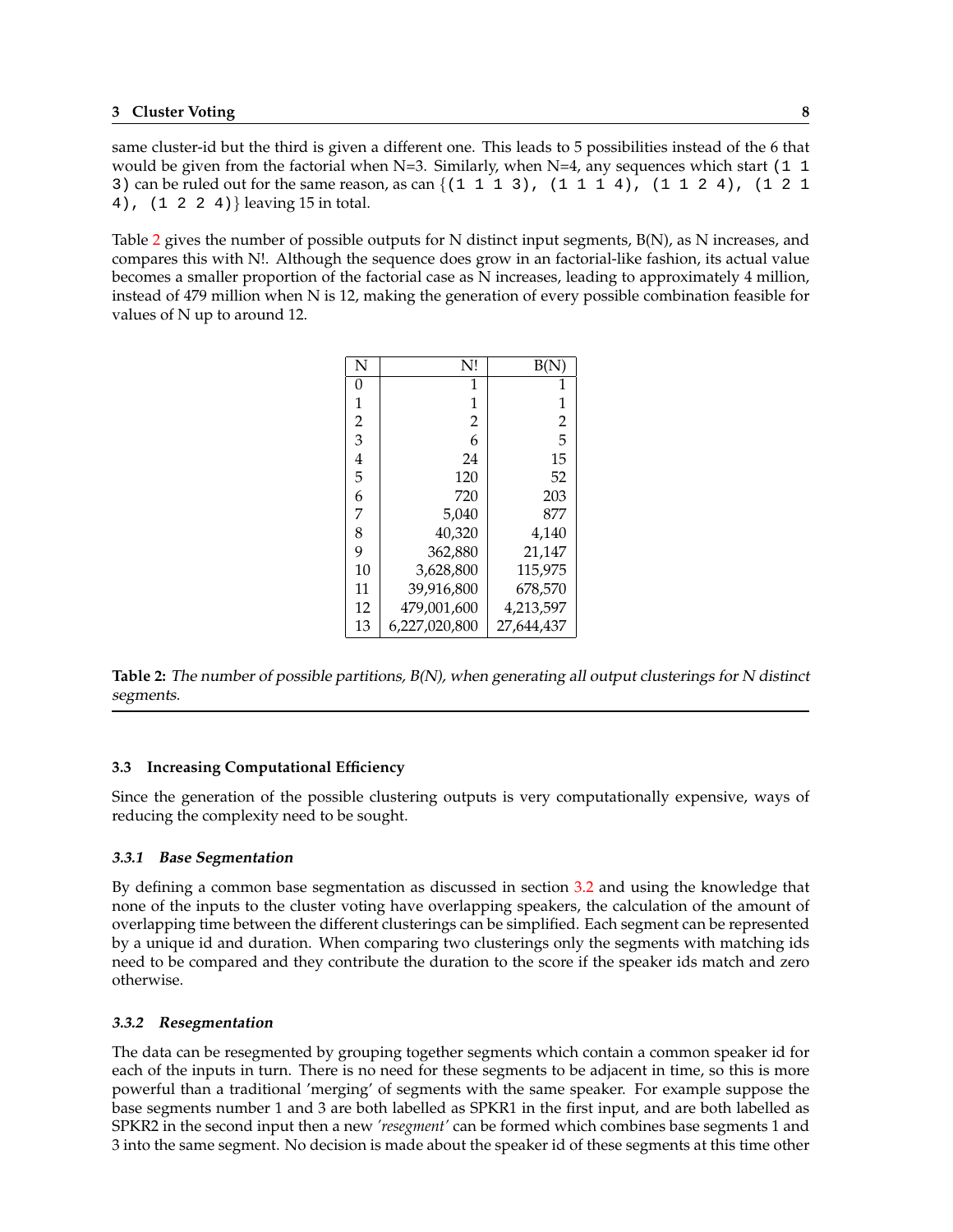### <span id="page-12-0"></span>**3 Cluster Voting 9**

| Base-Seg-id | Input-1        | Input-2   | Resegmentation |
|-------------|----------------|-----------|----------------|
| base1       | Α1             | B2        | R1             |
| base2       | A1             | <b>B1</b> | R <sub>2</sub> |
| base3       | A <sub>2</sub> | <b>B1</b> | R <sub>3</sub> |
| base4       | A <sub>1</sub> | B2        | R1             |
| base5       | A3             | B3        | R4             |
| base6       | A <sub>2</sub> | <b>B1</b> | R3             |
| base7       | A3             | B3        | R4             |

than to force them to have the same speaker id in the final output. An example of this process is given in Table 3.

**Table 3:** Example of the resegmentation process. Base segments base1 and base4 are clustered together in both inputs and so can be joined to form <sup>a</sup> single resegment. As can base3 and base6; and base5 and base7. This means the number of 'segments' to be dealt with has been reduced from <sup>7</sup> (base-segments) to <sup>4</sup> (resegments)

### **3.3.3 Removing Non-Conflicting Segments**

Any resegments which are unique, in that there is no segment in any input which has the same speaker id as the segment in the resegment but which itself not in the resegment, can be immediately given a unique output speaker id and output directly. This is because the CVM maximisation will always give a separate (non-overlapping) speaker id for such a resegment. In the example in Table 3 this applies to R4, since its constituent base segments (base5 and base7) have input speaker ids A3 and B3, neither of which is found in any other segment in the respective inputs. This reduces the number of 'segments' to be dealt with after resegmentation from 4 to 3 in this case.

### **3.3.4 Generating Independent Supergroups of Resegments**

The speaker ids of some groups of segments can be independent of other groups of segments. For example, suppose the clustering has been done gender and bandwidth dependently. For this case there will be no possibility of overlap between the narrowband speakers and wideband speakers, or male and female speakers, so there will be a minimum of four independent *'supergroups'* of resegments. Treating these groups independently in the subsequent calculations does not reduce the number of resegments, but does dramatically reduce the number of combinations which must be searched, since it is known that resegments in one supergroup will never cluster with those in a different one.

These independent supergroups can be found automatically simply by tracing through the speakers of the resegments in turn using the following algorithm.

```
foreach resegment
  next if already assigned resegment to a supergroup
  push resegment to the todo list
   while the todo list is not empty
       pop the todo list to give the next resegment
      push the resegment onto the current-group list
       foreach input
          find speaker-id of the resegment in the input
          add resegments which have the same input speaker-id to the todo list
       end
   end
   start a new current-group list
end
```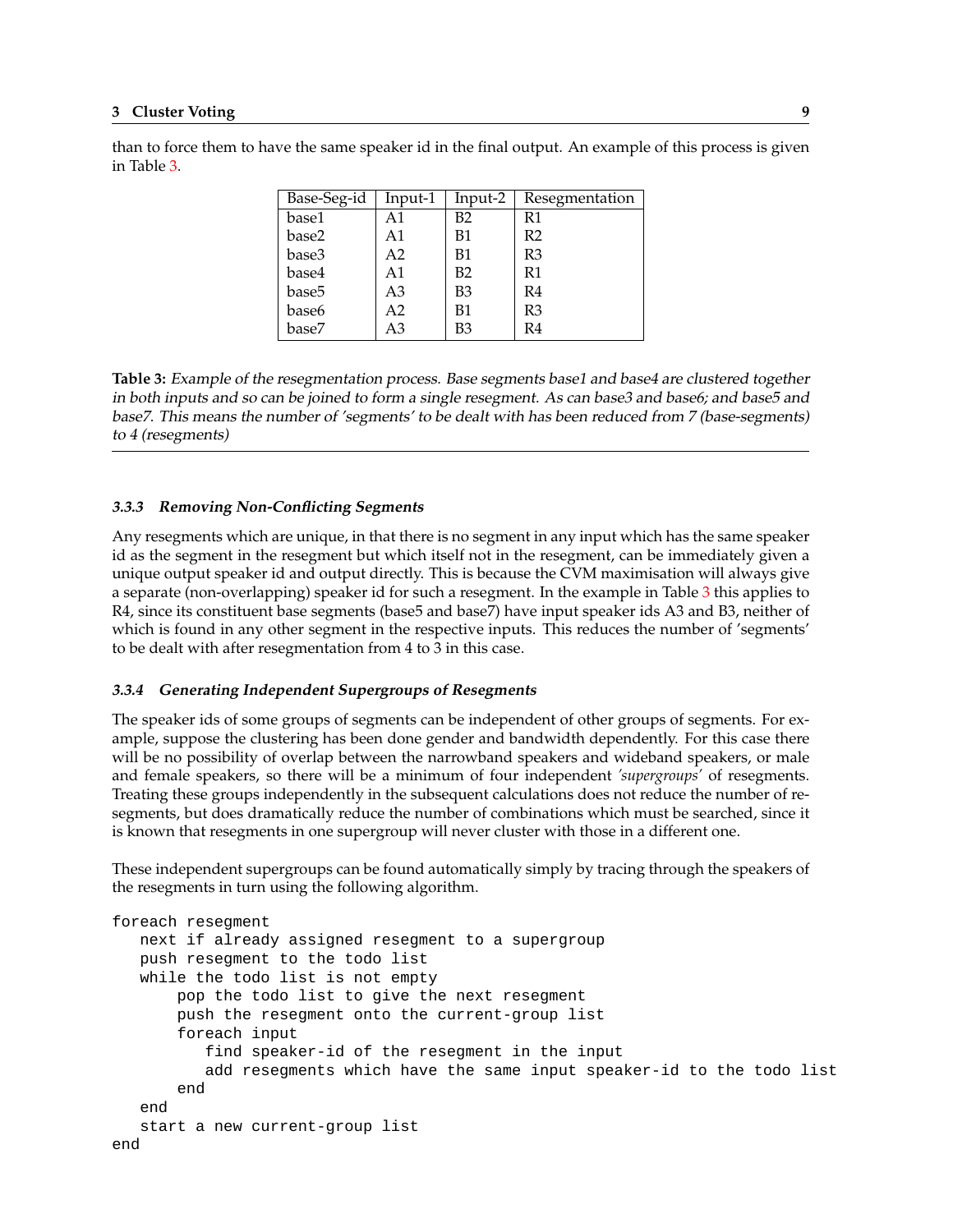| Resegment-id   | input1 | input2        | group          |
|----------------|--------|---------------|----------------|
| R <sub>0</sub> | A-CWF4 | <b>B-CWF8</b> | G0             |
| R1             | A-CWF4 | B-CWF9        | G0             |
| R <sub>2</sub> | A-CWM2 | B-CWM4        | G1             |
| R <sub>3</sub> | A-CWM2 | B-CWM7        | G1             |
| R4             | A-CWM2 | <b>B-CWM8</b> | G <sub>1</sub> |
| R5             | A-CWM6 | B-CWM2        | G2             |
| R6             | A-CWM7 | B-CWM2        | G2             |
| R7             | A-CWM8 | B-CWM2        | G2             |
| R8             | A-CWM9 | B-CWM2        | G2             |
| R9             | A-CWF4 | B-CWF10       | G0             |

<span id="page-13-0"></span>An example of this process taken from the ABC show for example 2 described in section  $6$  is given in Table 4.

**Table 4:** Example of forming independent resegment super-groups. Here three groups are formed from the <sup>10</sup> input resegments. G0 corresponds to the inputs {A-CWF4,B-CWF8,B-CWF9,B-CWF10}, G1 corresponds to the inputs {A-CWM2,B-CWM4,B-CWM7,B-CWM8} and G2 corresponds to the inputs {A-CWM6,A-CWM7,A-CWM8,A-CWM9,B-CWM2}. For this case the complexity has been reduced from  $B(10)=115,975$  to  $B(3)+B(3)+B(4)=25$ 

#### **3.3.5 Example of Complexity Reduction**

Taking the two inputs for example 2 as described in section [6](#page-19-0) for the ABC show, the reduction in complexity by implementing each of the above strategies is shown in Table 5.

| Number of segs in each input                  | 127                                       | $B(127)=\text{too many!}$         |
|-----------------------------------------------|-------------------------------------------|-----------------------------------|
| Number of resegs after resegmentation         |                                           | $\mid B(22)=4.5067\times 10^{15}$ |
| Number of resegs after outputing unique cases | 10                                        | $B(10)=115975$                    |
| Definition of supergroups                     | $\{0,1,9\}$ , $\{2,3,4\}$ , $\{5,6,7,8\}$ | 25                                |

**Table 5:** Reduction in number of possible output clusterings for <sup>a</sup> 2-input example using the techniques discussed in section [3.3](#page-11-0)

#### **3.4 Using the Speaker Mapping between the Inputs**

The optimal speaker mapping between the inputs can be used to restrict the number of possible output clusterings which need to be generated. This is because any output clustering which directly contradicts this mapping (such as assigns the same speaker-id to segments which are mapped to speakers in one input which are in turn themselves mapped to *competing* speakers in the other input), will never give the optimal CVM score and thus will never appear in the CVOS. This means it is not necessary to generate all possible output clusterings for the base segmentation.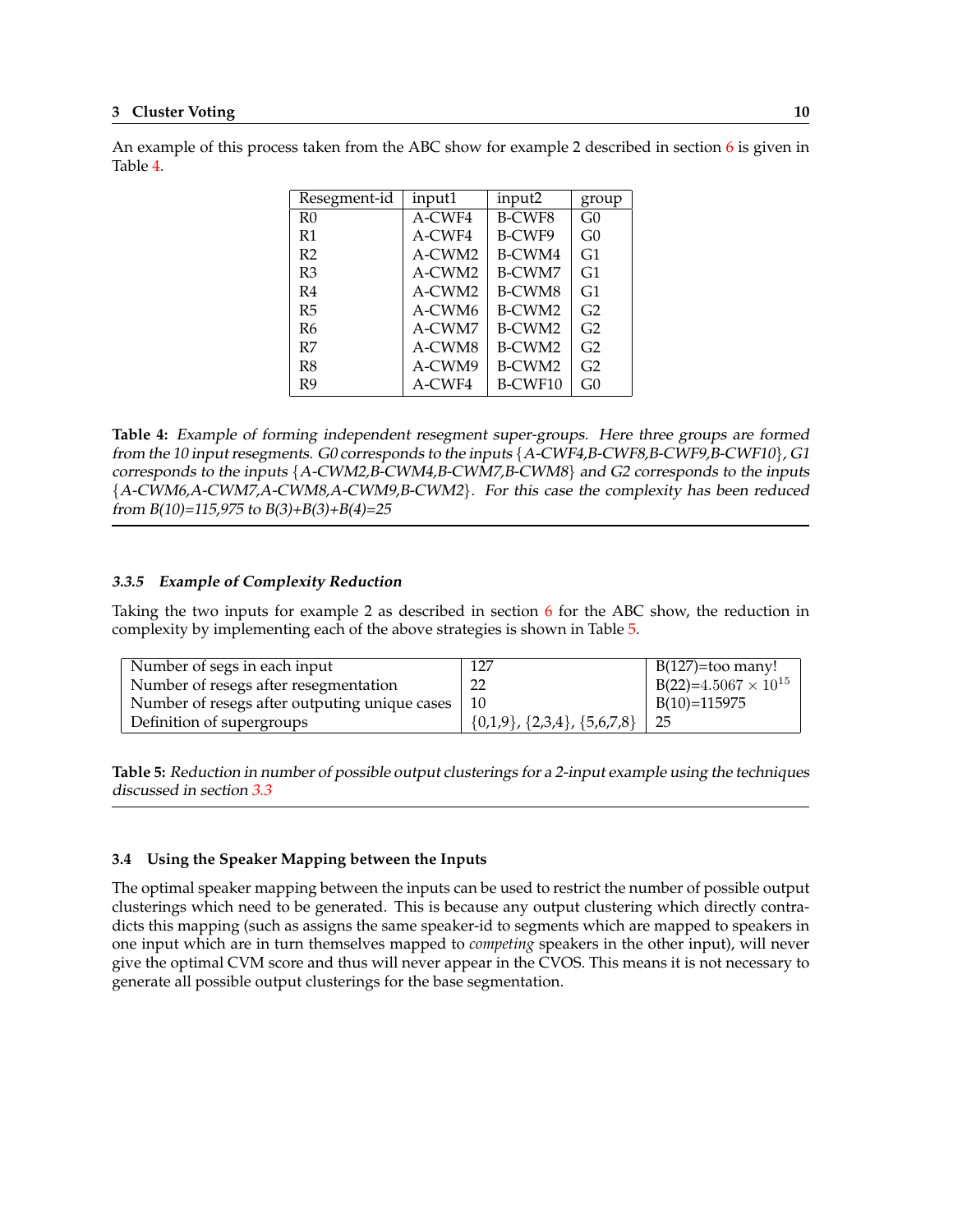# 4 JUDGING POSSIBLE ALTERNATIVES

<span id="page-14-0"></span>Given that the Cluster Voting Output Set (CVOS) contains more than one possible output clustering which maximises the CVM, a method of choosing one possibility from this set must be defined. This could be done using a very simple strategy, such as always giving the resegments different speaker-ids; using confidence scores to weight alternatives; or exploiting additional information, for example from another input clustering, or from an external judge.

For the two-input case, since both inputs will always be in the CVOS, using confidence scores to weight one input over the other will simply mean the final output is identical to the input with the highest weight. This is not inevitable when there are more than two inputs, but since this work only considers the two-input case, this option is not discussed further.

Section 4.1 gives some examples of simple strategies to pick between alternatives, whilst section 4.2 discusses using an external judge based on the Bayes Information Criterion (BIC). Experiments which investigate the success of the strategies in question are reported in sections [5](#page-16-0) and [6.](#page-19-0)

### **4.1 Simple Strategies**

The following simple strategies can easily be used to pick between alternatives in the CVOS.

- Omit all conflicts from the final output (miss)
- Assign a single speaker-id for all the segments in a supergroup (same)
- Assign each resegment a different speaker id (diff)
- Pick one alternative from the CVOS at random (random)
- Use a confidence score to weight the inputs (N/A for 2-input case)

Results using these strategies are given in sections [5](#page-16-0) and [6.](#page-19-0)

### **4.2 Using BIC to Decide Between Alternatives**

#### **4.2.1 Standard BIC**

The standard Bayes Information Criterion (BIC) represents a way of selecting between a set of models by calculating a log likelihood of the data which is then penalised in proportion to the number of parameters in the model.(Chen and Gopalakrishnan 1998, Chen, Eide, Gales, Gopinath, Kanvesky and Olsen 2002)

$$
BIC = \mathcal{L} - \frac{1}{2}\alpha \# M \log N \tag{1}
$$

where  $\#M$  is the number of free parameters, N the number of data points and  $\alpha$  the tuning parameter, usually set to 1.

If K clusters of the data are each modelled using a full Gaussian of dimension d which has  $N_i$  frames and a covariance  $S_i$  then the BIC formula becomes:<sup>6</sup>

$$
\text{BIC} = -\frac{1}{2} \left( \left[ \sum_{i=1}^{K} N_i \log(|S_i|) \right] + N d(1 + \log(2\pi)) + \alpha K \left( d + \frac{d(d+1)}{2} \right) \log N \right)
$$

The best model-set can thus be chosen from a list of alternatives by finding the model-set which maximises the BIC term. This is the same as minimising

<sup>6</sup>See (Tranter and Reynolds 2004) for a more detailed derivation.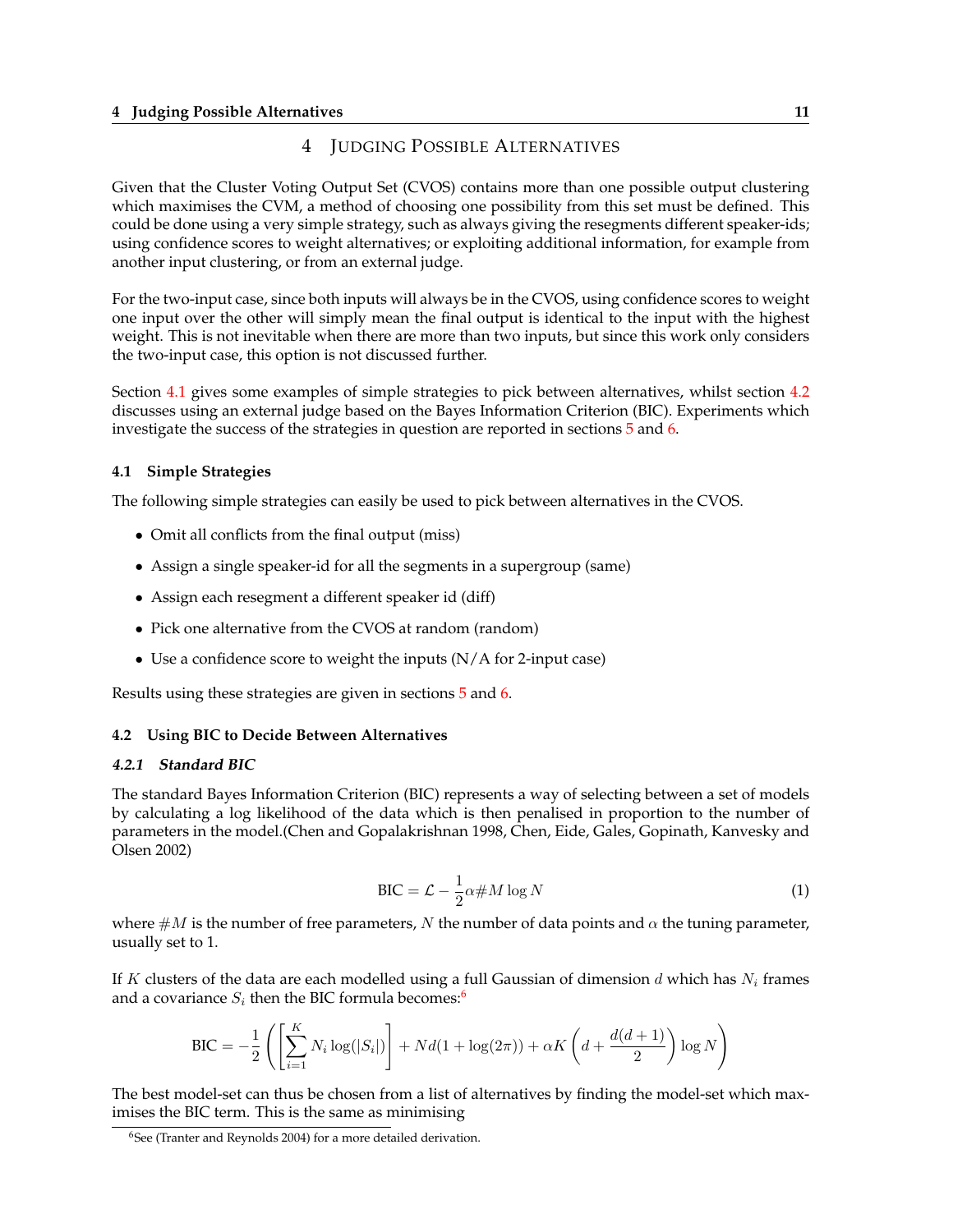#### <span id="page-15-0"></span>**4 Judging Possible Alternatives 12**

$$
BMIN = \left[\sum_{i=1}^{K} N_i \log(|S_i|)\right] + \alpha K \left(d + \frac{d(d+1)}{2}\right) \log N \tag{2}
$$

Thus if a single Gaussian is built for each speaker-id in a given output clustering, the BMIN value can be calculated for this output clustering, and the final output will be given by the clustering in the CVOS which gives the lowest BMIN value. Results from using this scheme are given in section [6.](#page-19-0)

#### **4.2.2 Equal-Parameter BIC**

An alternative implementation of a BIC-based strategy, introduced in (Ajmera, Bourlard and Lapidot 2002, Ajmera, McCowan and Bourlard 2004) and discussed within the diarisation framework in (Ajmera and Wooters 2003), removes the need for the tunable parameter,  $\alpha$ , by making sure each model-set being compared always contains the same number of parameters, thus the ' $\alpha \# M \log N'$ term in equation [1](#page-14-0) is independent of the model-set and can be removed from the minimisation. The choice of model-set thus reduces to that which gives the highest likelihood of the data.

To visualise this how this works for a simple case, consider whether to model a set of segments as a single cluster or as two clusters. The single-cluster case can be modelled by a 2-mixture GMM, whereas the two-cluster case can be modelled by a single Gaussian (or 1-mixture GMM) for each of the two clusters. In this way the total number of parameters used to model the data is the same in both cases.<sup>7</sup>

Suppose the data really comes from two distinct speakers, then the 2-mixture GMM will form two Gaussians which will almost certainly correspond to the two distinct speakers. However, supposing the mixture weights in the GMM are both 0.5, then the likelihood of all the data over the 2-mixture GMM will be roughly half that of the likelihood of running each speaker over its own Gaussian. Thus for the case of two distinct speakers, the two-cluster case is preferred.

Now suppose the data really all comes from the same speaker, and thus the distributions of the twocluster case are almost identical to the one-cluster case. This means that both Gaussians in the 1 mixture GMMs will effectively model the data as a single Gaussian, but the 2-mixture GMM will be able to model the data with two Gaussians and thus will produce a higher likelihood. Therefore the one-cluster case will be preferred when the data really does come from the same speaker. Results from using this scheme are given in section [6.](#page-19-0)

 $7$ The 1 extra parameter introduced by the free mixture weight for the two-mixture GMM is ignored here.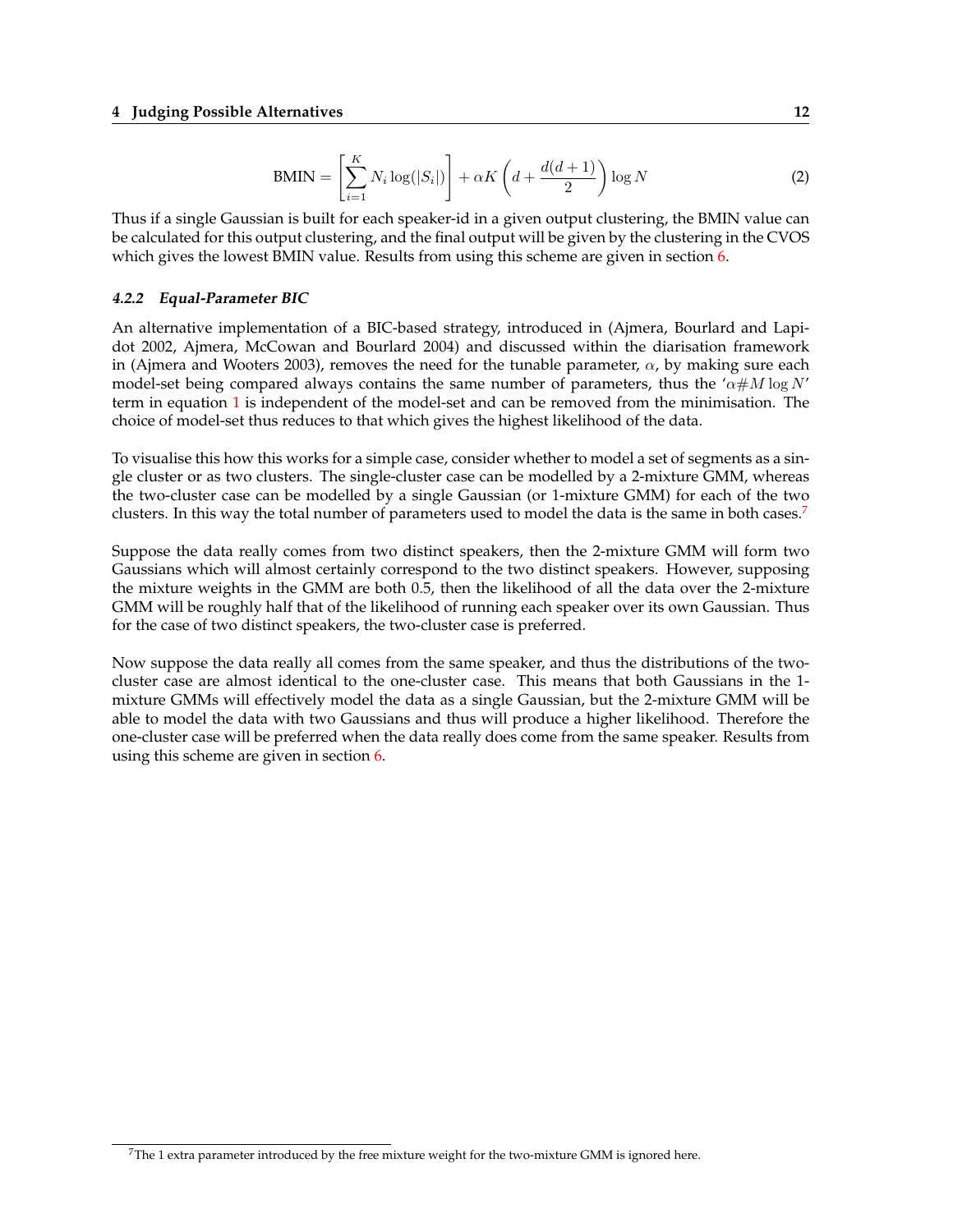# <span id="page-16-0"></span>**5 Example 1 : Cluster Voting on Two Very Similar Systems 13**

# 5 EXAMPLE 1 : CLUSTER VOTING ON TWO VERY SIMILAR SYSTEMS

The first experiment with the cluster voting scheme took the output from two diarisation systems that were very similar for the two inputs. The CUED RT-03s base segmentation was used for each case and the clustering used a top-down two-way split with the arithmetic harmonic sphericity distance measure(Bimbot and Mathan 1993). Both clusterings used a BIC-based stopping criterion but the exact formulation and value of the  $\alpha$  parameter was slightly different for each case, leading to small differences in the output.

The performance of the systems was similar, giving 25.12% and 25.21% diarisation error rate (DER) on the bneval03 data. More details about the segmentation are given in section 5.1, and the clusterings in section 5.2 and the results of the cluster voting scheme are given in section [5.3.](#page-17-0)

# **5.1 The Base Segmentation**

The CUED RT-03s segmentation on the bneval03 data was taken as the base segmentation. This gave automatically produced segment labels which contained a start and end time, a gender (male or female) and a bandwidth (wideband or narrowband). The breakdown of the segment distribution by show is given in Table 6. Further details about the segmenter can be found in (Tranter et al. 2003).

| Show<br>Number of Segments           |     |     |    |                |        |
|--------------------------------------|-----|-----|----|----------------|--------|
|                                      | WМ  | WF  | TM | TF             | TOTAL. |
| $20010206 + 1830 + 1900 + ABC + WNT$ | 70  | 56  |    |                | 127    |
| 20010217+1000+1030+VOA+ENG           | 83  | 31  | 3  | 12             | 129    |
| 20010220+2000+2100+PRI+TWD           | 68  | 44  | 30 | 2              | 144    |
| 20010221+1830+1900+NBC+NNW           | 127 | 37  | 14 | $\overline{2}$ | 180    |
| 20010225+0900+0930+CNN+HDL           | 59  | 97  | 4  |                | 161    |
| 20010228+2100+2200+MNB+NBW           | 98  | 20  | 10 | 0              | 128    |
| TOTAL.                               | 505 | 285 | 61 | 18             | 869    |

**Table 6:** CUED RT-03s segmentation: Segment distribution over gender and bandwidth for each show in bneval03

# **5.2 The Input Diarisation Systems**

The CUED December 2003 clustering system(Tranter and Reynolds 2004) was run over the base segmentation. The clustering is done bandwidth and gender dependently. The clustering algorithm uses a binary top-down splitting procedure. For each parent node two children nodes are formed and the segments are moved between the children nodes under a certain distance metric until either every segment prefers to be in its current child node, or the maximum number of iterations is reached. Stopping criteria are then applied to the possible split to decide whether the split should go ahead or not. This process is repeated until no further nodes can be split.

Two versions of the clusterer were run which differed only slightly in the definition of stopping criteria. The data was represented by the correlation matrix of 13-dimensional static only PLP coefficients, and the distance metric used was the arithmetic harmonic sphericity(Bimbot and Mathan 1993). Both schemes used the BIC-based stopping criterion defined in (Tranter and Reynolds 2004), but the first used the 'local' BIC scheme, where the number of samples in the penalty term is the number of frames in the *parent cluster*, whereas the second used the 'global' BIC scheme which used the total number of frames in *all the data* instead. The values of the  $\alpha$  tuning parameter were chosen from optimal performance on the bndidev03 data, and were 7.25 and 6.25 respectively. More details can be found in (Tranter and Reynolds 2004).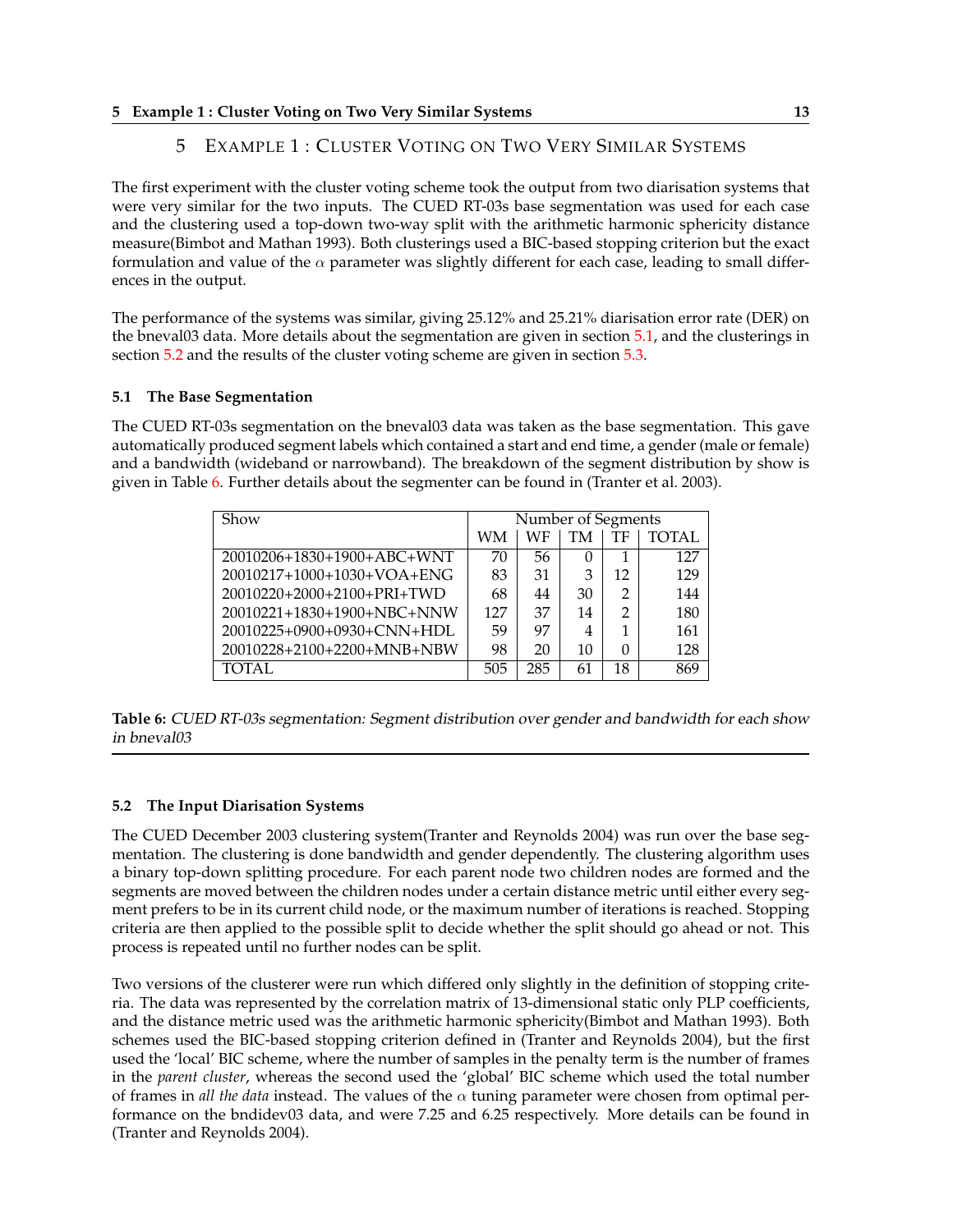# <span id="page-17-0"></span>**5.3 Cluster Voting Experimental Results**

The two inputs to the cluster voting scheme were very similar since they had been generated using the same method with only a slight variation in stopping criterion. The cluster voting resegmented the data using the method described in section [3.3.2](#page-11-0) and non-conflicting segments were output directly with a new speaker-id as described in section [3.3.3.](#page-12-0) The remaining resegments were divided into supergroups as described in section [3.3.4.](#page-12-0) The number of re-segments, supergroups and the breakdown of the supergroups is given in Table 7.

| Show           |       | # Resegments    | <b>SuperGroups</b>                                |
|----------------|-------|-----------------|---------------------------------------------------|
|                | Total | Non-Conflicting | [ID/Duration(s)/#resegments]                      |
| ABC+WNT        | 18    | 18              |                                                   |
| VOA+ENG        | 18    | 12              | $[g0/30.23/2]$ , $[g1/170.86/2]$ , $[g2/43.46/2]$ |
| PRI+TWD        | 20    | 20              |                                                   |
| NBC+NNW        | 19    | 17              | [g0/46.20/2]                                      |
| <b>CNN+HDL</b> | 25    | 21              | $[g0/239.75/2]$ , $[g1/88.70/2]$                  |
| MNB+NBW        | 15    | 15              |                                                   |

**Table 7:** Example 1: Number of resegments and supergroups in the cluster voting

Since there were so few differences between the two inputs, it was possible to exhaustively search all the combinations of the resegments and score the resulting outputs against the true reference to show the range of scores that could be achieved using the cluster voting scheme. Each supergroup was treated independently and since all the supergroups only contained two resegments, the possibilities were limited to a choice of three, namely:<sup>8</sup>

- **s** Put both re-segments in the same cluster
- **d** Put the 2 re-segments into 2 different clusters
- **m** Do not output anything for the 2 re-segments (i.e. 'miss' them out)

The results for all possible combinations of output when scored against the true reference data are given in Table [8.](#page-18-0) For the cases of CNN and NBC, the DER can be reduced when compared to either input by allowing the segments which do not agree to be missed out of the output completely. However, for the VOA show, this is not the case and the option of missing all the disagreements out of the output gives a large increase in DER (from ˜20% to over 30%). Obviously missing all the conflicting segments out of the output becomes a very dangerous strategy when the difference between the inputs gets larger. Therefore this option will largely be ignored, although it has been noted that it could provide an improvement in performance for certain cases.

Table [9](#page-18-0) shows a summary of the experimental results, giving the number of possible outputs, the best, worst, mean and median scores the scores from special cases such as picking one member of the CVOS at random, making the speaker ids all the same, making the speaker ids all different or missing all conflicting segments from the output.

Despite the inputs being so similar, it *is possible* to reduce the overall DER when compared to either input. The DERs for the inputs over the whole 6-show data set are 25.12% and 25.21%. The range of possible DERs from the postulated outputs are  $[24.95\% - 25.38\%]$  (= inputs  $\pm$  0.17%) when misses are not allowed and [24.68% - 27.44%] when misses are allowed. When misses are not allowed the mean score of the CVOS possibilities is the average of the two inputs, whilst the (lower) median and randomly-chosen output match the best of the two inputs.

 $8$ Note that for a supergroup with two resegments, the possible outputs in the CVOS consist of (a) give the two resegments the same spkr-id (b) give the two resegments a different spkr-id.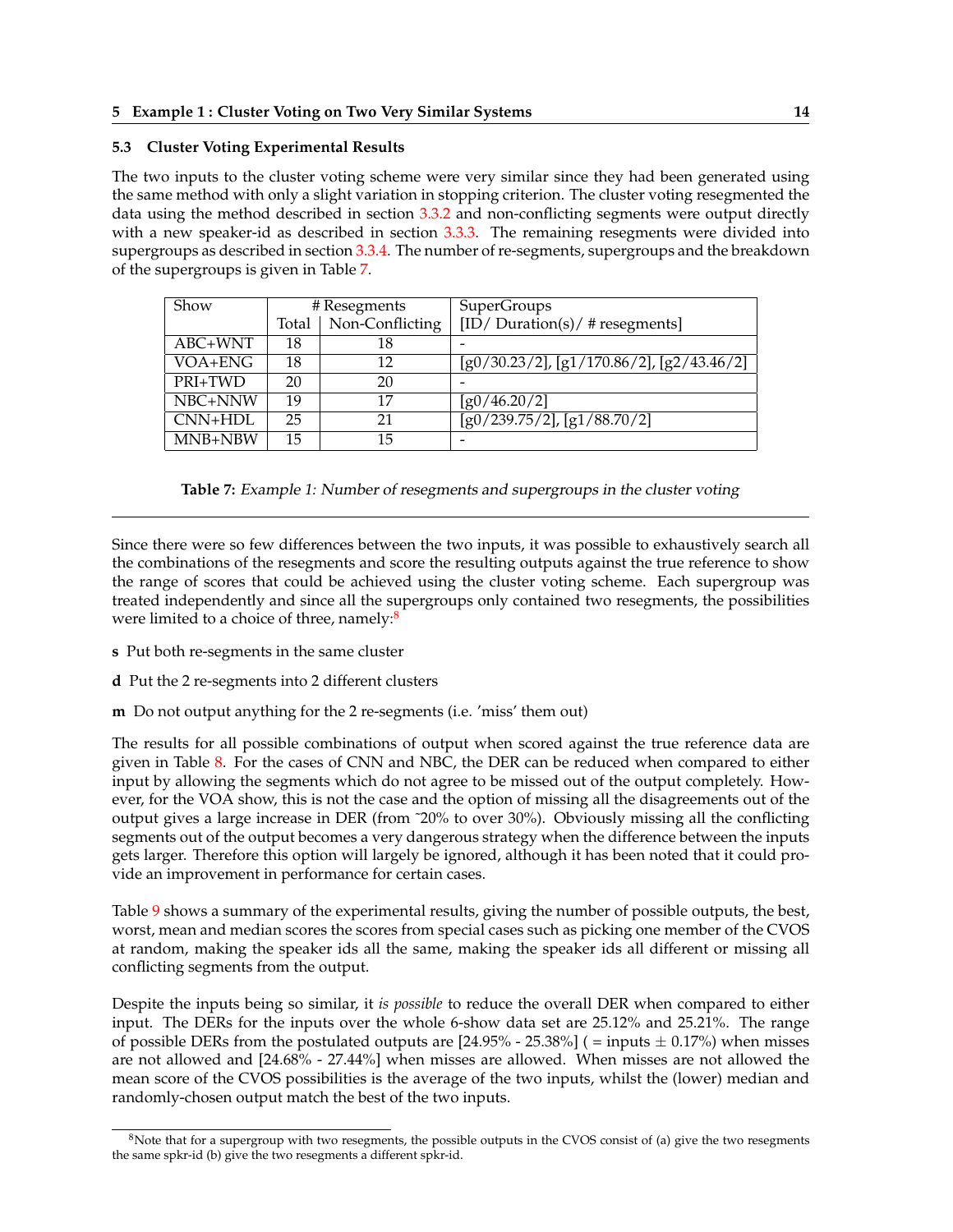<span id="page-18-0"></span>**5 Example 1 : Cluster Voting on Two Very Similar Systems 15**

|                | <b>VOA</b> |                |            |                |    |    |            |                | <b>CNN</b> |            |                | <b>NBC</b>     |
|----------------|------------|----------------|------------|----------------|----|----|------------|----------------|------------|------------|----------------|----------------|
| g <sub>0</sub> | g1         | g <sub>2</sub> | <b>DER</b> | g <sub>0</sub> | g1 | g2 | <b>DER</b> | g <sub>0</sub> | g1         | <b>DER</b> | g <sub>0</sub> | <b>DER</b>     |
| d              | d          | d              | 19.94      | m              | d  | m  | 22.43      | m              | m          | 36.46      | m              | 31.74          |
| S              | d          | d              | 20.34      | S              | S  | m  | 22.52      | m              | d          | 36.86      | [s d]          | 32.06 *i1, *i2 |
| d              | S          | d              | 20.76      | m              | S  | S  | 22.75      | m              | S          | 36.90      |                |                |
| d              | d          | S              | 20.78 *i1  | m              | S  | m  | 23.26      | [s d]          | m          | 37.52      |                |                |
| m              | d          | d              | 21.08      | d              | m  | d  | 29.46      | [s <br> d      | d          | 37.92 *i1  |                |                |
| S              | S          | d              | 21.17 *i2  | S              | m  | d  | 29.86      | [s d]          | S          | 37.96 *i2  |                |                |
| S              | d          | S              | 21.18      | d              | m  | S  | 30.30      |                |            |            |                |                |
| d              | d          | m              | 21.29      | m              | m  | d  | 30.60      |                |            |            |                |                |
| d              | S          | S              | 21.60      | S              | m  | S  | 30.70      |                |            |            |                |                |
| S              | d          | m              | 21.69      | d              | m  | m  | 30.81      |                |            |            |                |                |
| m              | S          | d              | 21.91      | S              | m  | m  | 31.22      |                |            |            |                |                |
| m              | d          | S              | 21.92      | m              | m  | S  | 31.44      |                |            |            |                |                |
| S              | S          | S              | 22.01      | m              | m  | m  | 31.96      |                |            |            |                |                |
| d              | S          | m              | 22.12      |                |    |    |            |                |            |            |                |                |

**Table 8:** Example 1: Diarisation Error Rate (DER) for all possible outputs from the CVOS (including missing conflicts out). DERs are generated against the true reference data. (s) means the cluster group has the same cluster-id for the <sup>2</sup> resegments, (d) means they are different, and (m) means they are missed out from the output completely. \*ix is the same as input x.

|         | Condition     | Show  |            |                |               |  |  |
|---------|---------------|-------|------------|----------------|---------------|--|--|
|         |               | VOA   | <b>CNN</b> | <b>NBC</b>     | TOTAL (all 6) |  |  |
| Input 1 |               | 20.78 | 37.92      | 32.06          | 25.12         |  |  |
| Input 2 |               | 21.17 | 37.96      | 32.06          | 25.21         |  |  |
|         | Num Poss      | 8     | 4          | $\overline{2}$ | (14)          |  |  |
| No      | Best          | 19.94 | 37.92      | 32.06          | 24.95         |  |  |
| miss    | Worst         | 22.01 | 37.96      | 32.06          | 25.38         |  |  |
| allowed | Mean          | 20.97 | 37.94      | 32.06          | 25.17         |  |  |
|         | Median*       | 20.78 | 37.92      | 32.06          | 25.12         |  |  |
|         | Random        | 20.78 | 37.92      | 32.06          | 25.12         |  |  |
|         | All the same  | 22.01 | 37.96      | 32.06          | 25.38         |  |  |
|         | All different | 19.94 | 37.92      | 32.06          | 24.95         |  |  |
|         | Num Poss      | 27    | 9          | 3              | (39)          |  |  |
|         | Best          | 19.94 | 36.46      | 31.74          | 24.68         |  |  |
| miss    | Worst         | 31.96 | 37.96      | 32.06          | 27.44         |  |  |
| allowed | Mean          | 24.63 | 37.45      | 31.95          | 25.83         |  |  |
|         | Median        | 22.12 | 37.52      | 32.06          | 25.34         |  |  |
|         | Random        | 21.21 | 37.92      | 31.74          | 25.16         |  |  |
|         | All missed    | 31.96 | 36.46      | 31.74          | 27.17         |  |  |

**Table 9:** Example 1: Summary of DERs for the possible cluster voting outputs. [\* The lower median is taken here i.e. the  $n/2$  th entry in the list of n possibilities]

For this particular example, where there are few differences between the inputs, if we do not allow misses, the best results come when all the speaker ids are made different, and the worst results come when all the speaker ids are the made the same. However, this is a very simple example so no conclusions can be formed other than noting the possibility for improving (or degrading) performance using this method of cluster voting.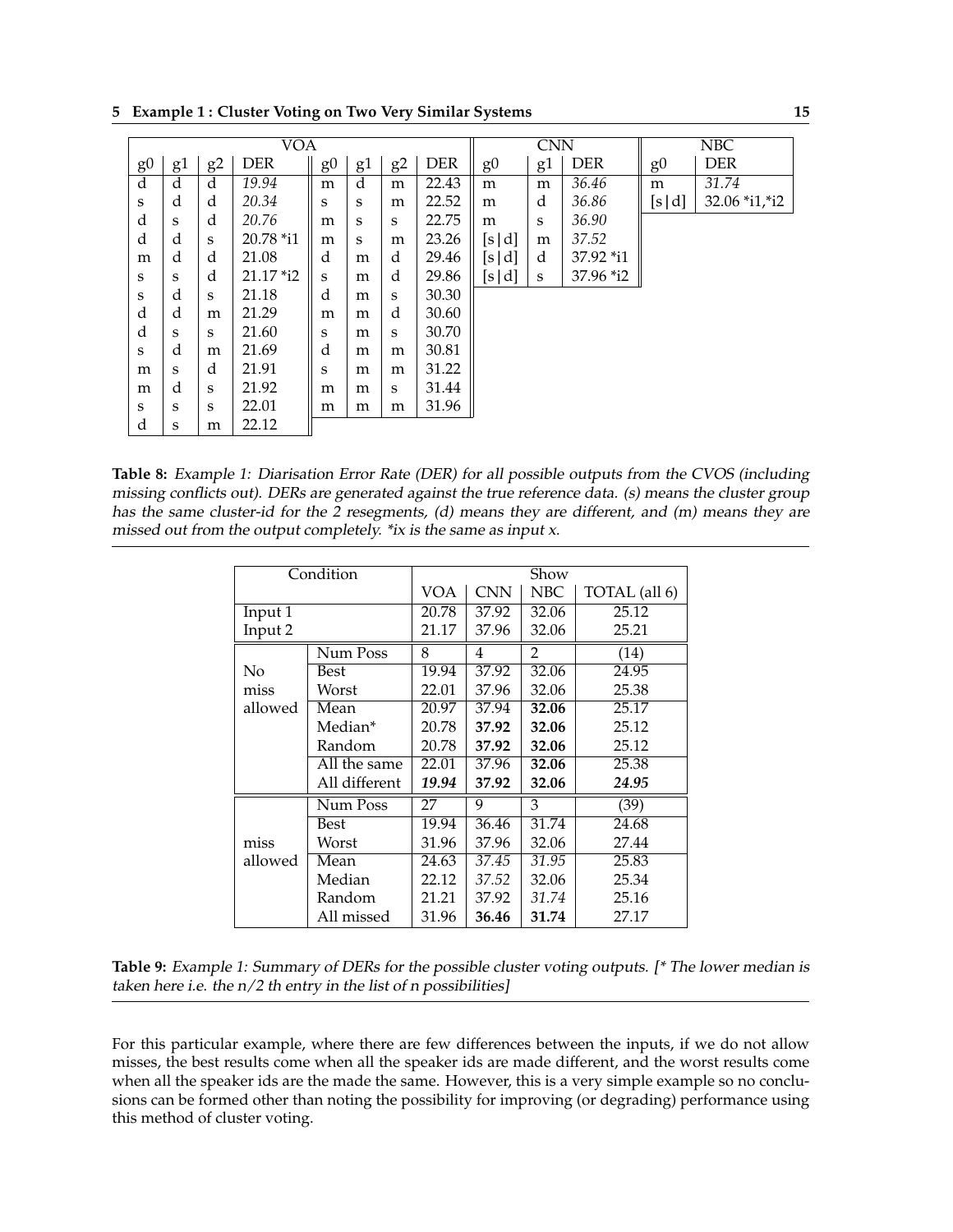# 6 EXAMPLE 2 : CLUSTER VOTING ON CUED'S TWO BEST SYSTEMS

# <span id="page-19-0"></span>**6.1 The Input Diarisation Systems**

The two-way cluster voting experiment was repeated using the same first input (based on the local-BIC implementation) but a different second input. The latter was generated using the same base segmentation (as described in section [5.1\)](#page-16-0) and the same clustering strategy but a different stopping criterion which was based on the relative decrease in node cost (as measured by the average distance from constituent segments to the node centre) for a given split. The parameter controlling this split was set at 0.825 which gave optimal performance on the bndidev03 data. Further details about this 'cost-based' system can be found in (Tranter and Reynolds 2004).

The standards of the two inputs are similar (namely 25.12% and 27.09%), the first giving 1.97% absolute lower DER across the 6-show bneval03 set, but the second input is in fact better for 5 out of the 6 shows but performs poorly on the remaining show due to a single bad decision to split a large cluster into two. It is unfortunate that this single decision produces such a large effect - which is partly down to the scoring procedure's bias towards prolific speakers, and partly due to the small number of shows in the test set.

# **6.2 The Cluster Voting Process**

The number of re-segments and the breakdown of the supergroups is given in Table 10. This shows that the two inputs are considerably more different than in Example 1. The average number of of resegments per show for which the inputs do not agree is 15, whilst the average number of supergroups formed from these re-segments is 5. However, it is still possible to score *all* the output combinations given by the cluster voting minimisation.

| Show      |       | # Resegments | <b>SuperGroups</b>                                                                     |
|-----------|-------|--------------|----------------------------------------------------------------------------------------|
|           | Total | Unique       | [ID / Duration(s) / # researchers]                                                     |
| ABC+WNT   | 22    | 12           | $[g0 / 127.3 / 3]$ , $[g1 / 90.56 / 3]$ , $[g2 / 232.87 / 4]$                          |
| VOA+ENG   | 30    | 11           | $[g0/45.52/2]$ , $[g1/139.85/8]$ , $[g2/17.14/2]$                                      |
|           |       |              | $[g3 / 14.46 / 2]$ , $[g4 / 18.6 / 2]$ , $[g5 / 43.46 / 3]$                            |
| PRI+TWD   | 26    | 13           | $[g0 / 43.19 / 3]$ , $[g1 / 265.98 / 3]$ , $[g2 / 82.51 / 3]$                          |
|           |       |              | $[g3 / 34.66 / 2]$ , $[g4 / 1.28 / 2]$                                                 |
| NBC+NNW   | 31    | 11           | $[g0 / 180.75 / 2]$ , $[g1 / 96.56 / 4]$ , $[g2 / 75.22 / 3]$ , $[g3 / 46.2 / 2]$      |
|           |       |              | $[g4 / 33.72 / 2]$ , $[g5 / 31.97 / 5]$ , $[g6 / 1.98 / 2]$                            |
| $CNN+HDL$ | 33    | 13           | $\frac{1}{2}$ [g0 / 239.75 / 2], [g1 / 49.92 / 2], [g2 / 34.62 / 6], [g3 / 139.37 / 2] |
|           |       |              | $[g4 / 70.69 / 3]$ , $[g5 / 46.9 / 3]$ , $[g6 / 3.89 / 2]$                             |
| MNB+NBW   | 20    | 11           | $[g0 / 473.61 / 2]$ , $[g1 / 32.08 / 2]$ , $[g2 / 7.81 / 2]$                           |
|           |       |              | [g3 / 18.73 / 3]                                                                       |

**Table 10:** Example 2: Number of resegments and supergroups when comparing the CUED's two best diarisation systems of December 2003. They were derived from using <sup>a</sup> BIC-based or <sup>a</sup> cost-based stopping criterion within the clusterer.

# **6.3 Scoring All Possibilities from the Cluster Voting Output Set (CVOS)**

The results from scoring all the members of the CVOS against the true reference data are summarised in Table [11.](#page-20-0) For this case all the data is given a speaker label (i.e. no 'misses' - where the data corresponding to an entire supergroup is omitted from the output - are allowed). Figure [3](#page-20-0) gives a graphical representation of the key results.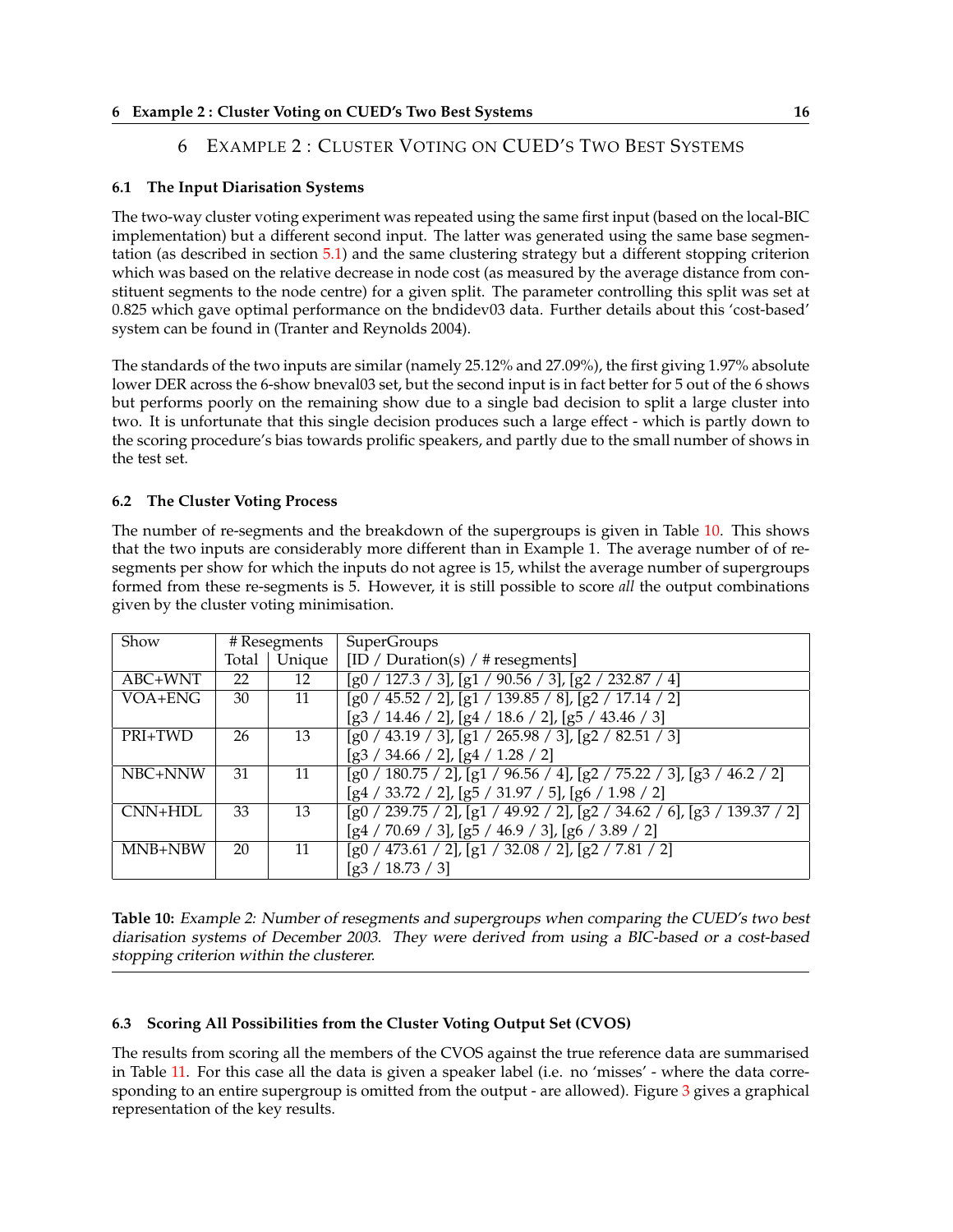|         | Condition     |       |       |            | Show  |            |            |              |
|---------|---------------|-------|-------|------------|-------|------------|------------|--------------|
|         |               | ABC   | VOA   | <b>PRI</b> | NBC   | <b>CNN</b> | <b>MNB</b> | <b>TOTAL</b> |
| Input 1 |               | 32.03 | 20.78 | 21.40      | 32.06 | 37.92      | 10.74      | 25.12        |
| Input 2 |               | 29.26 | 19.82 | 20.48      | 31.56 | 37.18      | 29.34      | 27.09        |
|         | Num Poss      | 128   | 8192  | 256        | 8192  | 8192       | 32         | (24, 992)    |
| No      | Best          | 26.71 | 18.43 | 18.11      | 29.84 | 37.18      | 10.74      | 22.79        |
| misses  | Worst         | 34.58 | 22.48 | 23.56      | 33.78 | 37.92      | 29.34      | 29.44        |
| allowed | Mean          | 30.56 | 20.45 | 20.89      | 31.67 | 37.55      | 20.04      | (26.09)      |
|         | Median*       | 30.30 | 20.45 | 20.74      | 31.66 | 37.18      | 10.74      | 24.51        |
|         | Random        | 28.30 | 19.76 | 23.18      | 29.84 | 37.18      | 10.74      | 24.30        |
|         | All the same  | 33.63 | 20.78 | 21.15      | 32.06 | 37.18      | 10.74      | 25.19        |
|         | All different | 27.66 | 19.82 | 20.74      | 31.56 | 37.92      | 29.34      | 27.02        |

<span id="page-20-0"></span>**6 Example 2 : Cluster Voting on CUED's Two Best Systems 17**

**Table 11:** Example 2: Summary of DERs for the possible cluster voting outputs when 'misses' are not allowed. [ $*$  The lower median is taken here i.e. the  $n/2$  th entry in the list of n possibilities.]



**Figure 3:** Example 2: Graphical representation of the key DERs for the possible cluster voting outputs when 'misses' are not allowed.

When misses are not allowed the following observations can be made from the results.

- The two inputs give DERs of 25.12% and 27.09%. The range of possible DERs when using the cluster voting output is increased by approx  $\pm$  2.34% to [22.79%  $\rightarrow$  29.44%]. This is a much greater increase than the  $\pm$  0.17% in Example 1 where the two inputs were much more similar.
- The number of possible outputs has dramatically increased. The sum over all 6 shows now being almost 25,000, as compared to 14 for Example 1.
- When the mean score for each show is taken separately this leads to an equivalent score of 26.09% over the 6-show set. This is also the mean of the two inputs.
- When taking the (lower) median for each show, the overall DER is 24.51%. This is less than both the inputs, showing that at least half of the combinations of the two inputs improve performance.
- When a possible output was selected at random for each show, the overall DER was 24.30%. This is fairly close to the median case and is also an improvement over both inputs.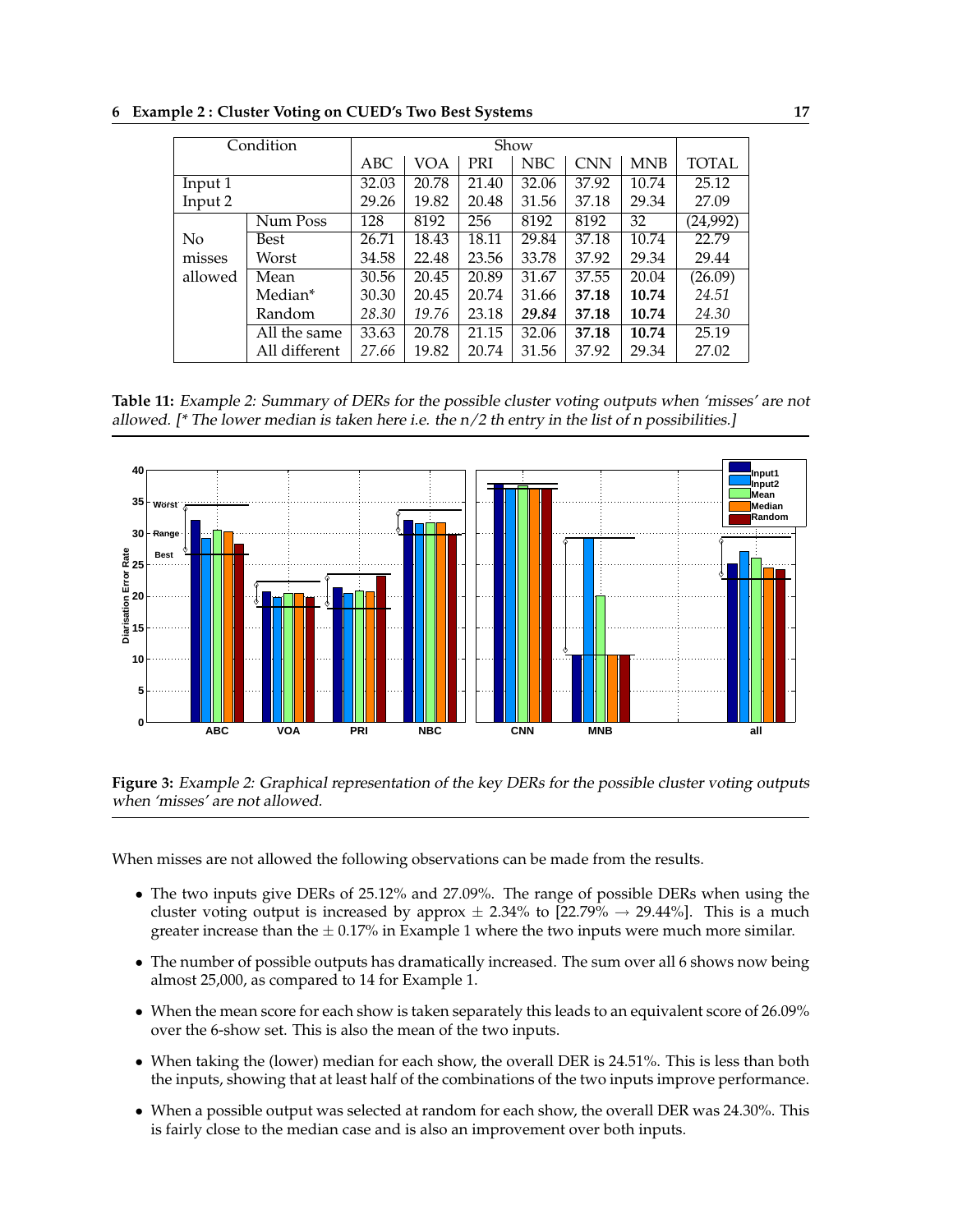### <span id="page-21-0"></span>**6 Example 2 : Cluster Voting on CUED's Two Best Systems 18**

- A single decision as to whether to split a supergroup of 473.6s duration into two speakers or keep it as a single speaker alters the DER for the MNB show from 10.74% to 29.34% and since the dataset only contains 6 shows in total this single decision can affect the overall DER on the bneval03 by around 3% absolute. This is an unfortunate consequence of having small data sets and a time-weighted scoring metric.
- Choosing all the outputs to be the same (25.19%) or all different (27.02%) gave DERs between the two inputs. This does not support the idea that a simple generic decision can be taken for all cases of conflict. A modified decision which considers other factors such as the size of the supergroup or the number of possibilities may be helpful, but how to reliably learn such rules with such a small amount of data is a very difficult problem.

# **6.3.1 Forcing Behaviour for Small Supergroups**

An experiment was conducted which assigned a single unique speaker id for any supergroup whose total duration was less than a certain cut-off time. Since the diarisation error rate is time-weighted small supergroups generally have little effect on the final scores but add to the complexity of the prob-lem and size of the CVOS. The results are given in Table [21](#page-33-0) in Appendix [B](#page-31-0) and illustrated graphically in Figure 4.



**Figure 4:** Example 2: Graphical representation of the size of CVOS and range of DERs from the CVOS when forcing small supergroups to have <sup>a</sup> single unique speaker id. ('Misses' are not allowed.)

As the small supergroup cut-off time threshold is increased the number of members of the CVOS decreases dramatically whilst the range of DERs producible from the CVOS decreases correspondingly. However, the best possible DER from the CVOS stays  $\leq$  23.1% for times up to around 70s, the corresponding drop in number of CVOS members being from 24,992 to 342.

This experiment shows that if a good method of picking the final output from the CVOS is in place it may speed up both the CVOS generation and judging processes without loss of performance by forcing small supergroups (of total duration under say 1 minute) to contain a single unique speaker.

# **6.4 Scoring All Possibilities from the CVOS when Allowing Misses for Conflicting Segments**

The experiment described in section [6.3](#page-19-0) was repeated allowing the supergroups to be missed out from the final output. The results when any combination of supergroup were allowed to be missing from the output are given in Table [12](#page-22-0) and summarised graphically in Figure [5.](#page-22-0)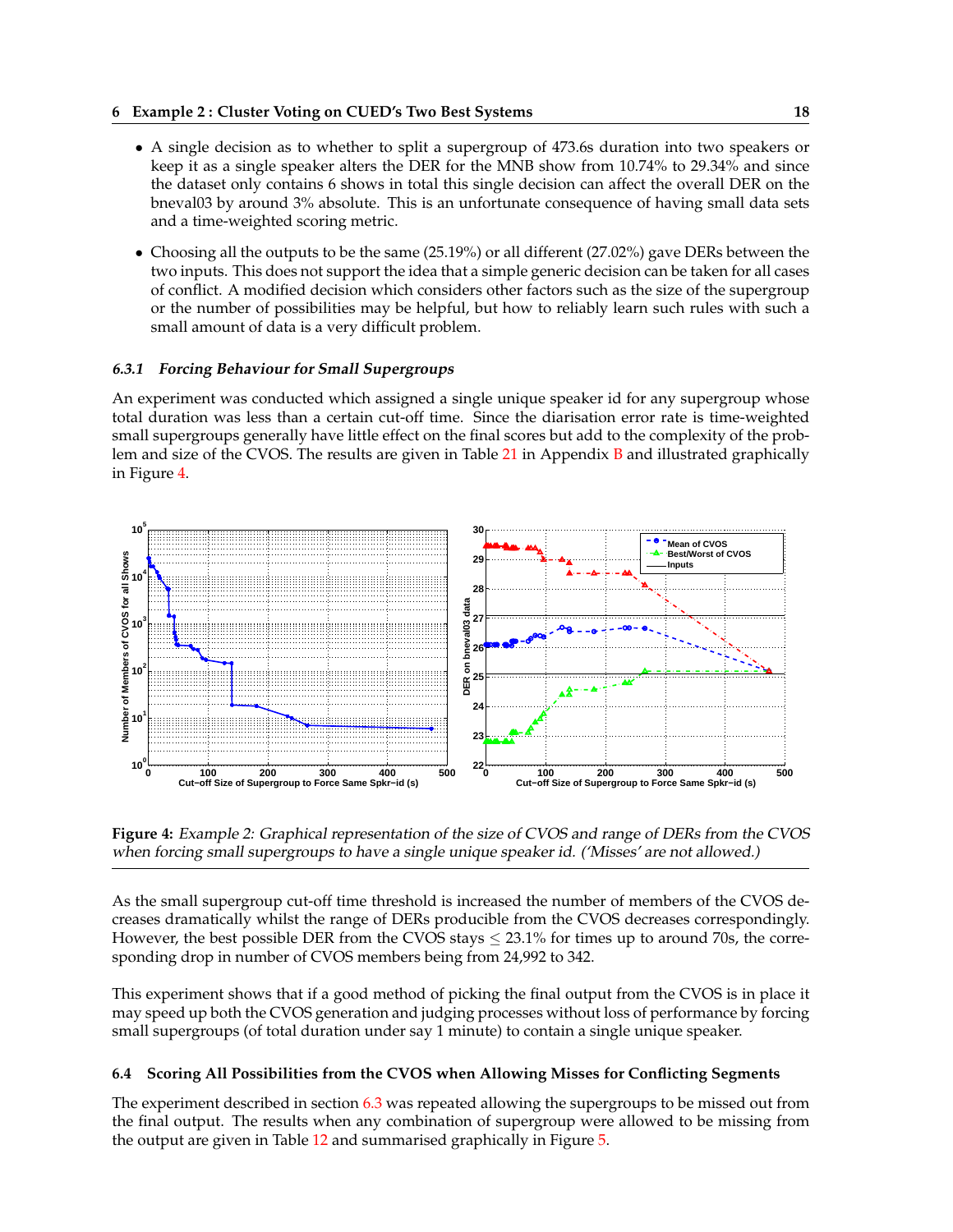|         | Condition  |       |       |       | Show       |                    |       |            |
|---------|------------|-------|-------|-------|------------|--------------------|-------|------------|
|         |            | ABC   | VOA   | PRI   | <b>NBC</b> | <b>CNN</b>         | MNB   | TOTAL      |
| Input 1 |            | 32.03 | 20.78 | 21.40 | 32.06      | 37.92              | 10.74 | 25.12      |
| Input 2 |            | 29.26 | 19.82 | 20.48 | 31.56      | 37.18              | 29.34 | 27.09      |
|         | Num Poss   | 225   | 52245 | 1125  | 61965      | 66825              | 135   | (182, 520) |
|         | Best       | 26.71 | 18.31 | 17.84 | 29.11      | 36.12              | 9.55  | 22.26      |
| misses  | Worst      | 41.46 | 25.99 | 34.44 | 39.74      | 49.31              | 48.03 | 38.81      |
| allowed | Mean       | 32.58 | 21.26 | 23.78 | 32.49      | $\overline{40.90}$ | 28.89 | (29.13)    |
|         | Median     | 32.03 | 21.24 | 22.51 | 32.14      | 37.92              | 29.33 | 28.37      |
|         | Random     | 29.25 | 19.95 | 21.21 | 33.21      | 49.28              | 46.85 | 32.05      |
|         | All missed | 41.46 | 25.99 | 34.18 | 39.02      | 48.25              | 46.85 | 38.31      |

<span id="page-22-0"></span>**6 Example 2 : Cluster Voting on CUED's Two Best Systems 19**

**Table 12:** Example 2: Summary of DERs for the possible cluster voting outputs when supergroup 'misses' *are* allowed.



**Figure 5:** Example 2: Graphical representation of the key DERs for the possible cluster voting outputs when 'misses' are allowed.

If missing supergroups of conflicting segments out of the output *is allowed* the following observations can be made from the results.

- The best possible DER (22.26%) is slightly better than for the no-miss case (22.79%), however the worst DER drops from 29.44% to 38.81%, the mean drops from 26.09% to 29.13% and the median drops from 24.51% to 28.37% showing that in general allowing misses makes the performance considerably worse.
- The number of possible outputs from the cluster voting is increased by a factor of 7.3 over the no-miss case, giving 182,520 possibilities.

The increase in number of possible outputs and the decrease in general standard of these outputs when allowing conflicting segments to be omitted for Example 2 suggests that this is not a good strategy when the difference between the inputs is not very small. Therefore further work will concentrate on the case where no misses are allowed when generating the CVOS, although it is noted that it is possible to get small improvements in some cases by allowing misses in the CVOS.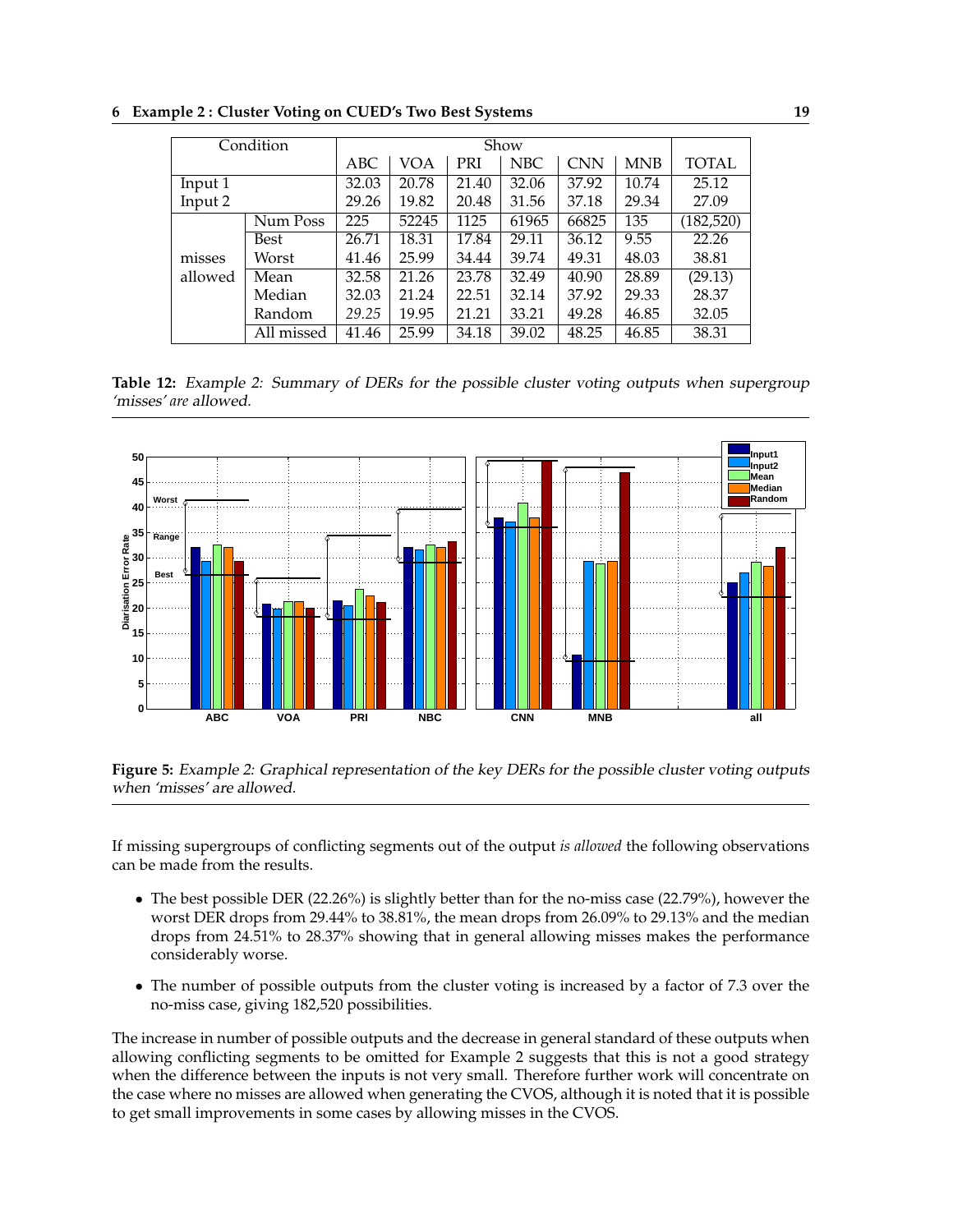#### <span id="page-23-0"></span>**6.5 Judging the CVOS Possibilities Directly**

It is encouraging to note that there is a potential for a 2.34% absolute reduction in DER over the best input using the cluster-voting scheme for Example 2, and that both the median and a randomly chosen output from the list of possibilities (when misses are not allowed) give better performance than either of the inputs. However, a more theoretically sound method of deciding which member of the CVOS to use as the final output must be sought. Two BIC-based strategies as discussed in section [4.2](#page-14-0) were implemented and tested using Example 2.

#### **6.5.1 Standard BIC**

A single full-covariance Gaussian model was built on the static-only PLP coefficients for each *cluster* in each supergroup. The weighted likelihood score given in equation [1:](#page-14-0)

$$
BIC = \mathcal{L} - \frac{1}{2}\alpha \# M \log N
$$

was then calculated for each supergroup independently and the model set which gave the maximum BIC value for the specified  $\alpha$  was selected for the final output. This was repeated for different values of the  $\alpha$  parameter, including the value which was found to optimal for the BIC-based clustering on the development data, namely 7.25 (Tranter and Reynolds 2004). A complete set of results is given in Table [22](#page-34-0) in Appendix [B.](#page-31-0) A summary of the results are given in Table 13 and illustrated in Figure [6.](#page-24-0)

| $\alpha$       | ABC   | VOA   | PRI   | NBC   | <b>CNN</b> | <b>MNB</b> | TOTAL |
|----------------|-------|-------|-------|-------|------------|------------|-------|
| $\overline{0}$ | 27.66 | 19.82 | 20.74 | 31.56 | 37.92      | 29.34      | 27.02 |
| 3              | 27.66 | 19.94 | 20.36 | 29.84 | 37.92      | 29.34      | 26.72 |
| 6              | 30.30 | 19.94 | 19.15 | 32.06 | 37.92      | 10.74      | 24.26 |
| 7.25           | 32.85 | 19.94 | 19.15 | 32.06 | 37.92      | 10.74      | 24.62 |
| 9              | 33.63 | 21.07 | 19.15 | 32.06 | 37.18      | 10.74      | 24.85 |
| 12             | 33.63 | 20.78 | 19.15 | 32.06 | 37.18      | 10.74      | 24.79 |
| 20             | 33.63 | 20.78 | 21.15 | 32.06 | 37.18      | 10.74      | 25.19 |
| Input 1        | 32.03 | 20.78 | 21.40 | 32.06 | 37.92      | 10.74      | 25.12 |
| Input 2        | 29.26 | 19.82 | 20.48 | 31.56 | 37.18      | 29.34      | 27.09 |
| Best in CVOS   | 26.71 | 18.43 | 18.11 | 29.84 | 37.18      | 10.74      | 22.79 |
| Worst in CVOS  | 34.58 | 22.48 | 23.56 | 33.78 | 37.92      | 29.34      | 29.44 |

**Table 13:** Example 2: DERs when using the standard BIC formula to choose the 'best' alternative from the cluster voting output set. Numbers in italics are when the final output is better than either input. Numbers in bold match the best possible number from the CVOS. Each cluster is modelled using <sup>a</sup> full covariance Gaussian.

The results show that the final output from the cluster-voting and BIC-judging system gives a lower DER than either of the inputs for a range in  $\alpha$  values from 6 to 15, and that the lowest DER is 24.26% when  $\alpha$  is 6, a 0.86% and 2.83% absolute improvement over the two inputs respectively.

The experiment was repeated using a Gaussian Mixture Model (GMM) built with diagonal covariances for each *cluster* in each supergroup instead of the previous full-covariance Gaussian. The number of free parameters per cluster in this case for a G-mixture GMM becomes:

$$
\#M_{\text{GMM}} = 2dG + (G-1)
$$

instead of the previous full-covariance single Gaussian which had:

$$
\#M_{\text{fullcov}} = d + \frac{d(d+1)}{2}
$$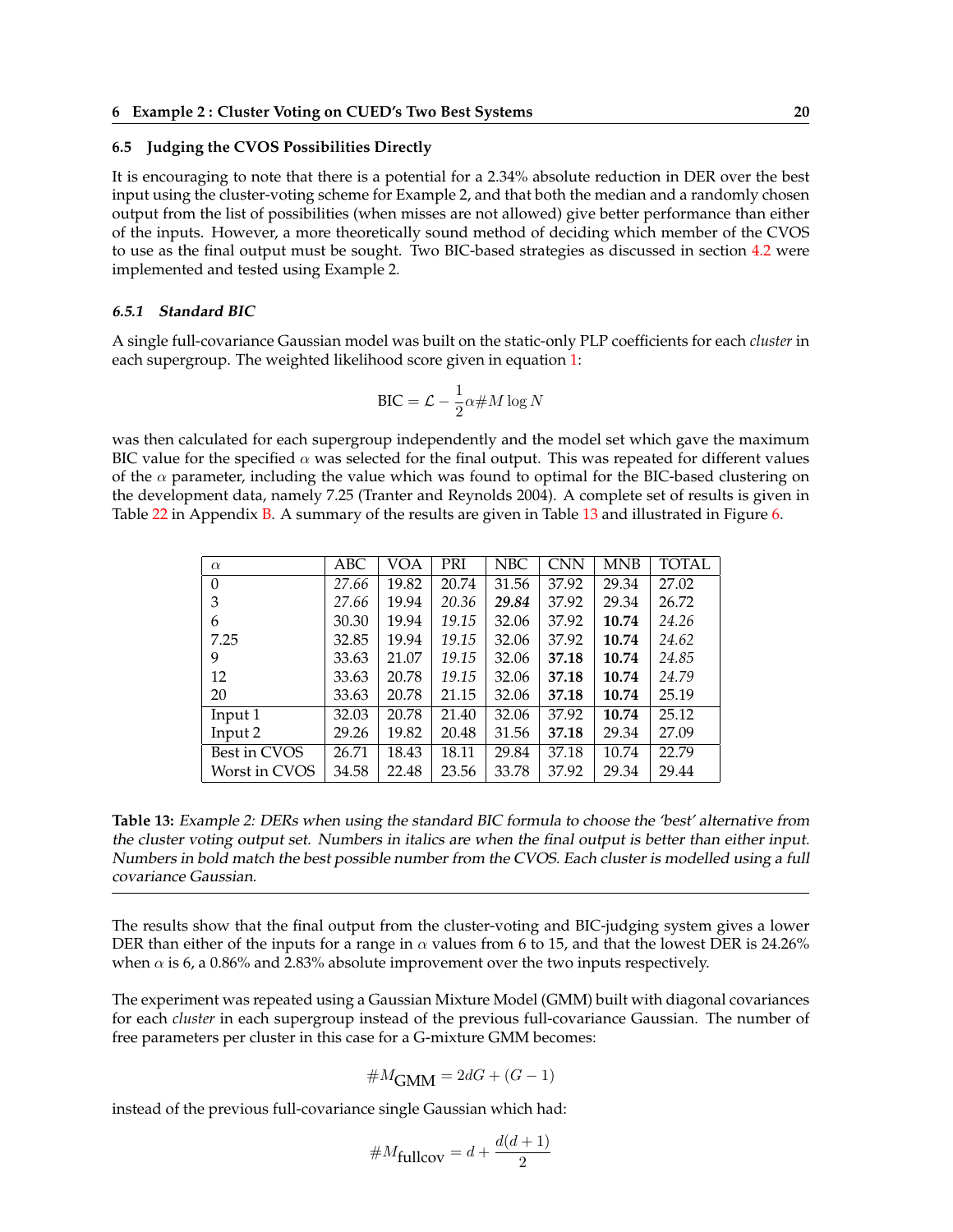<span id="page-24-0"></span>

**Figure 6:** Example 2: Graphical representation of the DERs when using the standard BIC formula to choose the 'best' alternative from the cluster voting output set. Each cluster is modelled using <sup>a</sup> full covariance Gaussian.

The detailed results for a single diagonal covariance and {5,8,16,32,64,128} mixture diagonal covari-ance GMMs are given in Tables [22,](#page-34-0) [23](#page-35-0) and [24](#page-36-0) in Appendix [B.](#page-31-0) The overall results on the 6-show bneval03 set are summarised in Table 14 and illustrated graphically in Figure [7.](#page-25-0) The values of  $\alpha$  which give the best and worst DERs are given along with the range of  $\alpha$  which improves (or worsens) performance. For the 16 or more mixture GMMs the value of  $\alpha$  was varied by 0.1 for each step, whereas the ones with fewer parameters had  $\alpha$  varied by 1.0 for each step.

|                  | Best       | Worst                  | <b>DER</b>        | DER <                 | DER between                   | $DER$ >         |
|------------------|------------|------------------------|-------------------|-----------------------|-------------------------------|-----------------|
| Resegment        | <b>DER</b> | <b>DER</b>             |                   | inputs                | inputs                        | inputs          |
| Model            | $(\alpha)$ | $(\alpha)$             | $(\alpha = 7.25)$ | $\alpha$ -range       | $\alpha$ -range               | $\alpha$ -range |
| full-cov         | 24.26(6)   | $\overline{27.02}$ (0) | 24.62             | $6 \rightarrow 15$    | $0 \rightarrow 5$ , $> 16$    |                 |
| 1-mix diag-cov   | 23.90(10)  | 27.02(0)               | 26.72             | $10 \rightarrow 20$   | $0 \rightarrow 9, 100$        |                 |
| 5-mix diag-cov   | 24.16(5)   | 27.08(4)               | 24.83             | $5 \rightarrow 13$    | $0 \rightarrow 4 > 14$        |                 |
| 8-mix diag-cov   | 24.63(4)   | 27.28(3)               | 24.85             | $4 \rightarrow 7.25$  | $0 \rightarrow 2 > 8$         | 3               |
| 16-mix diag-cov  | 24.52(2.5) | 27.89(2.1)             | 25.19             | $2.2 \rightarrow 5.5$ | $0 \rightarrow 1.9$ , $> 5.6$ | $2.0 - 2.1$     |
| 32-mix diag-cov  | 24.23(1.4) | 27.02(0)               | 25.19             | $1.2 \rightarrow 2.4$ | $0 \rightarrow 1.1 > 2.5$     |                 |
| 64-mix diag-cov  | 23.90(0.7) | 27.02(0)               | 25.19             | $0.7 \rightarrow 1.2$ | $0 \rightarrow 0.6, \ge 1.3$  |                 |
| 128-mix diag-cov | 23.76(0.5) | 27.02(0)               | 25.19             | $0.5 \rightarrow 0.7$ | $0 \rightarrow 0.4, \geq 0.8$ |                 |

**Table 14:** Example 2: Summary of the results when using the standard BIC formula to choose the 'best' alternative from the CVOS. The inputs give DERs of 25.12 and 27.09% respectively.

The results show that for every case it is possible to find a range of  $\alpha$  values where the chosen output is better than both the inputs. Both the range of  $\alpha$  which reduces the DER, and the absolute value of the optimal  $\alpha$  parameter decreases as the number of parameters increase. The variation of the optimal DER performance and corresponding  $\alpha$  value with the number of parameters is given in Figure [8.](#page-25-0) Initially the best DER gets worse as the number of parameters increases, but this slowly recovers until it matches the case of a single diagonal covariance with that of a 64-mixture GMM. Since the range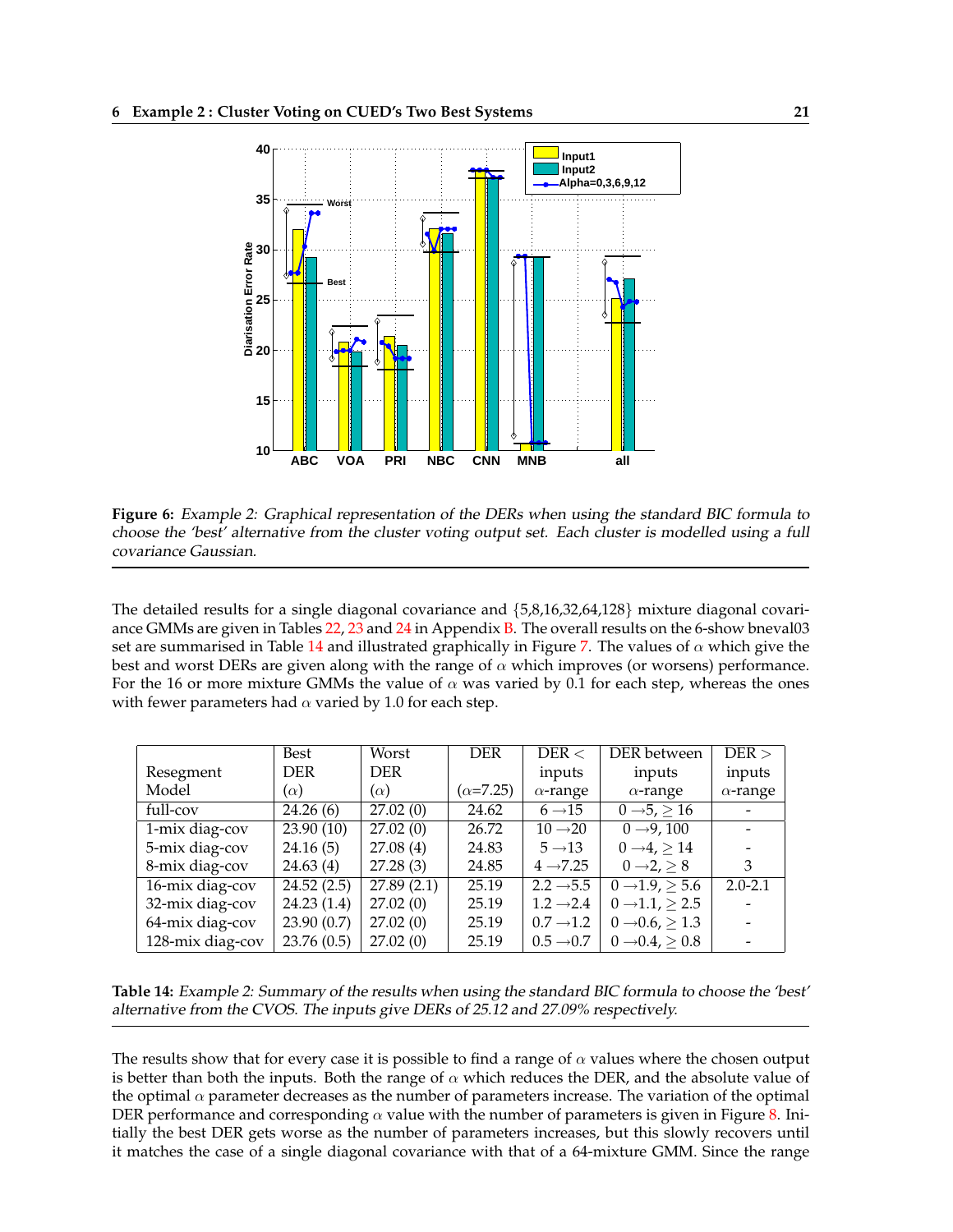<span id="page-25-0"></span>

**Figure 7:** Example 2: Graphical representation of the DERs when using the standard BIC formula to choose the 'best' alternative from the cluster voting output set when modelling each cluster with <sup>a</sup> diagonal-covariance GMM or <sup>a</sup> full-covariance Gaussian. The sudden improvement in performance in each case occurs when the single critical decision for the MNB show is made successfully.

of  $\alpha$  which improves the DER is much greater for the former case, and only slightly improvements are gained from increasing the number of mixtures in the GMM further, it appears the wisest choice for this experiment may be to take the single diagonal covariance representation for each cluster. This gives a DER of 23.90% which is an improvement of 1.22% and 3.19% absolute over the two inputs respectively. The optimal performance in these experiments (for a 128-mixture GMM) was 23.76% DER, an improvement of 1.36% and 3.33% absolute over the two inputs.



**Figure 8:** Example 2: Graphical representation of the best DER when using the standard BIC formula to choose the 'best' alternative from the cluster voting output set when modelling each cluster with <sup>a</sup> diagonal-covariance GMM or a full-covariance Gaussian. The optimal  $\alpha$  for each case is also given. The inputs give DERs of 25.12% and 27.09% respectively.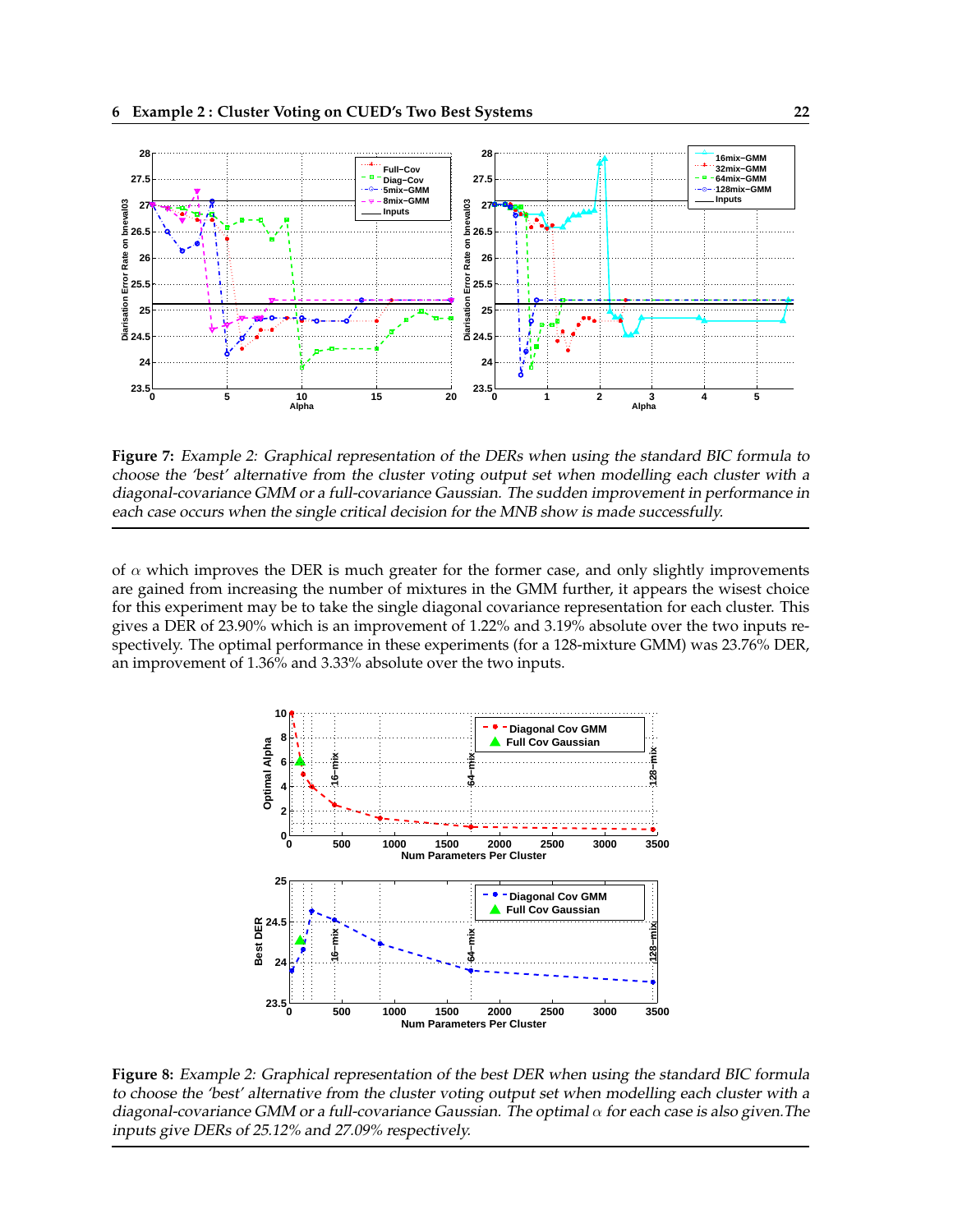#### <span id="page-26-0"></span>**6.5.2 Equal-Parameter BIC**

An alternative interpretation of the BIC-based judging scheme, discussed in section [4.2.2,](#page-15-0) where the need for the penalty term is eliminated by using the same number of parameters in the alternative model-sets was implemented. Each supergroup was treated independently and the number of parameters for each cluster(=speaker-id) was made proportional to the number of resegments for that speaker. For example, if a supergroup consists of two resegments which can either be labelled as the same speaker or as different speakers, the model set for the different speakers consisted of one basemodel for each speaker, whereas the combined model consisted of a mixture containing the equivalent of two base-models, trained on all of the data. Different parameterisations for the base-model were investigated and the results are given in Table 15 and illustrated in Figure [9.](#page-27-0)

| <b>Base Model</b>         | ABC   | VOA   | <b>PRI</b> | <b>NBC</b> | <b>CNN</b> | <b>MNB</b> | <b>TOTAL</b> |
|---------------------------|-------|-------|------------|------------|------------|------------|--------------|
| 1 full-Gaussian (s)       | 32.85 | 20.48 | 21.15      | 32.06      | 37.18      | 10.74      | 25.02        |
| 1 diag-covariance $(s+d)$ | 33.63 | 20.78 | 21.15      | 32.06      | 37.18      | 10.74      | 25.19        |
| 5-mix GMM diag cov (s+d)  | 32.85 | 21.17 | 21.15      | 32.06      | 37.18      | 10.74      | 25.16        |
| 1 diag-covariance (s)     | 33.63 | 20.78 | 21.15      | 32.06      | 37.18      | 10.74      | 25.19        |
| 5-mix GMM diag cov (s)    | 31.89 | 20.80 | 21.15      | 31.05      | 37.18      | 10.74      | 24.80        |
| 10-mix GMM diag cov (s)   | 30.30 | 19.94 | 18.11      | 31.05      | 37.18      | 10.74      | 23.79        |
| 15-mix GMM diag cov (s)   | 30.30 | 19.27 | 18.11      | 29.84      | 37.18      | 10.74      | 23.48        |
| 20-mix GMM diag cov (s)   | 30.30 | 19.27 | 18.11      | 30.18      | 37.18      | 10.74      | 23.53        |
| 25-mix GMM diag cov (s)   | 30.30 | 19.27 | 18.11      | 30.50      | 37.18      | 10.74      | 23.57        |
| 32-mix GMM diag cov (s)   | 32.84 | 19.27 | 20.10      | 30.39      | 37.92      | 10.74      | 24.42        |
| Input 1                   | 32.03 | 20.78 | 21.40      | 32.06      | 37.92      | 10.74      | 25.12        |
| Input 2                   | 29.26 | 19.82 | 20.48      | 31.56      | 37.18      | 29.34      | 27.09        |
| Best Possible from CVOS   | 26.71 | 18.43 | 18.11      | 29.84      | 37.18      | 10.74      | 22.79        |
| Worst Possible from CVOS  | 34.58 | 22.48 | 23.56      | 33.78      | 37.92      | 29.34      | 29.44        |

**Table 15:** Example 2: DERs when using the equal-parameter BIC method to choose the 'best' alternative from the cluster voting output set. Numbers in italics are when the final output is better than either input. Numbers in bold match the best possible number from the CVOS. (s) means static coefficients only, whereas (s+d) means statics and deltas.

The results show that almost every single representation gives an improvement over the two inputs using this method. When the base model is a full-covariance Gaussian the DER is 25.02% a very small improvement over the best input (25.12%). Using a single diagonal covariance Gaussian gives a slight degradation in performance (25.19%) but the performance improves dramatically as the number of mixtures in the GMM is increased. Adding in delta information into the feature vector did not seem to help performance at all.

The optimal performance occurs when using a 15-mixture GMM for the base-model. This gives a DER of 23.48% which is an absolute improvement of 1.64% over the best input and is only 0.69% off the best possible choice from the CVOS. In fact for 4 of the 6 shows (PRI/NBC/CNN/MNB) this case does indeed choose the best possible option from the CVOS.

Note that no knowledge of the number of frames in the resegments or supergroups was used in this experiment, and it may be possible to get further improvements if the number of Gaussians in the GMMs was directly related to the number of frames in the speaker-cluster being considered. In this way the total number of parameters for competing model-sets would still remain constant, but more parameters would be used to model speakers with more data associated with them. This is effectively what happens if this type of scheme is used for speaker clustering and the initial segmentation is uniform (i.e. the segments all start off with the same number of frames and the same number of parameters modelling them as is done in (Ajmera and Wooters 2003).)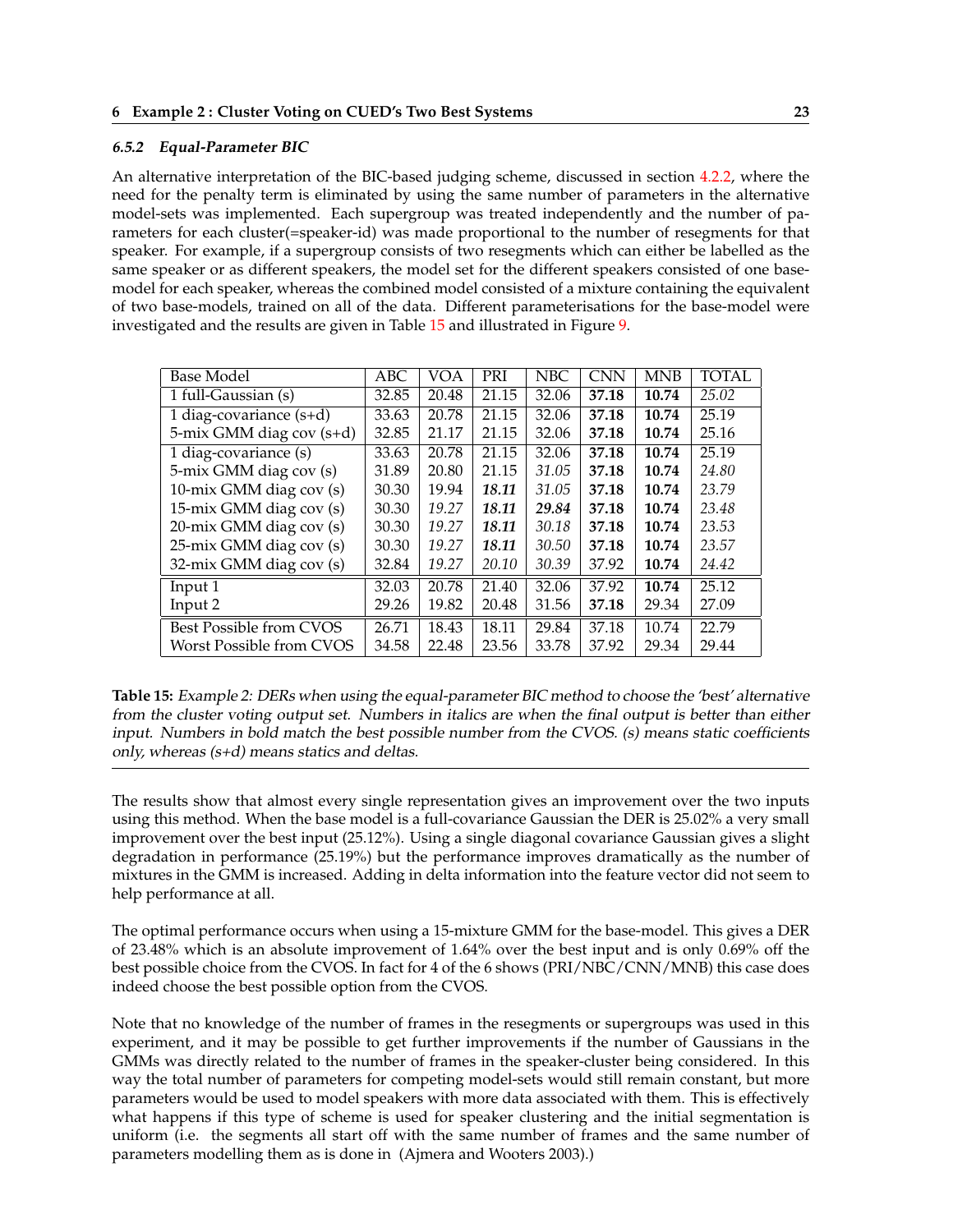<span id="page-27-0"></span>

**Figure 9:** Example 2: Graphical representation of DERs when using the equal-parameter BIC method to choose the 'best' alternative from the cluster voting output set. The inputs give DERs of 25.12% and 27.09% respectively.

### **6.6 Summary of Experimental Results**

The key results from Example 2 are summarised in Table 16 and illustrated in Figure [10.](#page-28-0)

| System                                   | ABC   | VOA   | PRI   | <b>NBC</b> | CNN   | <b>MNB</b> | <b>TOTAL</b> |
|------------------------------------------|-------|-------|-------|------------|-------|------------|--------------|
| Input 1                                  | 32.03 | 20.78 | 21.40 | 32.06      | 37.92 | 10.74      | 25.12        |
| Input 2                                  | 29.26 | 19.82 | 20.48 | 31.56      | 37.18 | 29.34      | 27.09        |
| Best Possible from CVOS                  | 26.71 | 18.43 | 18.11 | 29.84      | 37.18 | 10.74      | 22.79        |
| Worst Possible from CVOS                 | 34.58 | 22.48 | 23.56 | 33.78      | 37.92 | 29.34      | 29.44        |
| Random                                   | 28.30 | 19.76 | 23.18 | 29.84      | 37.18 | 10.74      | 24.30        |
| All the same                             | 33.63 | 20.78 | 21.15 | 32.06      | 37.18 | 10.74      | 25.19        |
| All different                            | 27.66 | 19.82 | 20.74 | 31.56      | 37.92 | 29.34      | 27.02        |
| †Standard BIC (full-cov)                 | 30.30 | 19.94 | 19.15 | 32.06      | 37.92 | 10.74      | 24.26        |
| †Standard BIC (diag-cov)                 | 30.30 | 19.94 | 18.11 | 31.05      | 37.92 | 10.74      | 23.90        |
| <i><b>†Standard BIC (128mix GMM)</b></i> | 27.66 | 20.78 | 19.15 | 30.83      | 37.18 | 10.74      | 23.76        |
| Equal-param BIC (full-cov)               | 32.85 | 20.48 | 21.15 | 32.06      | 37.18 | 10.74      | 25.02        |
| Equal-param BIC (diag-cov)               | 33.63 | 20.78 | 21.15 | 32.06      | 37.18 | 10.74      | 25.19        |
| Equal-param BIC (15mix GMM)              | 30.30 | 19.27 | 18.11 | 29.84      | 37.18 | 10.74      | 23.48        |

**Table 16:** Example <sup>2</sup> : Summary of Key DERs. Numbers in italics are when the final output is better than either input. Numbers in bold match the best possible number from the CVOS. † Results are for the optimal  $\alpha$  value in the standard BIC formulation.

The cluster voting scheme gives a set of around 25,000 possible output clusterings, the cluster voting output set (CVOS) which range in DER from 29.44% to 22.79%, as compared to the two inputs with DER of 25.12% and 27.09%.

Several methods of choosing a member of the CVOS as the final output have been investigated. The (lower) median and picking a member at random both improved the performance over both inputs, giving DERs of 24.51% and 24.30% respectively.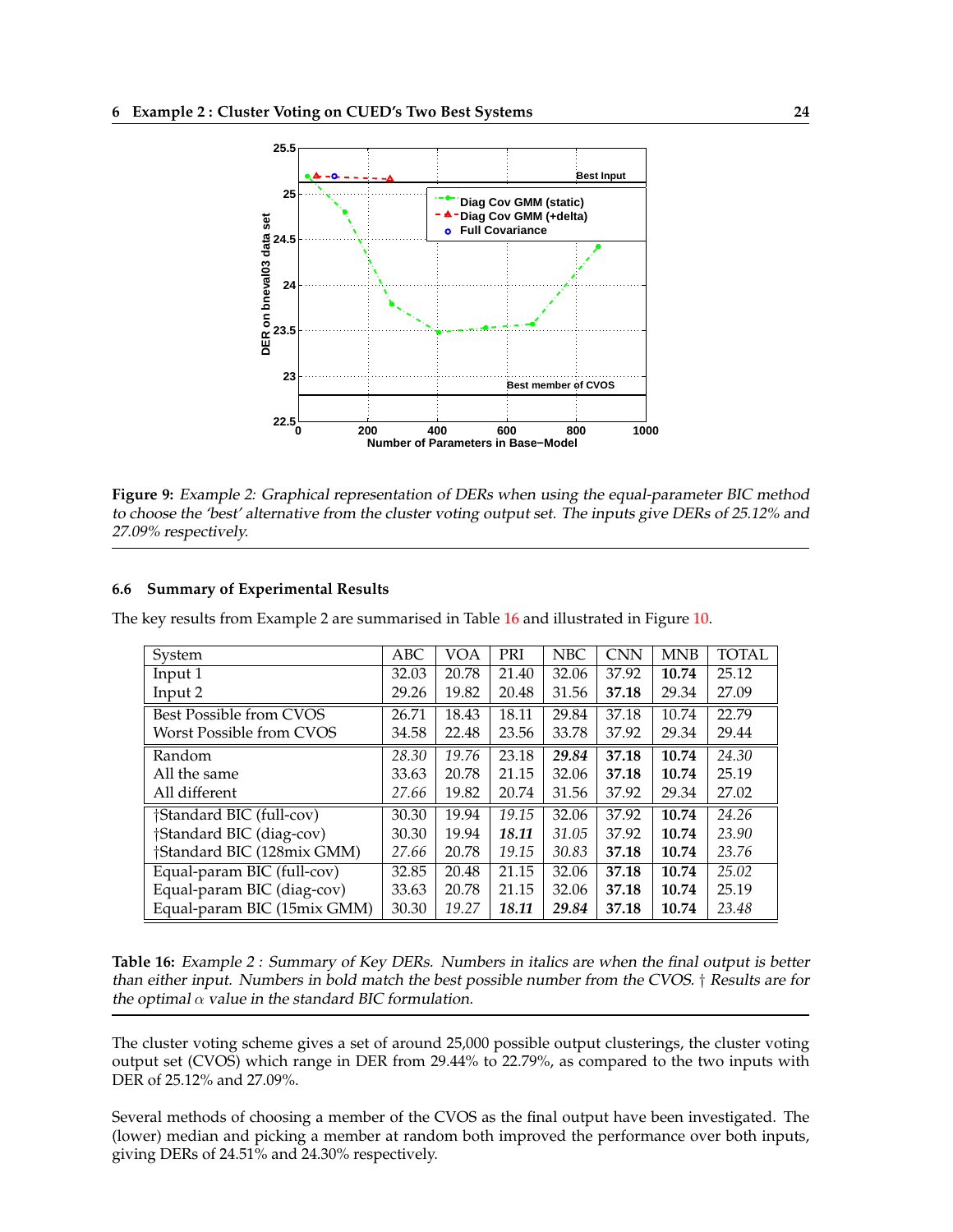<span id="page-28-0"></span>

**Figure 10:** Example <sup>2</sup> : Graphical Representation of the key DERs given in Table [16.](#page-27-0)

A conventional BIC-based method to select the best model-set from the CVOS gave further improvements in performance, the case of a single full-covariance Gaussian for each clustering giving a DER of 24.26% for  $\alpha = 6$  and an improvement over both inputs for  $6 \le \alpha \le 15$ . Using a single diagonal covariance Gaussian gave a DER of 23.90% for  $\alpha = 10$  and improvement over both inputs for  $10 \le \alpha \le 20$ . The best score from this method was 23.76% for  $\alpha = 0.5$  when using a 128-mixture GMM, however the range of  $\alpha$  which improved the DER over both inputs in this case was only  $0.5 \le \alpha \le 0.7$ .

A second judging scheme based on an equal-parameter implementation of the BIC formulation was also implemented. This gave only small improvements when using a full covariance Gaussian as the base-model (DER=25.02%) but much greater improvements when using diagonal covariance GMMs instead - the DER for this case being under 24% for base-models with {10,15,20,25} mixtures in the base-model GMM. The best performance in this case occurred when using a 15-mixture GMM for the base-model, giving a DER of 23.48%, an absolute improvement of 1.64% over the best input.

Recent work in speaker diarisation at MIT Lincoln Labs (Reynolds and Torres-Carrasquillo 2004) and LIMSI (Gauvain, Lamel, Schwenk, Adda, Barras, Chen, Lefevre, Meignier and Messauodi 2004) has confirmed the experience of CUED that better results can be obtained if segments are modelled using a single full-covariance Gaussian rather than a GMM using diagonal covariance Gaussians. However, this was not found to be the case for either the conventional or equal-parameter BIC judging schemes in this experiment, where the best DER was reduced by a further 0.5-1.5% absolute when switching from a single full covariance to diagonal covariance GMM-based implementation.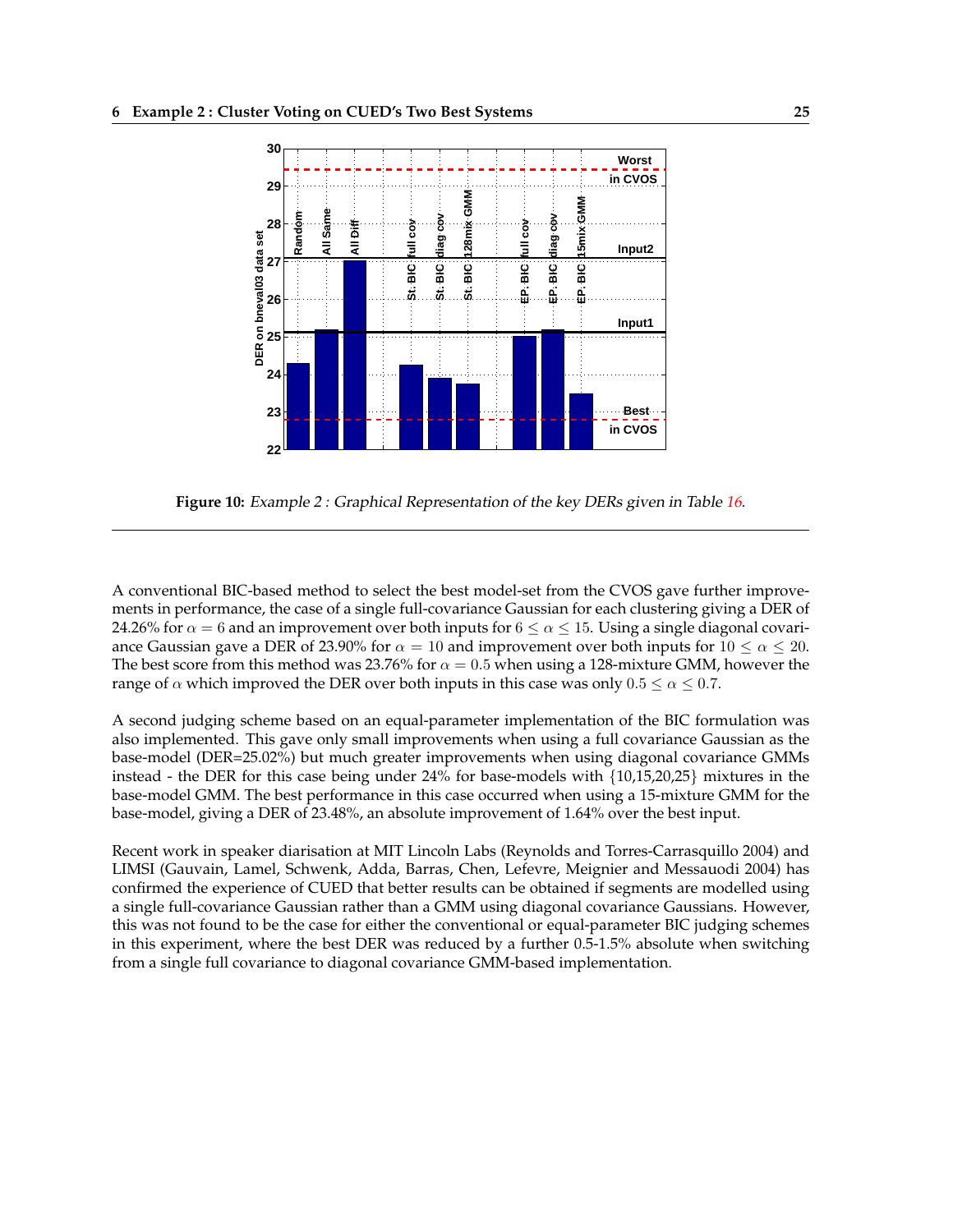### <span id="page-29-0"></span>**7 Conclusions 26**

# 7 CONCLUSIONS

A cluster voting scheme has been defined which takes the output of different speaker diarisation systems as its inputs and tries to produce a new speaker clustering which gives a lower diarisation error rate (DER). This paper has described this system in detail for the case of two inputs, but the framework can be easily extended theoretically to work with more inputs if required.

The process is split into two main parts. The first part involves producing a set of possible clusterings which maximise the cluster voting metric (CVM) to produce the cluster voting output set (CVOS), whilst the second part defines a way of choosing the final output from the CVOS. For this work the CVM was defined as the sum of the overlap in time between the output clustering and the two inputs under the one-to-one speaker mapping rules used in the definition of the DER. This is equivalent to minimising the sum of the DER from the output to the two inputs.

Due to the nature of this mapping, there are several different clusterings which maximise the CVM including both the inputs. If there are more than two inputs it may be possible to reduce the number of members of the CVOS using confidence scores to weight the inputs, but this is not applicable for the two-input case, since the highest weighted input would simply become the output.

Generating all possible output clusterings in order to find all the possible CVM scores is computationally complex, with order approximately N! where N is the number of segments. Several methods of reducing the complexity by resegmenting the data, fast-tracking segments which do not conflict to the output, and effectively 'factorising' the segments into independent supergroups have been discussed and shown to allow a practical implementation of the method on some real data. Further reduction of the number of possible output clusterings which need to be generated in order to find those which maximise the CVM can be made by using the information from the one-to-one mapping between the inputs to restrict the possibilities.

It has also been shown that it is possible to reduce the complexity further without unduly affecting the final score. For example, this can be accomplished by assigning all the segments in a supergroup to the same unique speaker-id if the duration of the supergroup is small. This means that not all members of the theoretical CVOS will be generated, but since the overall diarisation scoring is time-weighted, getting the speaker-id of small segments correct is not generally critical and thus the final score will probably not be unduly affected despite this simplification. Similar rules which automatically assign certain speaker-ids or even miss some segments out from the final output completely can easily be incorporated to attempt to reduce the size of the CVOS without unduly affecting the performance of the final output.

Once the CVOS has been generated, a method of picking the final output from it must be defined. This paper has described several methods of doing this, ranging from simple rule-based strategies such as forcing the segments in a supergroup to either have the same or all different speaker-ids, or more conventional model-selection techniques based on the Bayes Information Criterion (BIC).

Results have been presented on two experiments on the RT-03s Broadcast News evaluation data. The first as a proof-of-concept using two diarisation systems as input which were identical apart from a slight difference in final stopping criterion, whilst the second used the best two CUED diarisation systems available in December 2003. The results showed that it was theoretically possible to reduce the DER from the 25.12/27.09% of these two systems to 22.79% using this method, and the two BICbased judging schemes discussed in this paper produced DERs of 23.76% and 23.48% - providing a 1.64% absolute reduction in DER over the previous best CUED system.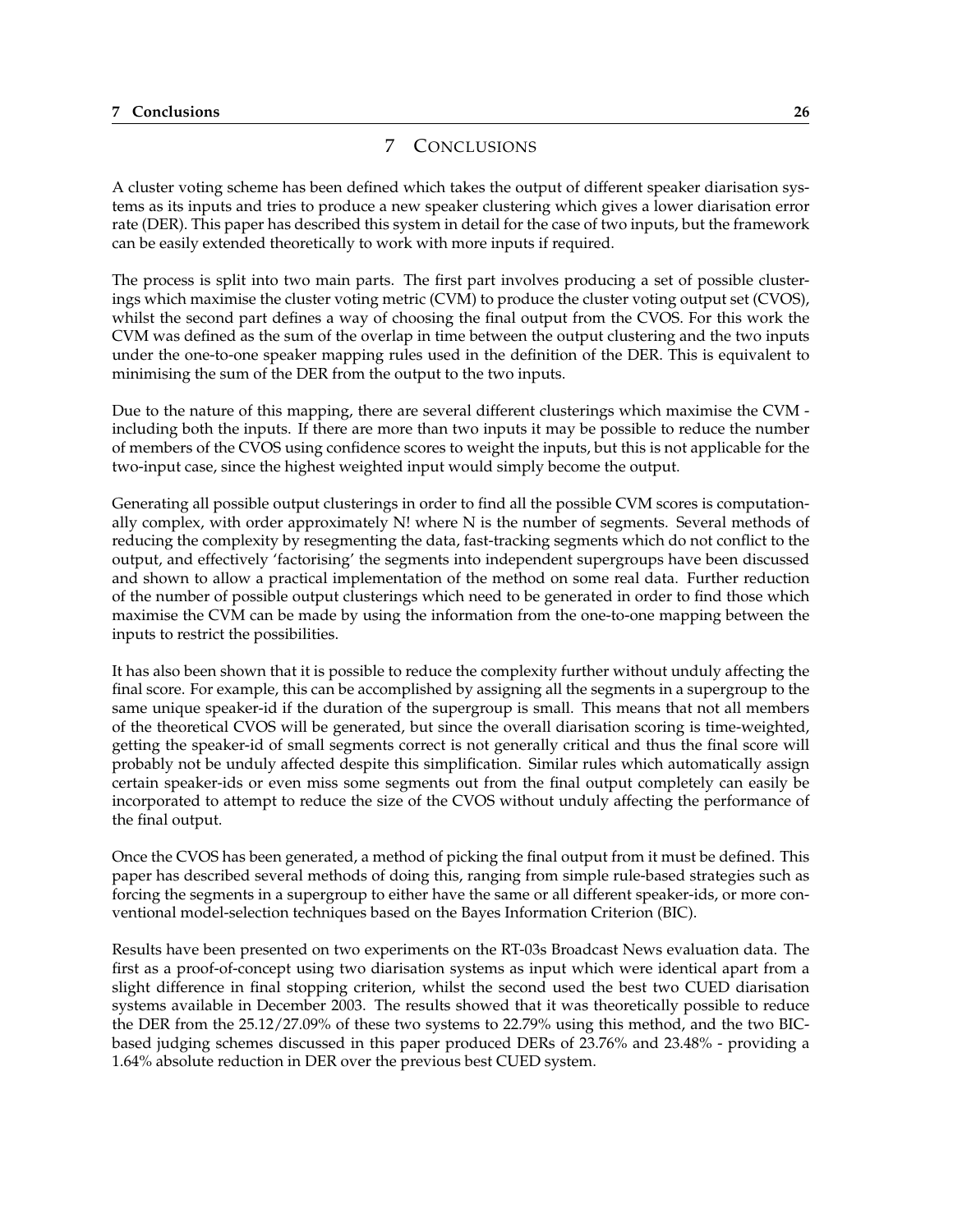# A THE BELL SERIES

<span id="page-30-0"></span>The Bell series (Sloane's series A000110 (Sloane 2003)) is named after Eric Temple Bell (1883-1960) who did some early work on this series(Bell 1934). It starts

[ 1 1 2 5 15 52 203 877 4140 21147 115975 ...]

and represents the number of ways a set with n elements can be partitioned into disjoint, non-empty sets. For example the set  ${A, B, C}$  can be partioned 5 ways into

- $\{ \{A\}, \{B\}, \{C\} \} = 123$
- $\{\{A,B\},\{C\}\}=112$
- $\{A,C\}, \{B\}\}=121$
- $\{ \{ A \}, \{ B, C \} \} = 122$
- $\{A,B,C\} = 111$

The nth Bell number can be computed using the formula

$$
B(n) = \sum_{k=0}^{n} S_n^{(k)}
$$

where  $S_n^{(k)}$  represents the Stirling numbers of the second kind - i.e. the number of ways a set with  $n$  elements can be partioned into  $k$  disjoint, non-empty subsets. These numbers can be computed recursively using the formula:

$$
S_n^{\left(k\right)} = S_{n-1}^{\left(k-1\right)} + k S_{n-1}^{\left(k\right)}
$$

The Bell numbers also give the coefficients of the Maclauren expansion of

$$
e^{e^x} = e(1 + \frac{1x}{1!} + \frac{2x^2}{2!} + \frac{5x^3}{3!} + \dots
$$

and thus have a generating function of

$$
e^{(e^x - 1)} = \sum_{n \ge 0} \frac{B_n x^n}{n!}
$$

They can be generated recursively using

$$
B_{n+1} = \sum_{i=0}^{n} B_i C(n, i); \qquad C(n, i) = \frac{n!}{i!(n-i)!}
$$

and can be shown using a Bell Triangle. Start with a row with the number one, each new row begins with the last number of the previous row and continues to the right adding each number to the number above it to get the next number in the row. The Bell numbers appear down the left hand side:

|             |             |             |                      | Start with one                                 |
|-------------|-------------|-------------|----------------------|------------------------------------------------|
| $1 \quad 2$ |             |             |                      | Start with one add 1+1 to get 2                |
|             | $2 \t3 \t5$ |             |                      | Start with two, add $2+1=3$ , $3+2=5$          |
|             |             | 5 7 10 15   |                      | Start with five, add 5+2=7, 7+3=10, 10+5=15etc |
|             |             | 15 20 27 37 | 52                   |                                                |
|             |             |             | 52 67 87 114 151 203 |                                                |

Information about Bell number sequence was obtained from (Bath University WWW site 2004) and (Weisstein 2004).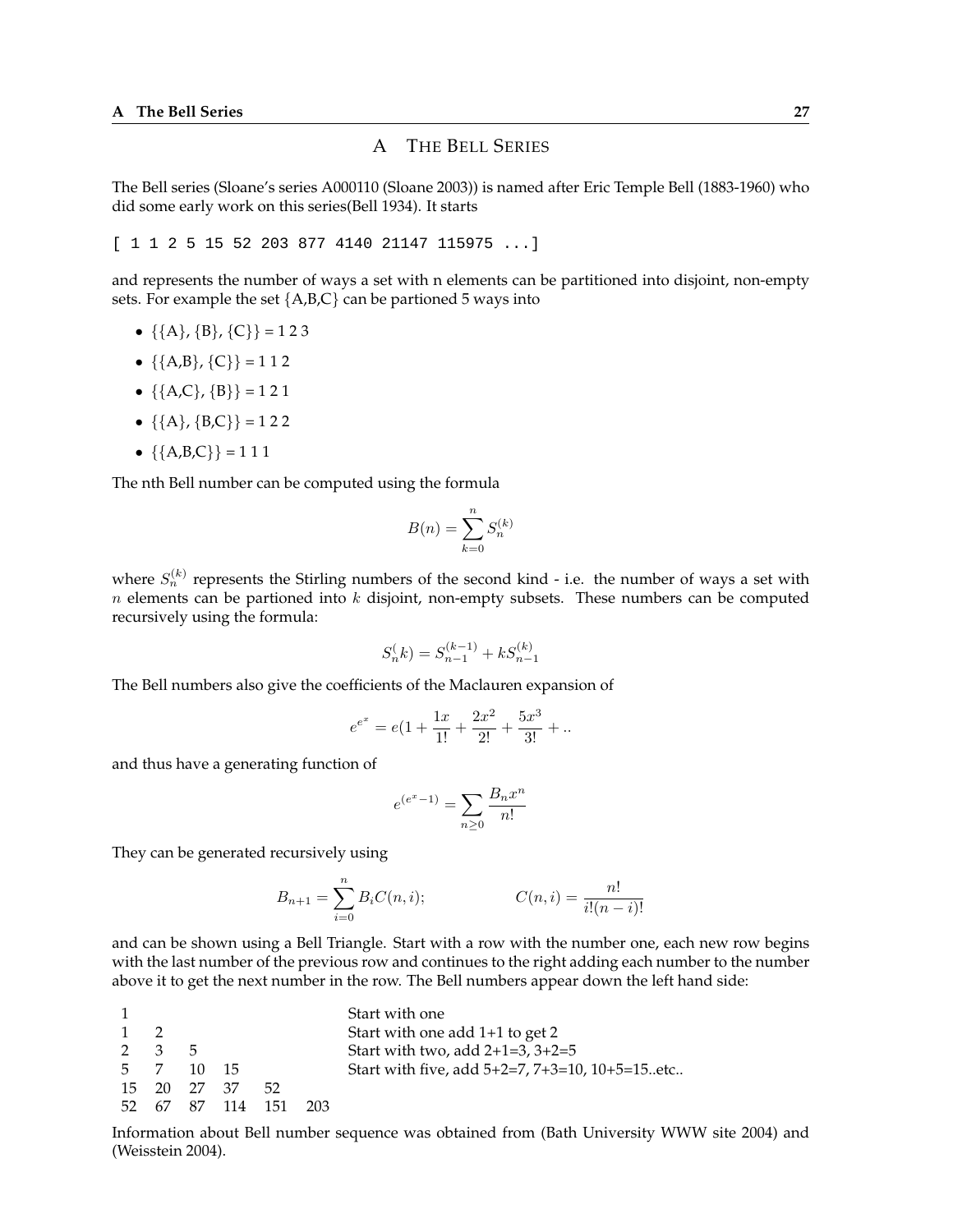### B COMPREHENSIVE RESULTS

### <span id="page-31-0"></span>**B.1 Example 1 : Cluster Voting on Two Very Similar Systems**

This appendix gives the results from the experiments in section [5.](#page-16-0)

|                | <b>VOA</b> |                |            |                |                         |                |            | <b>CNN</b>     |    |             | <b>NBC</b>     |                |  |
|----------------|------------|----------------|------------|----------------|-------------------------|----------------|------------|----------------|----|-------------|----------------|----------------|--|
| g <sub>0</sub> | g1         | g <sub>2</sub> | <b>DER</b> | g <sub>0</sub> | g1                      | g <sub>2</sub> | <b>DER</b> | g <sub>0</sub> | g1 | <b>DER</b>  | g <sub>0</sub> | <b>DER</b>     |  |
| $\overline{d}$ | d          | d              | 19.94      | m              | $\overline{\mathrm{d}}$ | m              | 22.43      | m              | m  | 36.46       | m              | 31.74          |  |
| S              | d          | d              | 20.34      | S              | S                       | m              | 22.52      | m              | d  | 36.86       | [s d]          | 32.06 *i1, *i2 |  |
| d              | S          | d              | 20.76      | m              | S                       | S              | 22.75      | m              | S  | 36.90       |                |                |  |
| d              | d          | S              | 20.78 *i1  | m              | S                       | m              | 23.26      | [s d]          | m  | 37.52       |                |                |  |
| m              | d          | d              | 21.08      | d              | m                       | d              | 29.46      | [s d]          | d  | 37.92 *i1   |                |                |  |
| S              | S          | d              | 21.17 *i2  | S              | m                       | d              | 29.86      | [s d]          | S  | $37.96$ *i2 |                |                |  |
| S              | d          | S              | 21.18      | d              | m                       | S              | 30.30      |                |    |             |                |                |  |
| d              | d          | m              | 21.29      | m              | m                       | d              | 30.60      |                |    |             |                |                |  |
| d              | S          | S              | 21.60      | S              | m                       | S              | 30.70      |                |    |             |                |                |  |
| S              | d          | m              | 21.69      | d              | m                       | m              | 30.81      |                |    |             |                |                |  |
| m              | S          | d              | 21.91      | S              | m                       | m              | 31.22      |                |    |             |                |                |  |
| m              | d          | S              | 21.92      | m              | m                       | S              | 31.44      |                |    |             |                |                |  |
| S              | S          | S              | 22.01      | m              | m                       | m              | 31.96      |                |    |             |                |                |  |
| d              | S          | m              | 22.12      |                |                         |                |            |                |    |             |                |                |  |

**Table 17:** Example 1: Diarisation Error Rate (DER) for all possible outputs from the CVOS (including missing conflicts out). DERs are generated against the true reference data. (s) means the cluster group has the same cluster-id for the 2 resegments, (d) means they are different, and (m) means they are missed out from the output completely. \*ix is the same as input x.

|         | Condition     |       |            | Show           |               |
|---------|---------------|-------|------------|----------------|---------------|
|         |               | VOA   | <b>CNN</b> | NBC            | TOTAL (all 6) |
| Input 1 |               | 20.78 | 37.92      | 32.06          | 25.12         |
| Input 2 |               | 21.17 | 37.96      | 32.06          | 25.21         |
|         | Num Poss      | 8     | 4          | $\overline{2}$ | (14)          |
| No      | Best          | 19.94 | 37.92      | 32.06          | 24.95         |
| miss    | Worst         | 22.01 | 37.96      | 32.06          | 25.38         |
| allowed | Mean          | 20.97 | 37.94      | 32.06          | 25.17         |
|         | Median*       | 20.78 | 37.92      | 32.06          | 25.12         |
|         | Random        | 20.78 | 37.92      | 32.06          | 25.12         |
|         | All the same  | 22.01 | 37.96      | 32.06          | 25.38         |
|         | All different | 19.94 | 37.92      | 32.06          | 24.95         |
|         | Num Poss      | 27    | 9          | 3              | (39)          |
|         | Best          | 19.94 | 36.46      | 31.74          | 24.68         |
| miss    | Worst         | 31.96 | 37.96      | 32.06          | 27.44         |
| allowed | Mean          | 24.63 | 37.45      | 31.95          | 25.83         |
|         | Median        | 22.12 | 37.52      | 32.06          | 25.34         |
|         | Random        | 21.21 | 37.92      | 31.74          | 25.16         |
|         | All missed    | 31.96 | 36.46      | 31.74          | 27.17         |

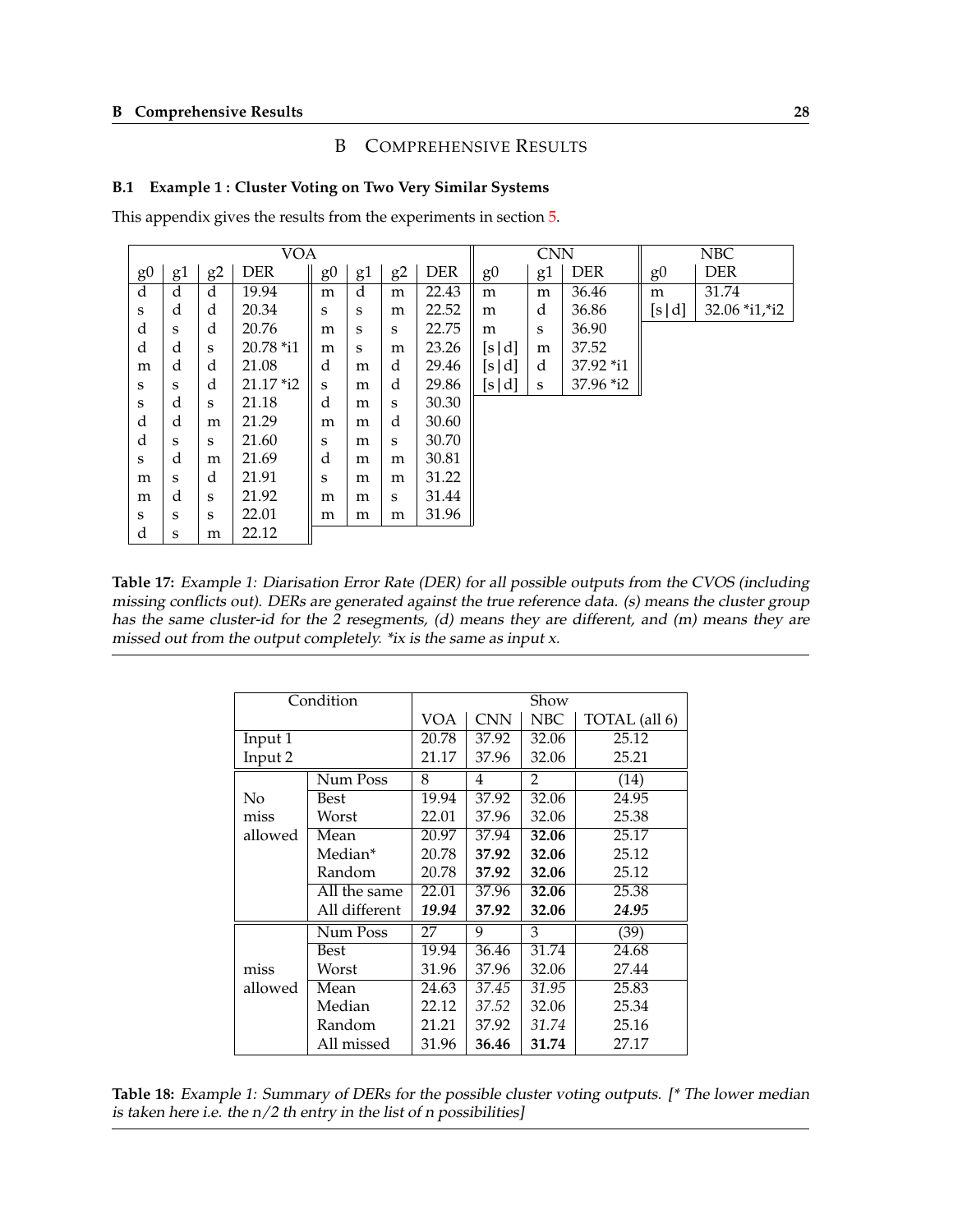### <span id="page-32-0"></span>**B.2 Example 2 : Cluster Voting on CUED's Two Best Systems**

This appendix gives the results from all the experiments in section [6.](#page-19-0) In some cases more detail is provided than is in the main paper.

|         | Condition     |       |       |       | Show       |            |       |              |
|---------|---------------|-------|-------|-------|------------|------------|-------|--------------|
|         |               | ABC   | VOA   | PRI   | <b>NBC</b> | <b>CNN</b> | MNB   | <b>TOTAL</b> |
| Input 1 |               | 32.03 | 20.78 | 21.40 | 32.06      | 37.92      | 10.74 | 25.12        |
| Input 2 |               | 29.26 | 19.82 | 20.48 | 31.56      | 37.18      | 29.34 | 27.09        |
|         | Num Poss      | 128   | 8192  | 256   | 8192       | 8192       | 32    | (24,992)     |
| No      | Best          | 26.71 | 18.43 | 18.11 | 29.84      | 37.18      | 10.74 | 22.79        |
| misses  | Worst         | 34.58 | 22.48 | 23.56 | 33.78      | 37.92      | 29.34 | 29.44        |
| allowed | Mean          | 30.56 | 20.45 | 20.89 | 31.67      | 37.55      | 20.04 | (26.09)      |
|         | Median*       | 30.30 | 20.45 | 20.74 | 31.66      | 37.18      | 10.74 | 24.51        |
|         | Random        | 28.30 | 19.76 | 23.18 | 29.84      | 37.18      | 10.74 | 24.30        |
|         | All the same  | 33.63 | 20.78 | 21.15 | 32.06      | 37.18      | 10.74 | 25.19        |
|         | All different | 27.66 | 19.82 | 20.74 | 31.56      | 37.92      | 29.34 | 27.02        |

**Table 19:** Example 2: Summary of DERs for the possible cluster voting outputs when 'misses' are not allowed. [\* The lower median is taken here i.e. the n/2 th entry in the list of n possibilities.]

|         | Condition  |       | Show  |            |       |            |            |            |  |  |  |
|---------|------------|-------|-------|------------|-------|------------|------------|------------|--|--|--|
|         |            | ABC   | VOA   | <b>PRI</b> | NBC   | <b>CNN</b> | <b>MNB</b> | TOTAL      |  |  |  |
| Input 1 |            | 32.03 | 20.78 | 21.40      | 32.06 | 37.92      | 10.74      | 25.12      |  |  |  |
| Input 2 |            | 29.26 | 19.82 | 20.48      | 31.56 | 37.18      | 29.34      | 27.09      |  |  |  |
|         | Num Poss   | 225   | 52245 | 1125       | 61965 | 66825      | 135        | (182, 520) |  |  |  |
|         | Best       | 26.71 | 18.31 | 17.84      | 29.11 | 36.12      | 9.55       | 22.26      |  |  |  |
| misses  | Worst      | 41.46 | 25.99 | 34.44      | 39.74 | 49.31      | 48.03      | 38.81      |  |  |  |
| allowed | Mean       | 32.58 | 21.26 | 23.78      | 32.49 | 40.90      | 28.89      | (29.13)    |  |  |  |
|         | Median     | 32.03 | 21.24 | 22.51      | 32.14 | 37.92      | 29.33      | 28.37      |  |  |  |
|         | Random     | 29.25 | 19.95 | 21.21      | 33.21 | 49.28      | 46.85      | 32.05      |  |  |  |
|         | All missed | 41.46 | 25.99 | 34.18      | 39.02 | 48.25      | 46.85      | 38.31      |  |  |  |

**Table 20:** Example 2: Summary of DERs for the possible cluster voting outputs when supergroup 'misses' *are* allowed.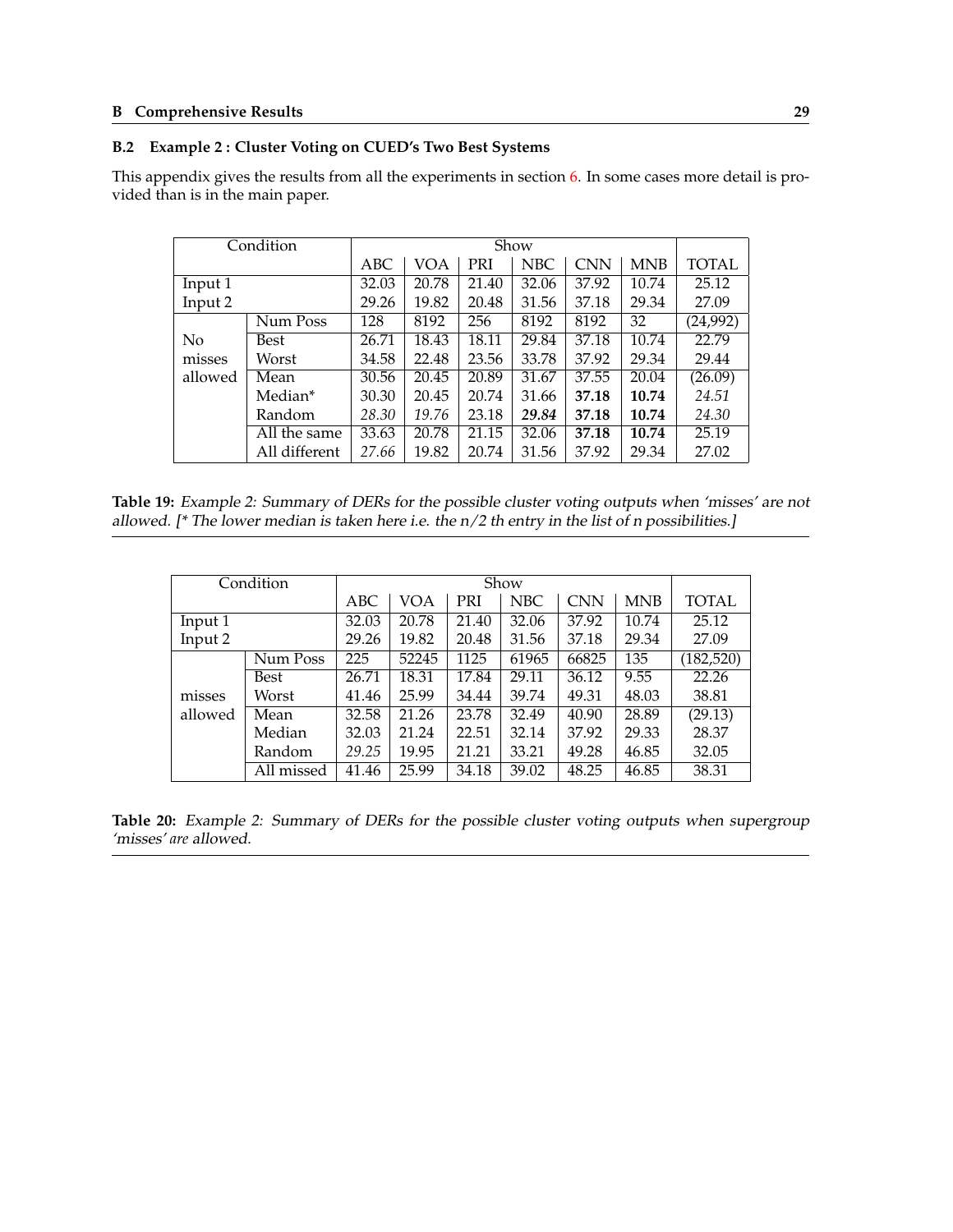<span id="page-33-0"></span>

|                         | Supergroup       |           | Size of CVOS     | <b>Diarisation Error Rate</b> |        |             |       |  |
|-------------------------|------------------|-----------|------------------|-------------------------------|--------|-------------|-------|--|
| Show                    | $cut-off(s)$     | Time      | Num Poss         | Mean                          | Median | <b>Best</b> | Worst |  |
| $\overline{ABC}$        | $\Omega$         | 3912.28   | $\overline{128}$ | 30.56                         | 30.30  | 26.71       | 34.58 |  |
| <b>ABC</b>              | 90.56            | 975.34    | 32               | 30.48                         | 30.04  | 27.48       | 33.63 |  |
| <b>ABC</b>              | 127.3            | 262.00    | 8                | 32.75                         | 32.67  | 32.03       | 33.63 |  |
| <b>ABC</b>              | 232.87           | 33.63     | $\mathbf{1}$     | 33.63                         | 33.63  | 33.63       | 33.63 |  |
| <b>VOA</b>              | $\overline{0}$   | 167514.24 | 8192             | 20.45                         | 20.45  | 18.43       | 22.48 |  |
| <b>VOA</b>              | 14.46            | 83757.12  | 4096             | 20.45                         | 20.45  | 18.43       | 22.48 |  |
| <b>VOA</b>              | 17.14            | 41878.56  | 2048             | 20.45                         | 20.45  | 18.43       | 22.48 |  |
| <b>VOA</b>              | 18.6             | 20939.28  | 1024             | 20.45                         | 20.45  | 18.43       | 22.48 |  |
| <b>VOA</b>              | 43.46            | 5427.96   | 256              | 21.20                         | 21.17  | 19.94       | 22.48 |  |
| <b>VOA</b>              | 45.52            | 2713.98   | 128              | 21.20                         | 21.17  | 19.94       | 22.48 |  |
| <b>VOA</b>              | 139.85           | 20.78     | $\mathbf{1}$     | 20.78                         | 20.78  | 20.78       | 20.78 |  |
| PRI                     | $\theta$         | 5346.88   | 256              | 20.89                         | 20.74  | 18.11       | 23.56 |  |
| PRI                     | 1.28             | 2673.44   | 128              | 20.89                         | 20.74  | 18.11       | 23.56 |  |
| PRI                     | 34.66            | 1324.72   | 64               | 20.70                         | 20.36  | 18.11       | 23.18 |  |
| PRI                     | 43.19            | 331.18    | 16               | 20.70                         | 20.36  | 18.11       | 23.18 |  |
| PRI                     | 82.51            | 84.88     | $\overline{4}$   | 21.22                         | 21.15  | 19.15       | 23.18 |  |
| PRI                     | 265.98           | 21.15     | $\mathbf{1}$     | 21.15                         | 21.15  | 21.15       | 21.15 |  |
| $\overline{\text{NBC}}$ | $\theta$         | 259432.96 | 8192             | 31.67                         | 31.66  | 29.84       | 33.78 |  |
| <b>NBC</b>              | 1.98             | 129716.48 | 4096             | 31.67                         | 31.66  | 29.84       | 33.78 |  |
| <b>NBC</b>              | 31.97            | 8107.28   | 256              | 31.67                         | 31.66  | 29.84       | 33.78 |  |
| <b>NBC</b>              | 33.72            | 4053.64   | 128              | 31.67                         | 31.66  | 29.84       | 33.78 |  |
| <b>NBC</b>              | 46.2             | 2026.82   | 64               | 31.67                         | 31.66  | 29.84       | 33.78 |  |
| <b>NBC</b>              | 75.22            | 517.02    | 16               | 32.31                         | 32.06  | 30.84       | 33.78 |  |
| <b>NBC</b>              | 96.56            | 64.12     | $\overline{2}$   | 32.06                         | 32.06  | 32.06       | 32.06 |  |
| <b>NBC</b>              | 180.75           | 32.06     | $\mathbf{1}$     | 32.06                         | 32.06  | 32.06       | 32.06 |  |
| $\overline{\text{CNN}}$ | $\theta$         | 307609.60 | 8192             | 37.55                         | 37.18  | 37.18       | 37.92 |  |
| <b>CNN</b>              | 3.89             | 153804.80 | 4096             | 37.55                         | 37.18  | 37.18       | 37.92 |  |
| <b>CNN</b>              | 34.62            | 4806.40   | 128              | 37.55                         | 37.18  | 37.18       | 37.92 |  |
| <b>CNN</b>              | 46.9             | 1201.60   | 32               | 37.55                         | 37.18  | 37.18       | 37.92 |  |
| <b>CNN</b>              | 49.92            | 600.80    | 16               | 37.55                         | 37.18  | 37.18       | 37.92 |  |
| <b>CNN</b>              | 70.69            | 150.20    | $\overline{4}$   | 37.55                         | 37.18  | 37.18       | 37.92 |  |
| <b>CNN</b>              | 139.37           | 74.36     | $\overline{2}$   | 37.18                         | 37.18  | 37.18       | 37.18 |  |
| <b>CNN</b>              | 239.75           | 37.18     | $\mathbf{1}$     | 37.18                         | 37.18  | 37.18       | 37.18 |  |
| <b>MNB</b>              | $\boldsymbol{0}$ | 641.28    | $\overline{32}$  | 20.04                         | 10.74  | 10.74       | 29.34 |  |
| <b>MNB</b>              | 7.81             | 320.64    | 16               | 20.04                         | 10.74  | 10.74       | 29.34 |  |
| <b>MNB</b>              | 18.73            | 80.16     | $\overline{4}$   | 20.04                         | 10.74  | 10.74       | 29.34 |  |
| <b>MNB</b>              | 32.08            | 40.08     | $\overline{2}$   | 20.04                         | 10.74  | 10.74       | 29.34 |  |
| <b>MNB</b>              | 473.61           | 10.74     | $\overline{1}$   | 10.74                         | 10.74  | 10.74       | 10.74 |  |

**Table 21:** Example 2: Size of CVOS and range of DERs from the CVOS when forcing small supergroups to have a single unique speaker id. ('Misses' are not allowed.)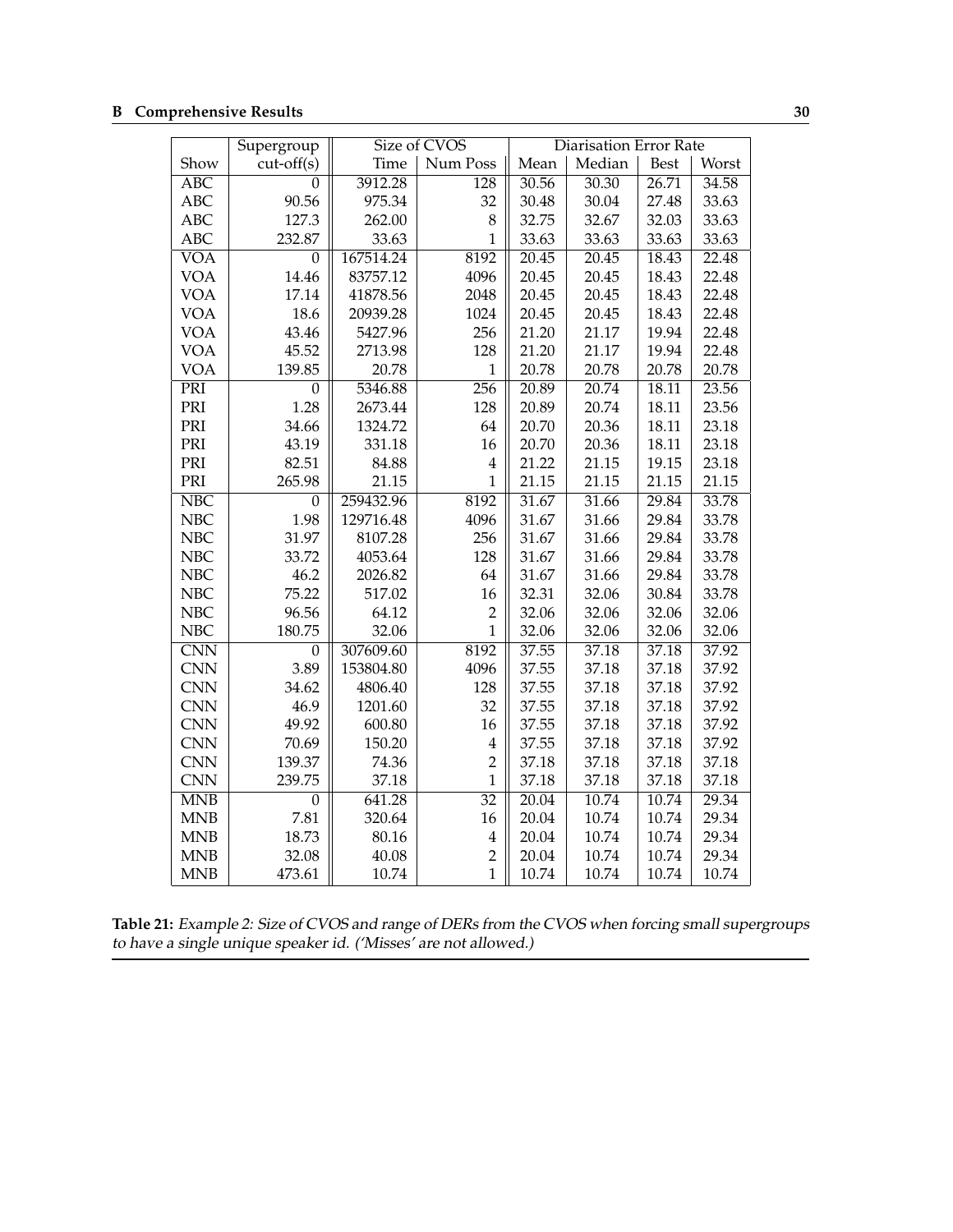<span id="page-34-0"></span>

| Covariance          | $\alpha$       | $\overline{ABC}$   | <b>VOA</b> | PRI                | NBC   | $\overline{\text{CNN}}$ | <b>MNB</b> | <b>TOTAL</b> |
|---------------------|----------------|--------------------|------------|--------------------|-------|-------------------------|------------|--------------|
| full                | $\overline{0}$ | $\overline{27.66}$ | 19.82      | $\overline{20.74}$ | 31.56 | 37.92                   | 29.34      | 27.02        |
| full                | $\mathbf{1}$   | 27.66              | 19.82      | 20.36              | 31.56 | 37.92                   | 29.34      | 26.95        |
| full                | $\overline{c}$ | 27.66              | 19.27      | 20.36              | 31.56 | 37.92                   | 29.34      | 26.83        |
| full                | $\overline{3}$ | 27.66              | 19.94      | 20.36              | 29.84 | 37.92                   | 29.34      | 26.72        |
| full                | $\overline{4}$ | 26.71              | 19.94      | 20.36              | 30.74 | 37.92                   | 29.34      | 26.72        |
| full                | 5              | 26.71              | 19.94      | 18.11              | 31.40 | 37.92                   | 29.34      | 26.36        |
| full                | 6              | 30.30              | 19.94      | 19.15              | 32.06 | 37.92                   | 10.74      | 24.26        |
| full                | 7              | 31.89              | 19.94      | 19.15              | 32.06 | 37.92                   | 10.74      | 24.48        |
| full                | 7.25           | 32.85              | 19.94      | 19.15              | 32.06 | 37.92                   | 10.74      | 24.62        |
| full                | $\overline{8}$ | 32.85              | 19.94      | 19.15              | 32.06 | 37.92                   | 10.74      | 24.62        |
| full                | 9              | 33.63              | 21.07      | 19.15              | 32.06 | 37.18                   | 10.74      | 24.85        |
| full                | $10 - 15$      | 33.63              | 20.78      | 19.15              | 32.06 | 37.18                   | 10.74      | 24.79        |
| full                | 16-100         | 33.63              | 20.78      | 21.15              | 32.06 | 37.18                   | 10.74      | 25.19        |
| diagonal            | $\overline{0}$ | 27.66              | 19.82      | 20.74              | 31.56 | 37.92                   | 29.34      | 27.02        |
| diagonal            | $1 - 2$        | 27.66              | 19.82      | 20.36              | 31.56 | 37.92                   | 29.34      | 26.95        |
| diagonal            | $3-4$          | 27.66              | 19.27      | 20.36              | 31.56 | 37.92                   | 29.34      | 26.83        |
| diagonal            | 5              | 27.66              | 19.27      | 20.36              | 29.84 | 37.92                   | 29.34      | 26.58        |
| diagonal            | $6 - 7$        | 27.66              | 19.94      | 20.36              | 29.84 | 37.92                   | 29.34      | 26.72        |
| diagonal            | 7.25           | 27.66              | 19.94      | 20.36              | 29.84 | 37.92                   | 29.34      | 26.72        |
| diagonal            | $\overline{8}$ | 27.66              | 19.94      | 18.11              | 30.39 | 37.92                   | 29.34      | 26.35        |
| diagonal            | 9              | 30.30              | 19.94      | 18.11              | 30.39 | 37.92                   | 29.34      | 26.73        |
| diagonal            | 10             | 30.30              | 19.94      | 18.11              | 31.05 | 37.92                   | 10.74      | 23.90        |
| diagonal            | 11             | 30.30              | 19.94      | 19.15              | 31.71 | 37.92                   | 10.74      | 24.21        |
| diagonal            | $12 - 15$      | 30.30              | 19.94      | 19.15              | 32.06 | 37.92                   | 10.74      | 24.26        |
| diagonal            | 16             | 32.03              | 20.33      | 19.15              | 32.06 | 37.92                   | 10.74      | 24.58        |
| diagonal            | 17             | 33.63              | 20.33      | 19.15              | 32.06 | 37.92                   | 10.74      | 24.81        |
| diagonal            | 18             | 33.63              | 21.17      | 19.15              | 32.06 | 37.92                   | 10.74      | 24.98        |
| diagonal            | 19-20          | 33.63              | 20.48      | 19.15              | 32.06 | 37.92                   | 10.74      | 24.84        |
| diagonal            | 100            | 33.63              | 20.78      | 21.15              | 32.06 | 37.18                   | 10.74      | 25.19        |
| Input 1             |                | 32.03              | 20.78      | 21.40              | 32.06 | 37.92                   | 10.74      | 25.12        |
| Input 2             |                | 29.26              | 19.82      | 20.48              | 31.56 | 37.18                   | 29.34      | 27.09        |
| <b>Best in CVOS</b> |                | 26.71              | 18.43      | 18.11              | 29.84 | 37.18                   | 10.74      | 22.79        |
| Worst in CVOS       |                | 34.58              | 22.48      | 23.56              | 33.78 | 37.92                   | 29.34      | 29.44        |

**Table 22:** Example 2: DERs when using the standard BIC formula to choose the 'best' alternative from the cluster voting output set. Numbers in italics are when the final output is better than either input. Numbers in bold match the best possible number from the CVOS. Each cluster is modelled using <sup>a</sup> single full or diagonal covariance Gaussian.  $\alpha$  was incremented in steps of 1.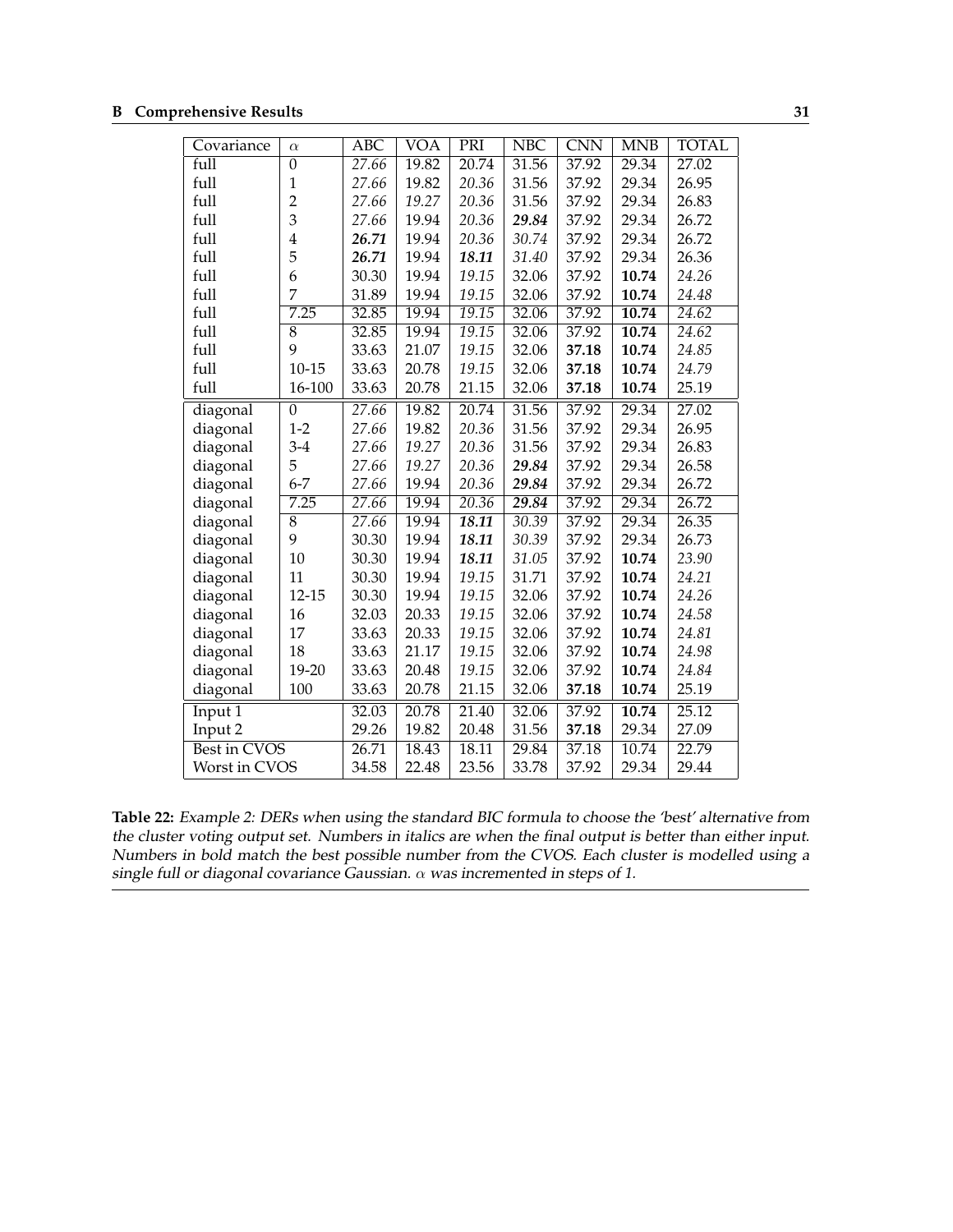<span id="page-35-0"></span>

| Num-Mix         | $\alpha$       | $\overline{ABC}$ | <b>VOA</b> | PRI   | $\overline{\text{NBC}}$ | $\overline{\text{CNN}}$ | <b>MNB</b> | <b>TOTAL</b> |
|-----------------|----------------|------------------|------------|-------|-------------------------|-------------------------|------------|--------------|
| $\overline{5}$  | $\overline{0}$ | 27.66            | 19.82      | 20.74 | 31.56                   | 37.92                   | 29.34      | 27.02        |
| 5               | $\mathbf 1$    | 27.66            | 19.82      | 18.11 | 31.56                   | 37.92                   | 29.34      | 26.50        |
|                 | $\overline{2}$ | 27.66            | 19.27      | 18.11 | 29.84                   | 37.92                   | 29.34      | 26.13        |
| $\frac{5}{5}$   | 3              | 27.66            | 19.94      | 18.11 | 29.84                   | 37.92                   | 29.34      | 26.27        |
|                 | $\overline{4}$ | 30.30            | 19.94      | 19.15 | 31.40                   | 37.92                   | 29.34      | 27.08        |
| 5               | 5              | 30.30            | 19.94      | 19.15 | 31.40                   | 37.92                   | 10.74      | 24.16        |
| 5               | 6              | 31.72            | 19.94      | 19.15 | 32.06                   | 37.92                   | 10.74      | 24.46        |
| $\frac{5}{5}$   | 7/7.25         | 32.68            | 21.07      | 19.15 | 32.06                   | 37.92                   | 10.74      | 24.83        |
|                 | $8 - 10$       | 33.63            | 21.07      | 19.15 | 32.06                   | 37.18                   | 10.74      | 24.85        |
| $\overline{5}$  | $11 - 13$      | 33.63            | 20.78      | 19.15 | 32.06                   | 37.18                   | 10.74      | 24.79        |
| 5               | 14-100         | 33.63            | 20.78      | 21.15 | 32.06                   | 37.18                   | 10.74      | 25.19        |
| $\overline{8}$  | $\overline{0}$ | 27.66            | 19.82      | 20.74 | 31.56                   | 37.92                   | 29.34      | 27.02        |
| 8               | $\mathbf{1}$   | 27.66            | 19.82      | 20.36 | 31.56                   | 37.92                   | 29.34      | 26.95        |
| 8               | $\overline{2}$ | 27.66            | 19.94      | 20.36 | 29.84                   | 37.92                   | 29.34      | 26.72        |
| 8               | 3              | 31.25            | 20.78      | 18.11 | 32.06                   | 37.92                   | 29.34      | 27.28        |
| 8               | $\overline{4}$ | 31.72            | 20.78      | 19.15 | 32.06                   | 37.92                   | 10.74      | 24.63        |
| 8               | 5              | 32.68            | 21.07      | 19.15 | 32.06                   | 37.18                   | 10.74      | 24.72        |
| 8               | $6 - 7 / 7.25$ | 33.63            | 21.07      | 19.15 | 32.06                   | 37.18                   | 10.74      | 24.85        |
| 8               | 8-20,100       | 33.63            | 20.78      | 21.15 | 32.06                   | 37.18                   | 10.74      | 25.19        |
| $\overline{16}$ | $0 - 0.2$      | 27.66            | 19.82      | 20.74 | 31.56                   | 37.92                   | 29.34      | 27.02        |
| 16              | $0.3 - 0.4$    | 27.66            | 19.82      | 20.36 | 31.56                   | 37.92                   | 29.34      | 26.95        |
| 16              | $0.5 - 0.9$    | 27.66            | 19.27      | 20.36 | 31.56                   | 37.92                   | 29.34      | 26.83        |
| 16              | $1.0 - 1.3$    | 27.66            | 19.27      | 20.36 | 29.84                   | 37.92                   | 29.34      | 26.58        |
| 16              | 1.4            | 27.66            | 19.94      | 20.36 | 29.84                   | 37.92                   | 29.34      | 26.72        |
| 16              | $1.5 - 1.6$    | 27.66            | 19.94      | 20.36 | 30.49                   | 37.92                   | 29.34      | 26.81        |
| 16              | $1.7 - 1.8$    | 27.66            | 19.94      | 20.36 | 30.83                   | 37.92                   | 29.34      | 26.87        |
| 16              | 1.9            | 26.71            | 20.78      | 20.36 | 30.83                   | 37.92                   | 29.34      | 26.90        |
| 16              | 2.0            | 30.30            | 20.78      | 21.40 | 32.06                   | 37.92                   | 29.34      | 27.80        |
| 16              | 2.1            | 30.94            | 20.78      | 21.40 | 32.06                   | 37.92                   | 29.34      | 27.89        |
| 16              | 2.2            | 30.94            | 20.78      | 21.40 | 32.06                   | 37.92                   | 10.74      | 24.97        |
| 16              | $2.3 - 2.4$    | 30.94            | 20.78      | 21.40 | 32.06                   | 37.18                   | 10.74      | 24.86        |
| 16              | $2.5 - 2.6$    | 31.72            | 20.78      | 19.15 | 32.06                   | 37.18                   | 10.74      | 24.52        |
| 16              | 2.7            | 31.72            | 21.07      | 19.15 | 32.06                   | 37.18                   | 10.74      | 24.58        |
| 16              | $2.8 - 3.9$    | 33.63            | 21.07      | 19.15 | 32.06                   | 37.18                   | 10.74      | 24.85        |
| 16              | $4.0 - 5.5$    | 33.63            | 20.78      | 19.15 | 32.06                   | 37.18                   | 10.74      | 24.79        |
| 16              | $5.6 - 20,100$ | 33.63            | 20.78      | 21.15 | 32.06                   | 37.18                   | 10.74      | 25.19        |
| Input 1         |                | 32.03            | 20.78      | 21.40 | 32.06                   | 37.92                   | 10.74      | 25.12        |
| Input 2         |                | 29.26            | 19.82      | 20.48 | 31.56                   | 37.18                   | 29.34      | 27.09        |
| Best in CVOS    |                | 26.71            | 18.43      | 18.11 | 29.84                   | 37.18                   | 10.74      | 22.79        |
| Worst in CVOS   |                | 34.58            | 22.48      | 23.56 | 33.78                   | 37.92                   | 29.34      | 29.44        |

**Table 23:** Example 2: DERs when using the standard BIC formula to choose the 'best' alternative from the cluster voting output set. Numbers in italics are when the final output is better than either input. Numbers in bold match the best possible number from the CVOS. Each cluster is modelled using <sup>a</sup> diagonal covariance GMM.  $\alpha$  was incremented in steps of 1 for 5 and 8 mixture components, and 0.1 for 16 mixture components.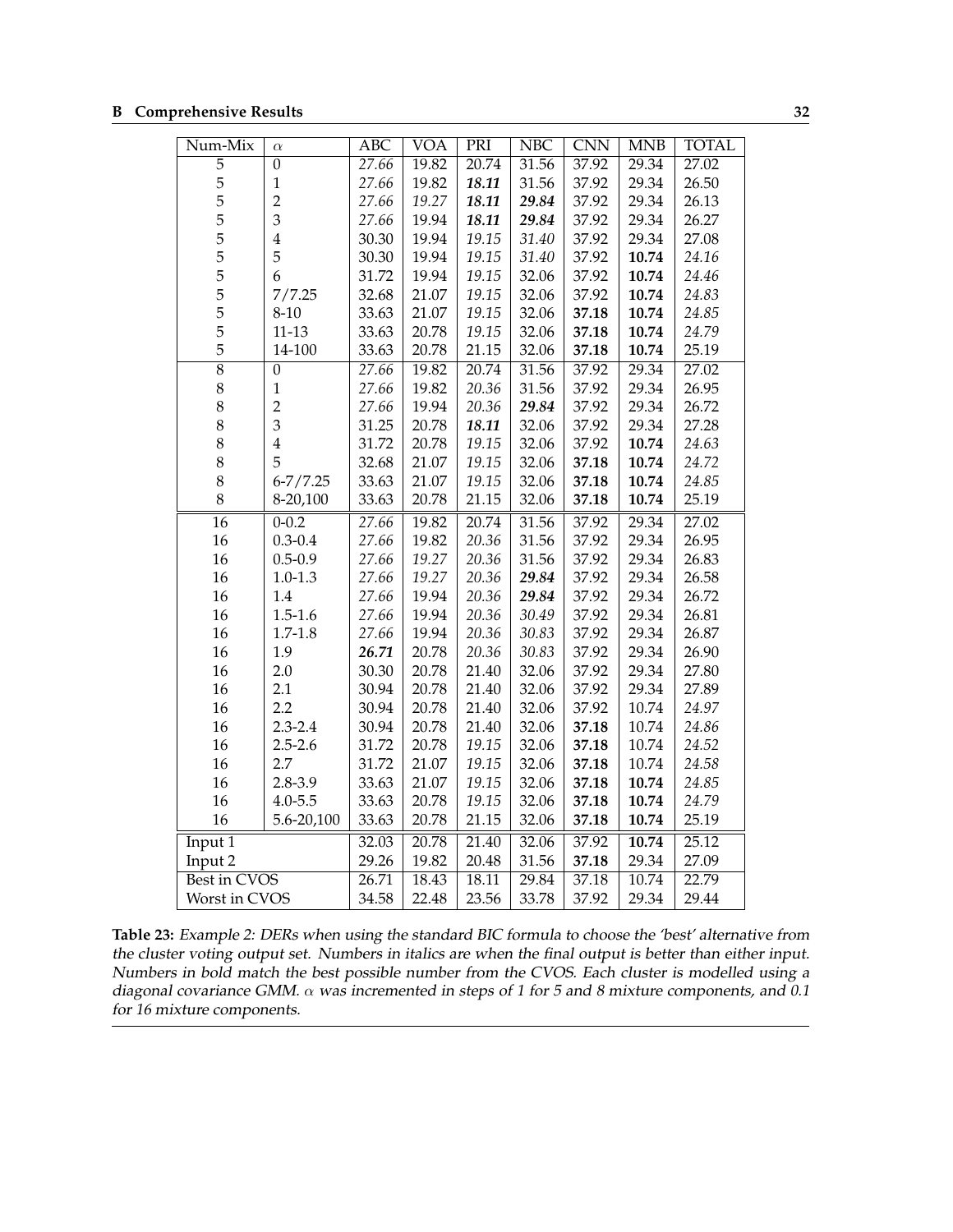<span id="page-36-0"></span>

| Num-Mix             | $\alpha$       | <b>ABC</b> | VOA   | PRI   | NBC   | <b>CNN</b> | <b>MNB</b> | <b>TOTAL</b> |
|---------------------|----------------|------------|-------|-------|-------|------------|------------|--------------|
| $\overline{32}$     | $0 - 0.3$      | 27.66      | 19.82 | 20.74 | 31.56 | 37.92      | 29.34      | 27.02        |
| 32                  | 0.4            | 27.66      | 19.27 | 20.74 | 31.56 | 37.92      | 29.34      | 26.91        |
| 32                  | $0.5 - 0.6$    | 27.66      | 19.27 | 20.36 | 31.56 | 37.92      | 29.34      | 26.83        |
| 32                  | 0.7            | 27.66      | 19.27 | 20.36 | 29.84 | 37.92      | 29.34      | 26.58        |
| 32                  | 0.8            | 27.66      | 19.94 | 20.36 | 29.84 | 37.92      | 29.34      | 26.72        |
| 32                  | 0.9            | 27.66      | 19.94 | 20.36 | 29.84 | 37.18      | 29.34      | 26.61        |
| 32                  | $1.0\,$        | 26.71      | 19.94 | 20.36 | 30.39 | 37.18      | 29.34      | 26.56        |
| 32                  | 1.1            | 26.71      | 19.94 | 20.36 | 30.83 | 37.18      | 29.34      | 26.62        |
| 32                  | 1.2            | 30.30      | 19.94 | 21.40 | 30.83 | 37.18      | 10.74      | 24.41        |
| 32                  | 1.3            | 30.30      | 20.78 | 21.40 | 30.83 | 37.18      | 10.74      | 24.59        |
| 32                  | 1.4            | 30.94      | 20.78 | 19.15 | 30.83 | 37.18      | 10.74      | 24.23        |
| 32                  | 1.5            | 31.89      | 20.78 | 19.15 | 32.06 | 37.18      | 10.74      | 24.54        |
| 32                  | 1.6            | 32.67      | 21.07 | 19.15 | 32.06 | 37.18      | 10.74      | 24.72        |
| 32                  | $1.7 - 1.8$    | 33.63      | 21.07 | 19.15 | 32.06 | 37.18      | 10.74      | 24.85        |
| 32                  | 1.9-2.4        | 33.63      | 20.78 | 19.15 | 32.06 | 37.18      | 10.74      | 24.79        |
| 32                  | 2.5-20,100     | 33.63      | 20.78 | 21.15 | 32.06 | 37.18      | 10.74      | 25.19        |
| $\overline{64}$     | $0 - 0.2$      | 27.66      | 19.82 | 20.74 | 31.56 | 37.92      | 29.34      | 27.02        |
| 64                  | 0.3            | 27.66      | 19.82 | 20.36 | 31.56 | 37.92      | 29.34      | 26.95        |
| 64                  | $0.4 - 0.5$    | 27.66      | 19.94 | 20.36 | 31.56 | 37.92      | 29.34      | 26.97        |
| 64                  | 0.6            | 27.66      | 19.94 | 20.36 | 30.49 | 37.92      | 29.34      | 26.81        |
| 64                  | 0.7            | 26.71      | 19.94 | 21.40 | 30.83 | 37.18      | 10.74      | 23.90        |
| 64                  | 0.8            | 28.30      | 20.78 | 21.40 | 30.83 | 37.18      | 10.74      | 24.30        |
| 64                  | $0.9 - 1.1$    | 33.63      | 21.07 | 19.15 | 32.06 | 37.18      | 10.74      | 24.72        |
| 64                  | 1.2            | 33.63      | 20.78 | 19.15 | 32.06 | 37.18      | 10.74      | 24.79        |
| 64                  | 1.3-20,100     | 33.63      | 20.78 | 21.15 | 32.06 | 37.18      | 10.74      | 25.19        |
| $\overline{128}$    | $0 - 0.2$      | 27.66      | 19.82 | 20.74 | 31.56 | 37.92      | 29.34      | 27.02        |
| 128                 | 0.3            | 27.66      | 19.94 | 20.36 | 31.56 | 37.92      | 29.34      | 26.97        |
| 128                 | 0.4            | 27.66      | 19.94 | 20.36 | 30.49 | 37.92      | 29.34      | 26.81        |
| 128                 | 0.5            | 27.66      | 20.78 | 19.15 | 30.83 | 37.18      | 10.74      | 23.76        |
| 128                 | 0.6            | 29.08      | 21.07 | 19.15 | 32.06 | 37.18      | 10.74      | 24.21        |
| 128                 | 0.7            | 33.63      | 20.78 | 19.15 | 32.06 | 37.18      | 10.74      | 24.79        |
| 128                 | $0.8 - 20,100$ | 33.63      | 20.78 | 21.15 | 32.06 | 37.18      | 10.74      | 25.19        |
| Input 1             |                | 32.03      | 20.78 | 21.40 | 32.06 | 37.92      | 10.74      | 25.12        |
| Input 2             |                | 29.26      | 19.82 | 20.48 | 31.56 | 37.18      | 29.34      | 27.09        |
| <b>Best in CVOS</b> |                | 26.71      | 18.43 | 18.11 | 29.84 | 37.18      | 10.74      | 22.79        |
| Worst in CVOS       |                | 34.58      | 22.48 | 23.56 | 33.78 | 37.92      | 29.34      | 29.44        |

**Table 24:** Example 2: DERs when using the standard BIC formula to choose the 'best' alternative from the cluster voting output set. Numbers in italics are when the final output is better than either input. Numbers in bold match the best possible number from the CVOS. Each cluster is modelled using <sup>a</sup> diagonal covariance GMM.  $\alpha$  was incremented in steps of 0.1.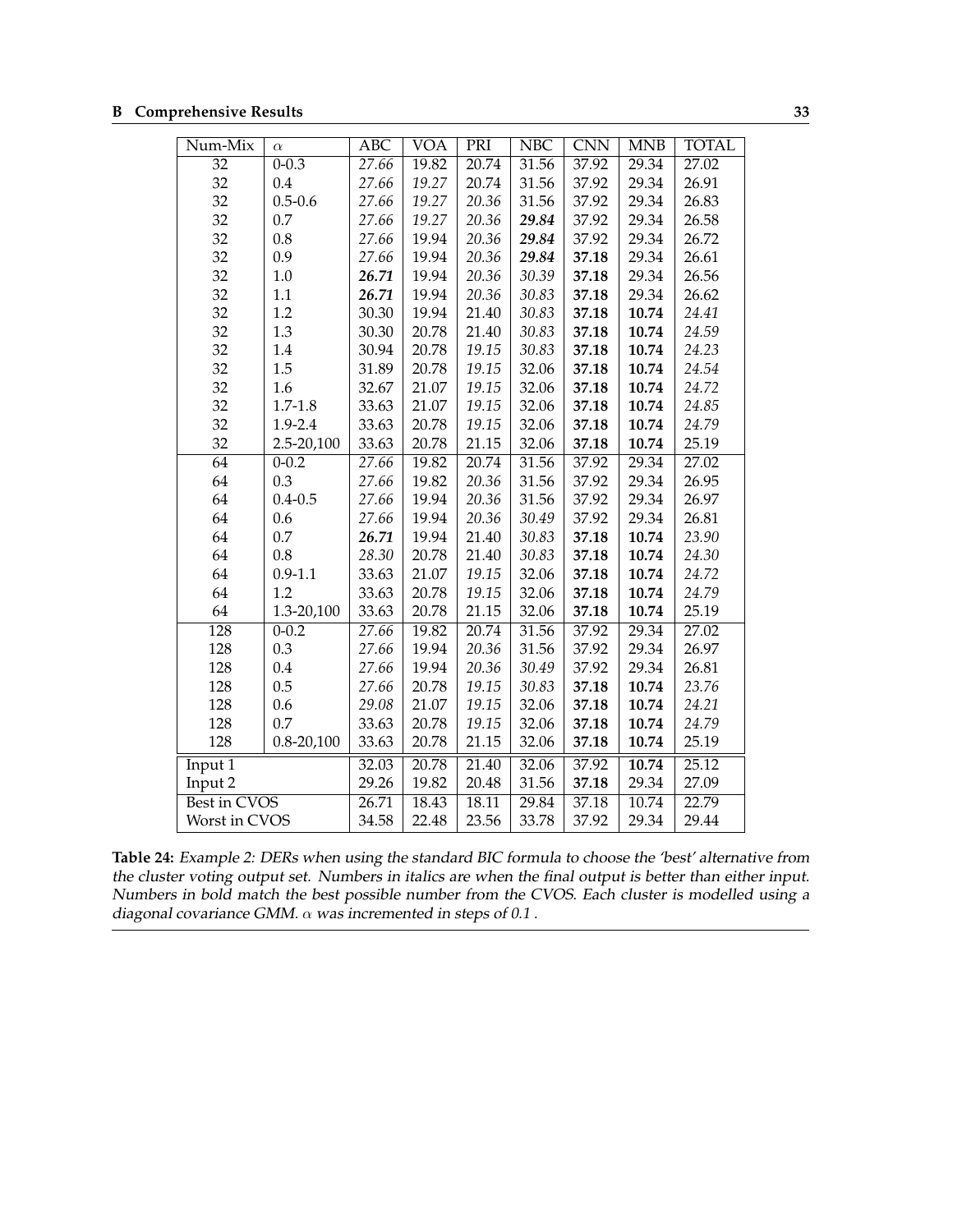|                  | Best       | Worst             | <b>DER</b>        | DER <                 | DER between                   | $DER$ >         |
|------------------|------------|-------------------|-------------------|-----------------------|-------------------------------|-----------------|
| Resegment        | <b>DER</b> | <b>DER</b>        |                   | inputs                | inputs                        | inputs          |
| Model            | $(\alpha)$ | $(\alpha)$        | $(\alpha = 7.25)$ | $\alpha$ -range       | $\alpha$ -range               | $\alpha$ -range |
| full-cov         | 24.26(6)   | 27.02(0)          | 24.62             | $6 \rightarrow 15$    | $0 \rightarrow 5, \geq 16$    |                 |
| 1-mix diag-cov   | 23.90(10)  | $\sqrt{27.02(0)}$ | 26.72             | $10 \rightarrow 20$   | $0 \rightarrow 9, 100$        |                 |
| 5-mix diag-cov   | 24.16(5)   | 27.08(4)          | 24.83             | $5 \rightarrow 13$    | $0 \rightarrow 4$ , $> 14$    |                 |
| 8-mix diag-cov   | 24.63(4)   | 27.28(3)          | 24.85             | $4 \rightarrow 7.25$  | $0 \rightarrow 2 > 8$         | 3               |
| 16-mix diag-cov  | 24.52(2.5) | 27.89(2.1)        | 25.19             | $2.2 \rightarrow 5.5$ | $0 \rightarrow 1.9$ , $> 5.6$ | $2.0 - 2.1$     |
| 32-mix diag-cov  | 24.23(1.4) | 27.02(0)          | 25.19             | $1.2 \rightarrow 2.4$ | $0 \rightarrow 1.1, \ge 2.5$  |                 |
| 64-mix diag-cov  | 23.90(0.7) | 27.02(0)          | 25.19             | $0.7 \rightarrow 1.2$ | $0 \rightarrow 0.6, \ge 1.3$  |                 |
| 128-mix diag-cov | 23.76(0.5) | 27.02(0)          | 25.19             | $0.5 \rightarrow 0.7$ | $0 \rightarrow 0.4 > 0.8$     |                 |

| Table 25: Example 2: Summary of the results when using the standard BIC formula to choose the 'best' |  |
|------------------------------------------------------------------------------------------------------|--|
| alternative from the CVOS. The inputs give DERs of 25.12 and 27.09% respectively.                    |  |

| Base Model                | <b>ABC</b> | VOA   | PRI   | <b>NBC</b> | <b>CNN</b> | <b>MNB</b> | <b>TOTAL</b> |
|---------------------------|------------|-------|-------|------------|------------|------------|--------------|
| 1 full-Gaussian (s)       | 32.85      | 20.48 | 21.15 | 32.06      | 37.18      | 10.74      | 25.02        |
| 1 diag-covariance $(s+d)$ | 33.63      | 20.78 | 21.15 | 32.06      | 37.18      | 10.74      | 25.19        |
| 5-mix GMM diag cov (s+d)  | 32.85      | 21.17 | 21.15 | 32.06      | 37.18      | 10.74      | 25.16        |
| 1 diag-covariance (s)     | 33.63      | 20.78 | 21.15 | 32.06      | 37.18      | 10.74      | 25.19        |
| 5-mix GMM diag cov (s)    | 31.89      | 20.80 | 21.15 | 31.05      | 37.18      | 10.74      | 24.80        |
| 10-mix GMM diag cov (s)   | 30.30      | 19.94 | 18.11 | 31.05      | 37.18      | 10.74      | 23.79        |
| 15-mix GMM diag cov (s)   | 30.30      | 19.27 | 18.11 | 29.84      | 37.18      | 10.74      | 23.48        |
| 20-mix GMM diag cov (s)   | 30.30      | 19.27 | 18.11 | 30.18      | 37.18      | 10.74      | 23.53        |
| 25-mix GMM diag cov (s)   | 30.30      | 19.27 | 18.11 | 30.50      | 37.18      | 10.74      | 23.57        |
| 32-mix GMM diag cov (s)   | 32.84      | 19.27 | 20.10 | 30.39      | 37.92      | 10.74      | 24.42        |
| Input 1                   | 32.03      | 20.78 | 21.40 | 32.06      | 37.92      | 10.74      | 25.12        |
| Input 2                   | 29.26      | 19.82 | 20.48 | 31.56      | 37.18      | 29.34      | 27.09        |
| Best Possible from CVOS   | 26.71      | 18.43 | 18.11 | 29.84      | 37.18      | 10.74      | 22.79        |
| Worst Possible from CVOS  | 34.58      | 22.48 | 23.56 | 33.78      | 37.92      | 29.34      | 29.44        |

**Table 26:** Example 2: DERs when using the Equal-parameter BIC method to choose the 'best' alternative from the cluster voting output set. Numbers in italics are when the final output is better than either input. Numbers in bold match the best possible number from the CVOS. (s) means static coefficients only, whereas (s+d) means statics and deltas.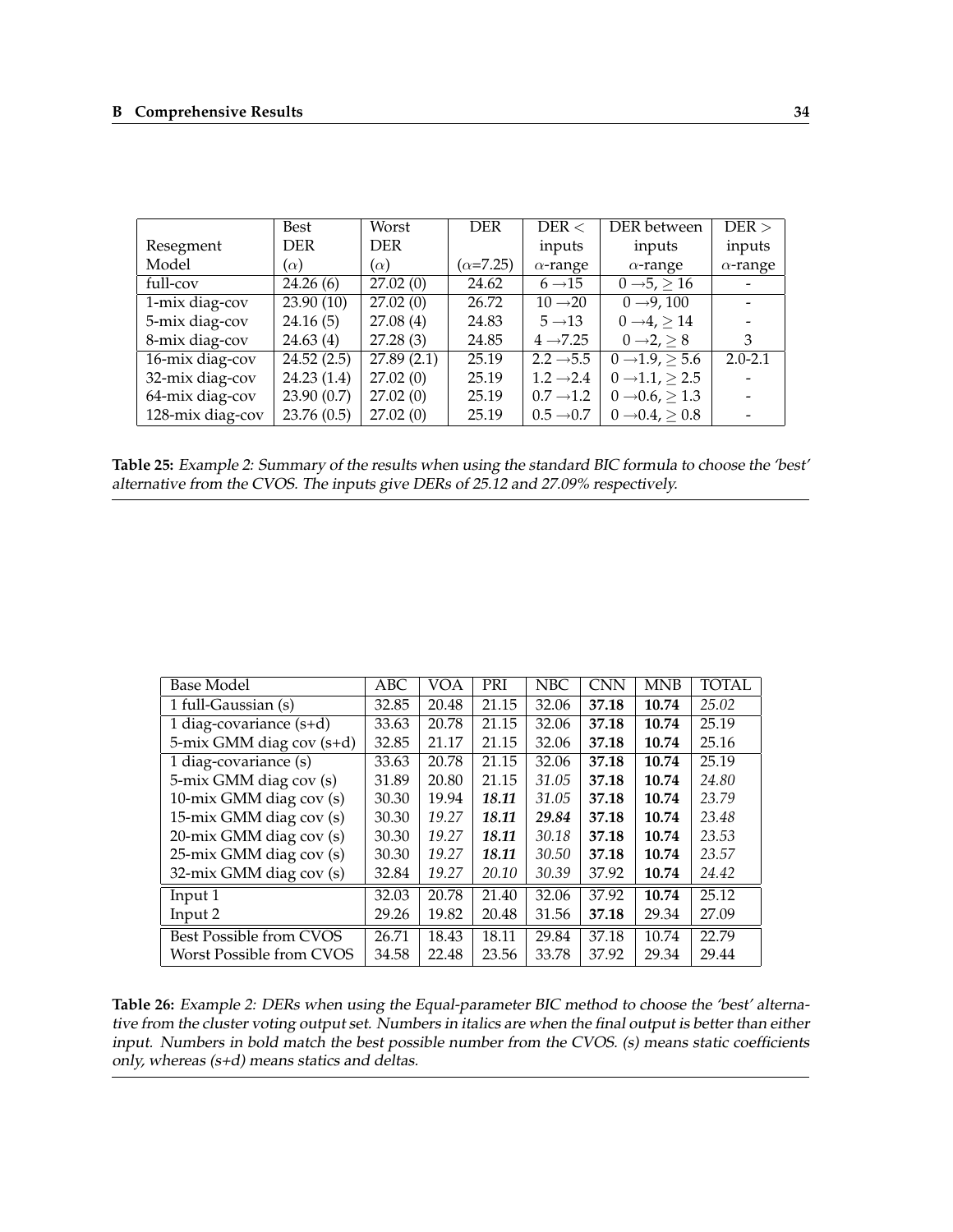| System                                | ABC   | VOA   | PRI   | <b>NBC</b> | <b>CNN</b> | <b>MNB</b> | <b>TOTAL</b> |
|---------------------------------------|-------|-------|-------|------------|------------|------------|--------------|
| Input 1                               | 32.03 | 20.78 | 21.40 | 32.06      | 37.92      | 10.74      | 25.12        |
| Input 2                               | 29.26 | 19.82 | 20.48 | 31.56      | 37.18      | 29.34      | 27.09        |
| Best Possible from CVOS               | 26.71 | 18.43 | 18.11 | 29.84      | 37.18      | 10.74      | 22.79        |
| Worst Possible from CVOS              | 34.58 | 22.48 | 23.56 | 33.78      | 37.92      | 29.34      | 29.44        |
| Random                                | 28.30 | 19.76 | 23.18 | 29.84      | 37.18      | 10.74      | 24.30        |
| All the same                          | 33.63 | 20.78 | 21.15 | 32.06      | 37.18      | 10.74      | 25.19        |
| All different                         | 27.66 | 19.82 | 20.74 | 31.56      | 37.92      | 29.34      | 27.02        |
| †Standard BIC (full-cov)              | 30.30 | 19.94 | 19.15 | 32.06      | 37.92      | 10.74      | 24.26        |
| <i><b>Standard BIC (diag-cov)</b></i> | 30.30 | 19.94 | 18.11 | 31.05      | 37.92      | 10.74      | 23.90        |
| Standard BIC (128mix GMM)             | 27.66 | 20.78 | 19.15 | 30.83      | 37.18      | 10.74      | 23.76        |
| Equal-param BIC (full-cov)            | 32.85 | 20.48 | 21.15 | 32.06      | 37.18      | 10.74      | 25.02        |
| Equal-param BIC (diag-cov)            | 33.63 | 20.78 | 21.15 | 32.06      | 37.18      | 10.74      | 25.19        |
| Equal-param BIC (15mix GMM)           | 30.30 | 19.27 | 18.11 | 29.84      | 37.18      | 10.74      | 23.48        |

**Table 27:** Example <sup>2</sup> : Summary of Key DERs. Numbers in italics are when the final output is better than either input. Numbers in bold match the best possible number from the CVOS. † Results are for the optimal  $\alpha$  value in the standard BIC formulation.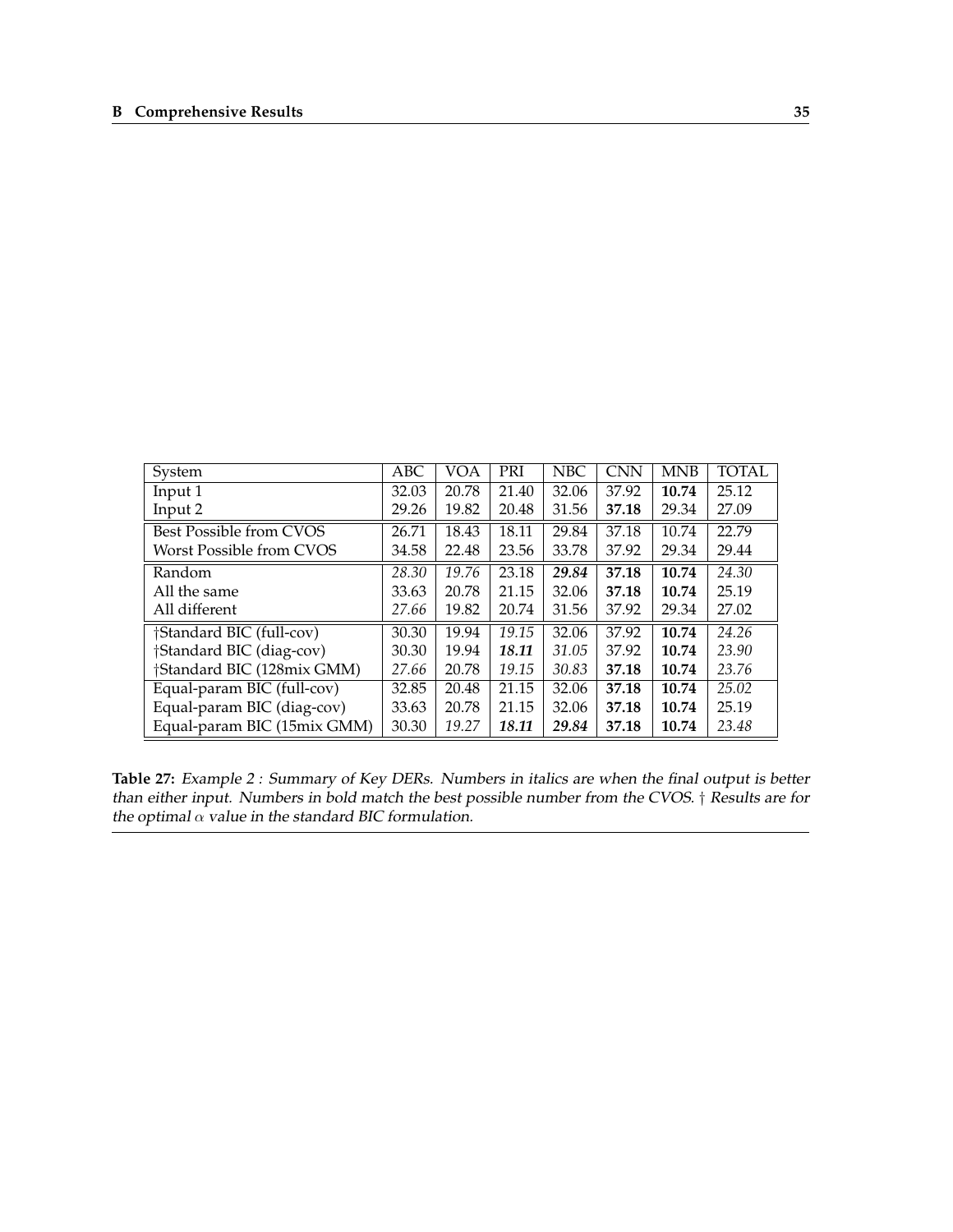### **REFERENCES**

- <span id="page-39-0"></span>Ajmera, J. and Wooters, C. (2003). [A Robust Speaker Clustering Algorithm,](ftp://ftp.idiap.ch/pub/reports/2003/ajmera2003asru.pdf) *Proc. Automatic Speech Recognition and Understanding Workshop (ASRU)*, St Thomas, US Virgin Islands, pp. 411–416. November 2003
- Ajmera, J., Bourlard, H. and Lapidot, I. (2002). [Improved Unknown-Multiple Speaker Clustering Using HMM,](http://www.idiap.ch/publications/ajmera-rr-02-23.bib.abs.html) *Technical Report RR-02-23*, IDIAP Research, <http://www.idiap.ch/publications>. September 2002.
- Ajmera, J., McCowan, I. and Bourlard, H. (2004). Robust Speaker Change Detection, *IEEE Signal Processing Letters* To appear.
- Bath University WWW site (2004). Bell Numbers, <http://students.bath.ac.uk/ns1tcll/bell.html>.
- Bell, E. T. (1934). Exponential Numbers, *American Mathematical Monthly* **41**: 411–419.
- Bimbot, F. and Mathan, L. (1993). Text-Free Speaker Recognition using an Arithmetic Harmonic Sphericity Measure, *Proc. European Conference on Speech Communication and Technology (Eurospeech)*, Vol. 1, Berlin, Germany, pp. 169–172. September 1993.
- Campbell, J. P., Reynolds, D. A. and Dunn, R. B. (2003). Fusing High- and Low-Level Features for Speaker Recognition, *Proc. European Conference on Speech Communication and Technology (Eurospeech)*, Geneva, Switzerland, pp. 2665–2668. September 2003.
- Chen, S. and Gopalakrishnan, P. (1998). Clustering via the Bayesian Information Criterion with Applications in Speech Recognition, *Proc. International Conference on Acoustics, Speech and Signal Processing (ICASSP)*, Vol. 2, Seattle, WA, pp. 645–648. May 1998.
- Chen, S. S., Eide, E., Gales, M. J. F., Gopinath, R. A., Kanvesky, D. and Olsen, P. (2002). Automatic Transcription of Broadcast News, *Speech Communication* **37**: 69–87.
- Evermann, G. and Woodland, P. C. (2000). [Posterior Probability Decoding, Confidence Estimation and System](http://mi.eng.cam.ac.uk/reports/abstracts/evermann_stw00.html) [Combination,](http://mi.eng.cam.ac.uk/reports/abstracts/evermann_stw00.html) *[Proc. 2000 Speech Transcription Workshop](http://www.nist.gov/speech/publications/tw00/)*, College Park, MD. May 2000.
- Fiscus, J. G. (1997). [A Post-Processing System To Yield Reduced Word Error Rates: Recognizer Output Voting Error](http://www.nist.gov/speech/publications/papersrc/rover.ps) [Reduction \(ROVER\),](http://www.nist.gov/speech/publications/papersrc/rover.ps) *Proc. Automatic Speech Recognition and Understanding Workshop (ASRU)*, Santa Barbara, CA. December 1997.
- Gauvain, J. L. and Barras, C. (2003). [Speaker Diarization,](http://www.nist.gov/speech/tests/rt/rt2003/spring/presentations/limsi_rt0503spkrvg.pdf) *[Proc. Spring 2003 Rich Transcription Workshop \(RT-03s\)](http://www.nist.gov/speech/tests/rt/rt2003/spring/presentations)*, Boston, MA. May 2003.
- Gauvain, J. L., Lamel, L., Schwenk, H., Adda, G., Barras, C., Chen, L., Lefevre, F., Meignier, S. and Messauodi, A. (2004). Summary of Progress at LIMSI, *EARS Mid-Year Meeting*, Vienna, VA. February 2004.
- Johnson, S. E. and Woodland, P. C. (2000). [A Method for Direct Audio Search with Applications to Indexing and](http://mi.eng.cam.ac.uk/reports/abstracts/johnson_icassp00.html) [Retrieval,](http://mi.eng.cam.ac.uk/reports/abstracts/johnson_icassp00.html) *Proc. International Conference on Acoustics, Speech and Signal Processing (ICASSP)*, Vol. 3, Istanbul, Turkey, pp. 1427–1430. June 2000.
- Johnson, S. E., Jourlin, P., Sparck Jones, K. and Woodland, P. C. (2001). ¨ [Spoken Document Retrieval for TREC-](http://mi.eng.cam.ac.uk/reports/abstracts/johnson_trec9.html)[9 at Cambridge University,](http://mi.eng.cam.ac.uk/reports/abstracts/johnson_trec9.html) *in* E. M. Voorhees and D. K. Harman (eds), *[The Ninth Text REtrieval Conference](http://trec.nist.gov/pubs/trec9/t9_proceedings.html) [\(TREC-9\)](http://trec.nist.gov/pubs/trec9/t9_proceedings.html)*, number SP 500-249, Department of Commerce, National Institute of Standards and Technology, Gaithersburg, MD, pp. 117–126.
- Kinnunen, T., Hautamäki, V. and Fränti, P. (2003). On the Fusion of Dissimilarity-Based Classifiers for Speaker Identification, *Proc. European Conference on Speech Communication and Technology (Eurospeech)*, Geneva, Switzerland, pp. 2641–2644. September 2003.
- Martin, A. (2002). [RT-02 Metadata Scoring,](http://www.nist.gov/speech/tests/rt/rt2002/presentations/metascorev3.pdf) *[Proc. 2002 Rich Transcription Workshop \(RT-02\)](http://www.nist.gov/speech/tests/rt/rt2002/presentations)*, Vienna, VA. May 2002.
- Martin, A. and Przybocki, M. (2001). [Speaker Recognition in a Multi-Speaker Environment,](http://www.nist.gov/speech/publications/papersrc/euro01paperv2.7.pdf) *Proc. European Conference on Speech Communication and Technology (Eurospeech)*, Vol. 2, Aalborg, Denmark, pp. 787–790. September 2001.
- Moraru, D., Meignier, S., Besacier, L., Bonastre, J.-F. and Magrin-Chagnolleau, I. (2003). [The ELISA Consortium](http://www.lia.univ-avignon.fr/fich_art/339-mor-icassp2003.pdf) [Approaches in Speaker Segmentation during the NIST 2002 Speaker Recognition Evaluation,](http://www.lia.univ-avignon.fr/fich_art/339-mor-icassp2003.pdf) *Proc. International Conference on Acoustics, Speech and Signal Processing (ICASSP)*, Vol. 2, Hong Kong, pp. 89–92. April 2003.
- Moraru, D., Meignier, S., Besacier, L., Bonastre, J.-F. and Magrin-Chagnolleau, I. (2004). The ELISA Consortium Approaches in Broadcast News Speaker Segmentation during the NIST 2003 Rich Transcription Evaluation, *Proc. International Conference on Acoustics, Speech and Signal Processing (ICASSP)*, Montreal, To appear. May 2004.
- Nguyen, P. and Junqua, J. C. (2003). [PSTL's Speaker Diarization,](http://www.nist.gov/speech/tests/rt/rt2003/spring/presentations/panasonic-spkr-rt03.pdf) *[Proc. Spring 2003 Rich Transcription Workshop](http://www.nist.gov/speech/tests/rt/rt2003/spring/presentations) [\(RT-03s\)](http://www.nist.gov/speech/tests/rt/rt2003/spring/presentations)*, Boston, MA. May 2003.